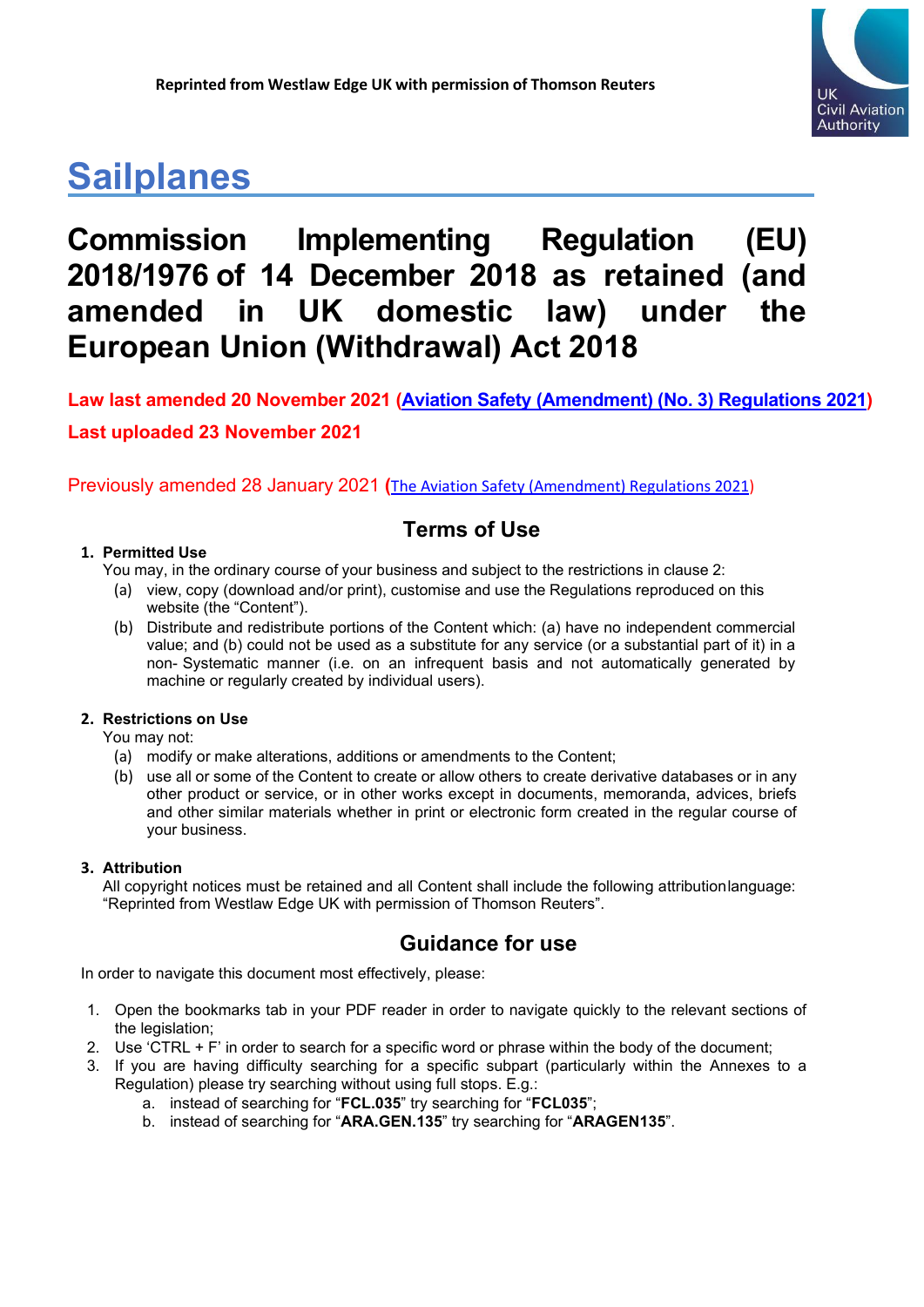**[Commission Implementing Regulation \(EU\) 2018/1976 of 14](http://uk.westlaw.com/Document/I74FDCB80FA3211EAACB48524E43BB284/View/FullText.html?originationContext=document&transitionType=DocumentItem&vr=3.0&rs=PLUK1.0&contextData=(sc.Search)) [December 2018 laying down detailed rules for the operation of](http://uk.westlaw.com/Document/I74FDCB80FA3211EAACB48524E43BB284/View/FullText.html?originationContext=document&transitionType=DocumentItem&vr=3.0&rs=PLUK1.0&contextData=(sc.Search)) [sailplanes as well as for the flight crew licensing for sailplanes](http://uk.westlaw.com/Document/I74FDCB80FA3211EAACB48524E43BB284/View/FullText.html?originationContext=document&transitionType=DocumentItem&vr=3.0&rs=PLUK1.0&contextData=(sc.Search)) [pursuant to Regulation \(EU\) 2018/1139 of the European](http://uk.westlaw.com/Document/I74FDCB80FA3211EAACB48524E43BB284/View/FullText.html?originationContext=document&transitionType=DocumentItem&vr=3.0&rs=PLUK1.0&contextData=(sc.Search)) [Parliament and of the Council \(Retained EU Legislation\)](http://uk.westlaw.com/Document/I74FDCB80FA3211EAACB48524E43BB284/View/FullText.html?originationContext=document&transitionType=DocumentItem&vr=3.0&rs=PLUK1.0&contextData=(sc.Search)) Preamble**



**Version 1 of 1**

Date not available - Present

**Subjects** Aviation; Environment

#### THE EUROPEAN COMMISSION,

Having regard to the Treaty on the Functioning of the European Union,

Having regard to Regulation (EU) 2018/1139 of the European Parliament and of the Council of 4 July 2018 on common rules in the field of civil aviation and establishing a European Union Aviation Safety Agency, and amending Regulations (EC) No 2111/2005, (EC) No 1008/2008, (EU) No 996/2010, (EU) No 376/2014 and Directives 2014/30/EU and 2014/53/EU of the European Parliament and of the Council, and repealing Regulations (EC) No 552/2004 and (EC) No 216/2008 of the European

<span id="page-1-0"></span>Parliament and of the Council and Council Regulation (EEC) No 3922/9[1](#page-2-0)<sup>1</sup>, and in particular Article 31 thereof,

Whereas:

(1)

The Commission is to adopt the necessary implementing rules for establishing the conditions for the safe operation of sailplanes in accordance with Regulation (EU) 2018/1139, where such aircraft meet the conditions specified in points (b)(i) and (ii) of Article 2(1) of that Regulation.

### (2)

<span id="page-1-1"></span>In light of the specific nature of operations with sailplanes, there is a need for dedicated operational rules, laid down in a selfstanding regulation. Those rules should be based on the general rules for air operations laid down in Commission Regulation (EU) No  $965/2012^2$  $965/2012^2$  $965/2012^2$ , but they should be restructured and simplified, so as to ensure that they are proportionate and founded on a risk-based approach, whilst ensuring that sailplane operations are carried out safely.

(3)

As regards oversight of persons and organisations, the requirements laid down in Article 3 of Regulation (EU) No 965/2012 and Annex II to that Regulation should continue to apply with respect to air operations with sailplanes.

(4)

In the interest of safety and with a view to ensuring compliance with the essential requirements laid down in Annex V to Regulation (EU) 2018/1139, all operators of sailplanes covered by this Regulation, with the exception of design or production organisations performing certain operations, should be subject to a set of basic requirements.

(5)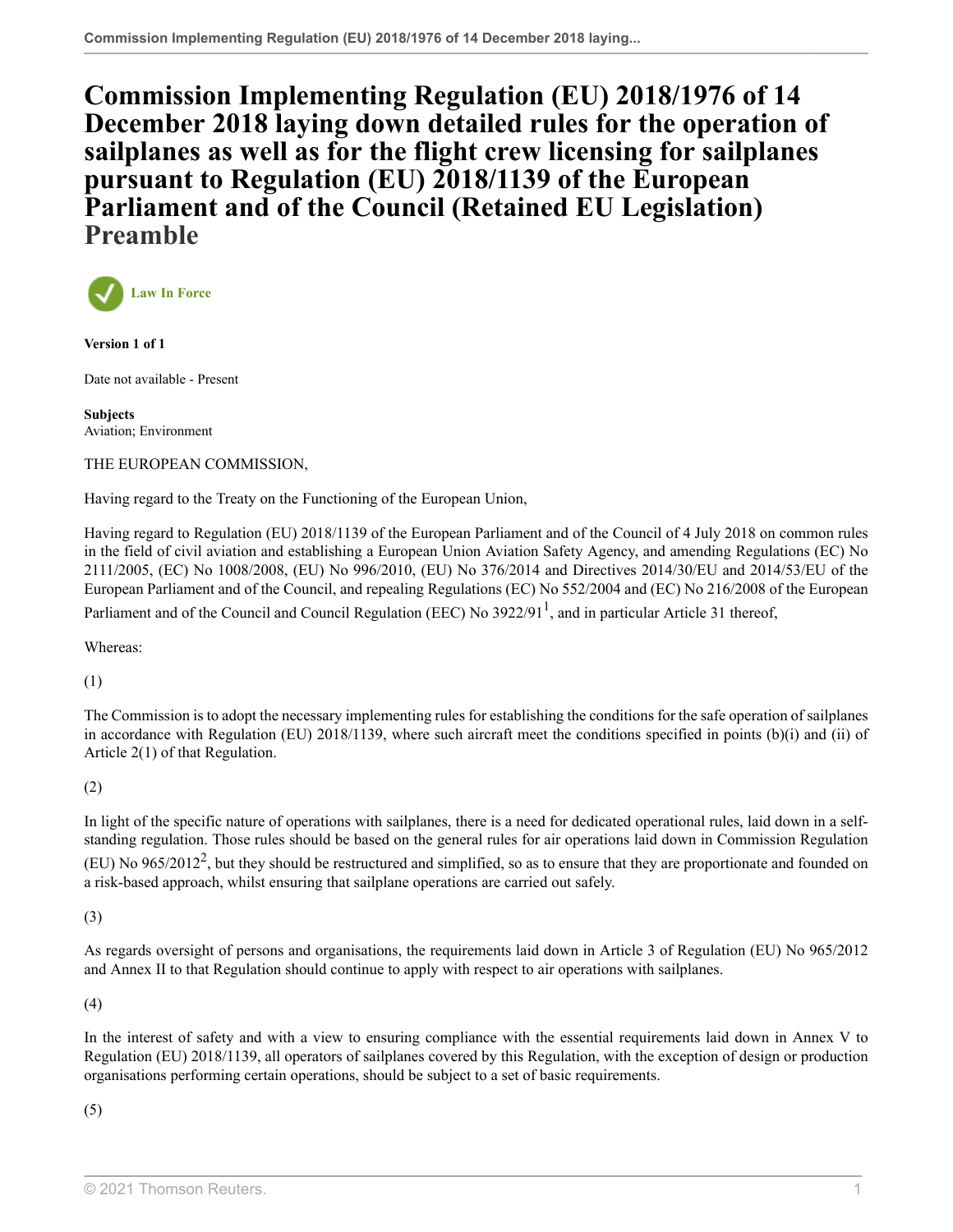Taking into account the less complex nature and smaller scale of commercial operations with sailplanes as compared to other forms of commercial aviation and following a risk-based approach, it is appropriate for commercial operations with sailplanes to only require a prior declaration to the competent authority, as set out in point (a) of Article 30(1) of Regulation (EU) 2018/1139. This Regulation lays down the detailed rules for making such declarations.

(6)

Considering the specific nature of certain operations and following a risk-based approach it is appropriate to exempt certain operations with sailplanes from the requirement of a prior declaration.

(7)

In order to ensure a smooth transition and to give all parties concerned sufficient time to prepare for the application of that new regime, this Regulation should only apply six months after entry into force.

(8)

The European Union Aviation Safety Agency prepared draft implementing rules and submitted them as an opinion<sup>[3](#page-2-2)</sup> to the Commission in accordance with points (b) and (c) of Article 75(2) and Article 76(1) of Regulation (EU) 2018/1139.

(9)

The measures provided for in this Regulation are in accordance with the opinion of the Committee established by Article 127 of Regulation (EU) 2018/1139,

HAS ADOPTED THIS REGULATION:

### <span id="page-2-3"></span>**Notes**

- <span id="page-2-0"></span>[1](#page-1-0) OJ L 212, 22.8.2018, p. 1.
- <span id="page-2-1"></span>[2](#page-1-1) Commission Regulation (EU) No 965/2012 of 5 October 2012 laying down technical requirements and administrative procedures related to air operations pursuant to Regulation (EC) No 216/2008 of the European Parliament and of the Council (OJ L 296, 25.10.2012, p. 1).
- <span id="page-2-2"></span>[3](#page-2-3) Opinion No 07/2017 of the European Aviation Safety Agency of 23 August 2017 for a draft Commission Regulation on the revision of the operational rules for sailplanes.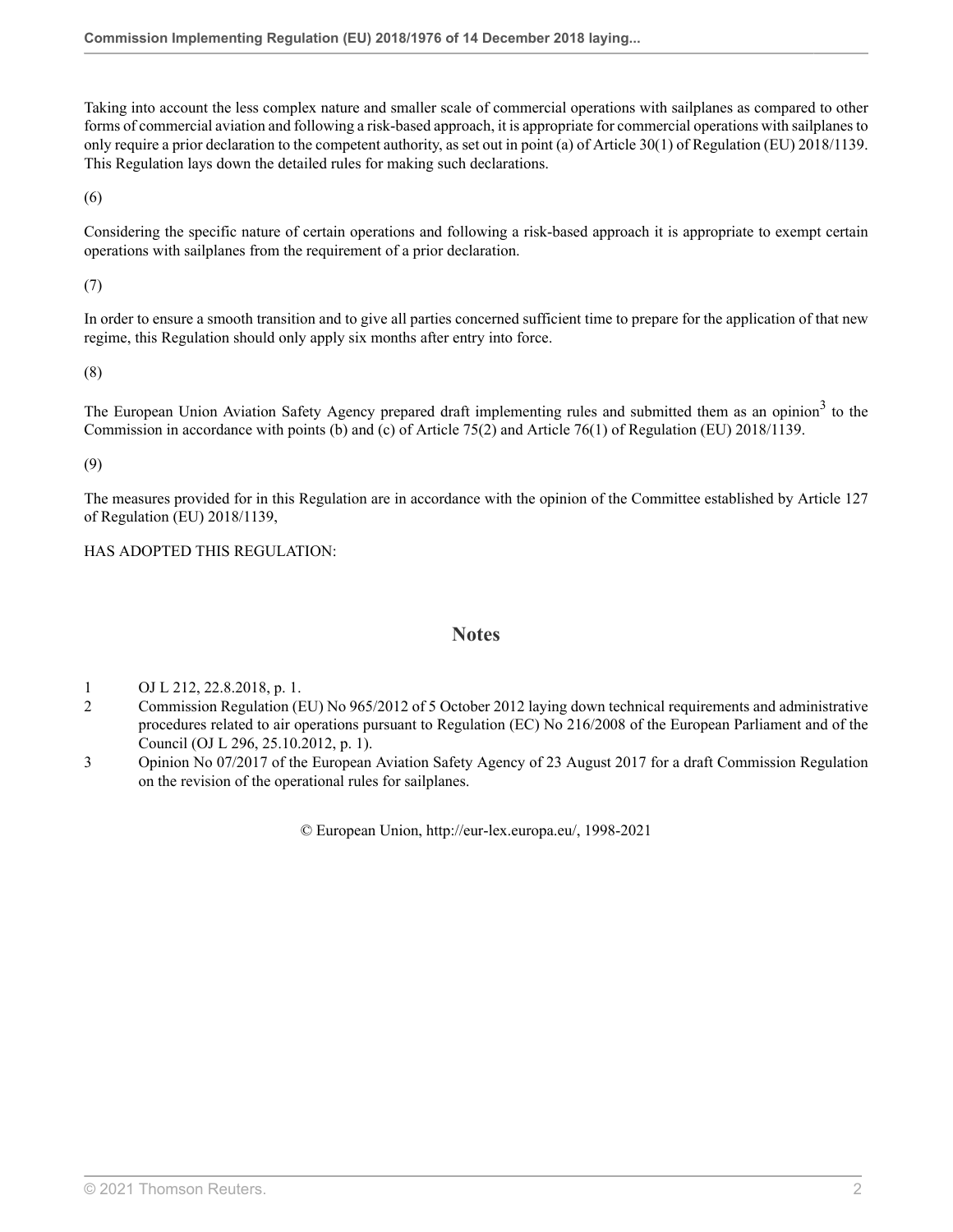## **art. 1 Subject matter and scope**



**Version 1 of 1**

Date not available - Present

**Subjects** Aviation; Environment

**Article 1 Subject matter and scope**

1.

This Regulation lays down detailed rules for air operations with sailplanes as well as for issuing and maintaining pilot licences and associated ratings, privileges and certificates for sailplanes, where such aircraft meet the conditions laid down in points (b) (i) and (ii) of Article  $2(1)$  of Regulation (EU)  $2018/1139$ .

*Enacting Terms > art. 1 Subject matter and scope*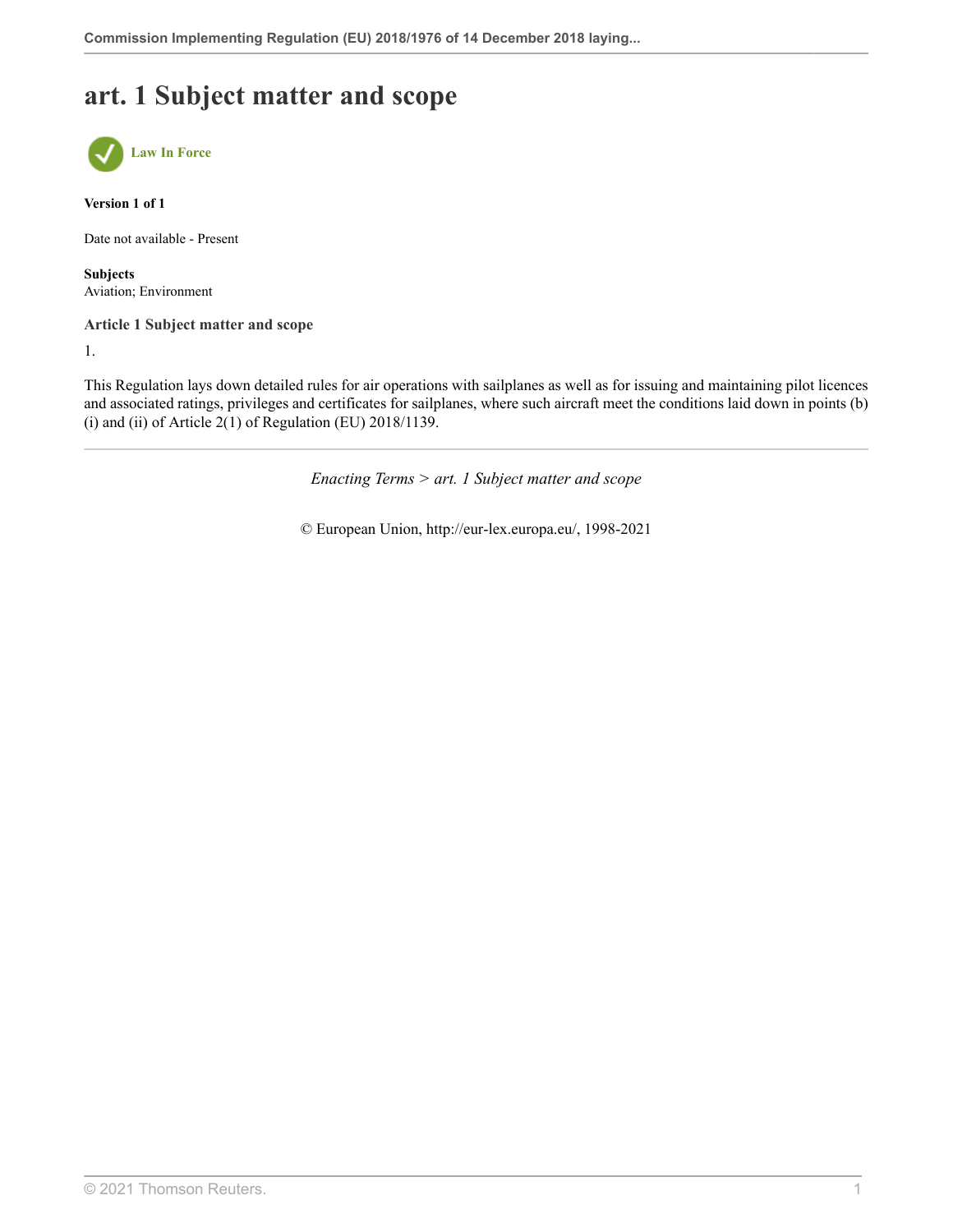## **art. 2 Definitions**



**Version 3 of 3**

28 January 2021 - Present

**Subjects** Aviation; Environment

#### **Article 2 Definitions**

For the purposes of this Regulation, the following definitions and, unless terms are defined otherwise in this Article, the definitions of Article 2 of Regulation (EU) No 1178/2011 apply:

(1) *'sailplane'* means a heavier-than-air aircraft that is supported in flight by the dynamic reaction of the air against its fixed lifting surfaces, the free flight of which does not depend on an engine;

(2) *'engine'* means a device used or intended to be used for powered sailplane propulsion;

(3) *'powered sailplane'* means a sailplane equipped with one or more engines having, with engine(s) inoperative, the characteristics of a sailplane;

(4) *'commercial operation'* means any operation of a sailplane, in return for remuneration or other valuable consideration, which is available for the public or, when not made available to the public, which is performed under a contract between an operator and a customer, where the latter has no control over the operator;

(5) *'competition flight'* means any air operation with a sailplane performed for the purposes of participating in air races or contests, including practising for such operation and flying to and from air races or contests;

(6) *'flying display'* means any air operation with a sailplane performed for the purposes of providing an exhibition or entertainment at an advertised event open to the public, including practising for such operation and flying to and from the advertised event;

(7) *'introductory flight'* means any air operation with a sailplane against remuneration or other valuable consideration consisting of an air tour of short duration for the purpose of attracting new trainees or new members, performed either by a training

<span id="page-4-0"></span>organisation referred to in Article [1](#page-5-0)0a of Commission Regulation (EU) No  $1178/2011<sup>1</sup>$  or by an organisation created with the aim of promoting aerial sport or leisure aviation;

(8) *'aerobatic flight'* means an intentional manoeuvre involving an abrupt change in a sailplane's attitude, an abnormal attitude or abnormal acceleration, not necessary for normal flight or for instruction for licences, certificates or ratings other than the aerobatic rating;

(9) *'principal place of business'* means the head office or registered office of an operator of a sailplane within which the principal financial functions and operational control of the activities referred to in this Regulation are exercised;

(10) *'dry lease agreement'* means an agreement between undertakings pursuant to which the sailplane is operated under the responsibility of the lessee;

<span id="page-4-1"></span>(11) 'national licence' means a [certificate issued by the British Gliding Association]<sup>[2](#page-5-1)</sup> before the date of application of Annex III (Part-SFCL) to this Regulation or of Annex I (Part-FCL) to Regulation (EU) No 1178/2011;

(12) *'Part-SFCL licence'* means a flight crew licence which complies with the requirements of Annex III (Part-SFCL) to this Regulation;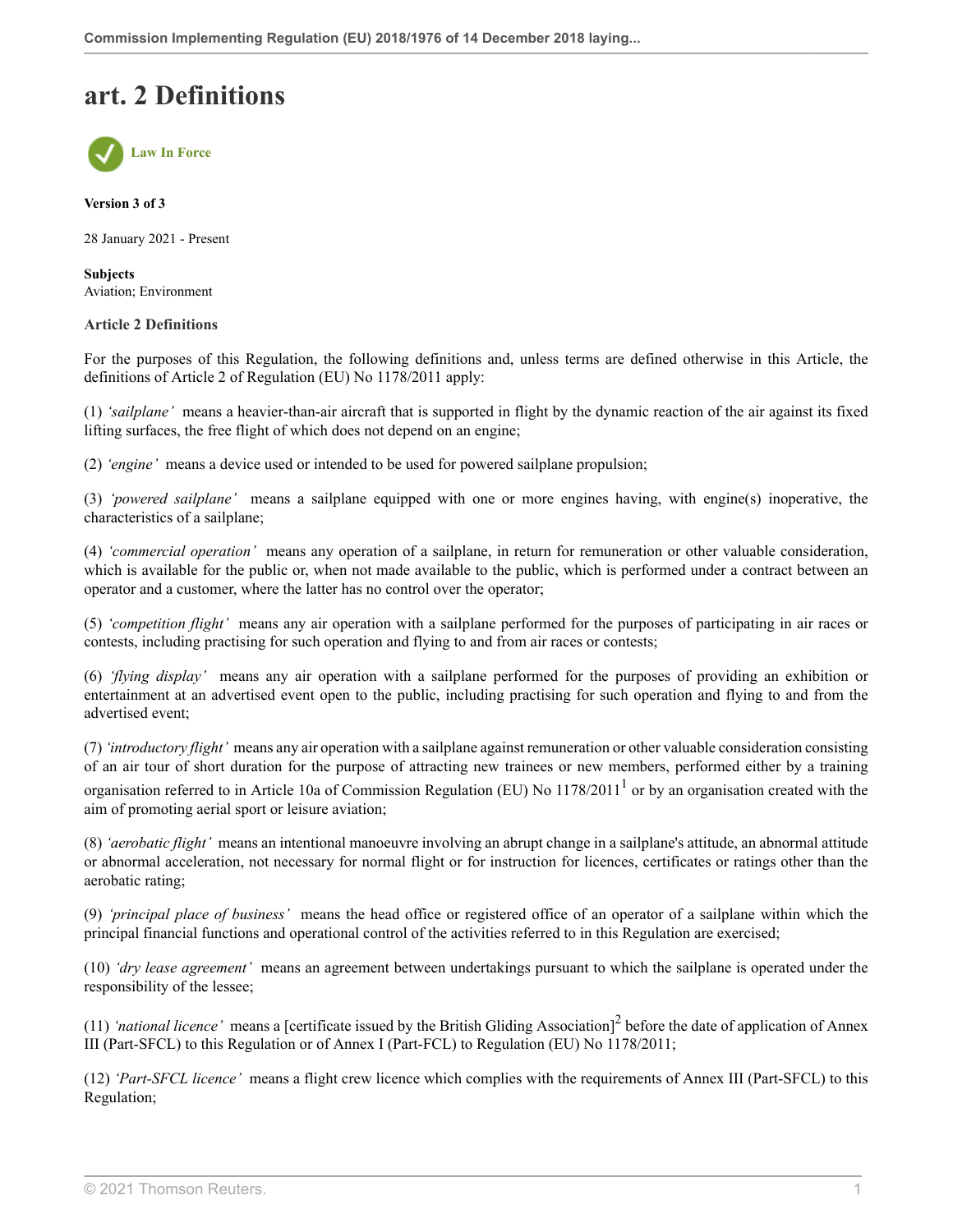(13) *'conversion report'* means a report on the basis of which a licence may be converted into a Part-SFCL licence.

 $\lceil$ 

(14) *'medical declaration'* means a medical declaration made in accordance with [article 163\(3\)](http://uk.westlaw.com/Document/I0DF5435052E311E686C2D14C34A48DDE/View/FullText.html?originationContext=document&transitionType=DocumentItem&vr=3.0&rs=PLUK1.0&contextData=(sc.Search)) of the [Air Navigation Order 2016](http://uk.westlaw.com/Document/IFB20F86052E111E6A6AF8D1CDE5E7BD2/View/FullText.html?originationContext=document&transitionType=DocumentItem&vr=3.0&rs=PLUK1.0&contextData=(sc.Search)) by a pilot holding a sailplane pilot licence (SPL), which has not ceased to be valid in accordance with [article 163\(4\)](http://uk.westlaw.com/Document/I0DF5435052E311E686C2D14C34A48DDE/View/FullText.html?originationContext=document&transitionType=DocumentItem&vr=3.0&rs=PLUK1.0&contextData=(sc.Search)) of that Order.

<span id="page-5-3"></span> $]^{3}$  $]^{3}$  $]^{3}$ 

### **Notes**

- <span id="page-5-0"></span>[1](#page-4-0) Commission Regulation (EU) No 1178/2011 of 3 November 2011 laying down technical requirements and administrative procedures related to civil aviation aircrew pursuant to Regulation (EC) No 216/2008 of the European Parliament and of the Council (OJ L 311, 25.11.2011, p. 1).
- <span id="page-5-1"></span>[2](#page-4-1) Words substituted by Aviation Safety (Amendment) (EU Exit) Regulations 2020/1116 [Pt 4\(6\) reg.86](http://uk.westlaw.com/Document/I0DCB6FF00E9E11EBA7DFEE51C635DBBB/View/FullText.html?originationContext=document&transitionType=DocumentItem&vr=3.0&rs=PLUK1.0&contextData=(sc.Search)) (December 31, 2020: shall come into force on IP completion day)
- <span id="page-5-2"></span>[3](#page-5-3) Definition inserted by Aviation Safety (Amendment) Regulations 2021/10 [reg.6\(2\)](http://uk.westlaw.com/Document/IB05168A0523D11EBB02597D7573F1600/View/FullText.html?originationContext=document&transitionType=DocumentItem&vr=3.0&rs=PLUK1.0&contextData=(sc.Search)) (January 28, 2021)

*Enacting Terms > art. 2 Definitions*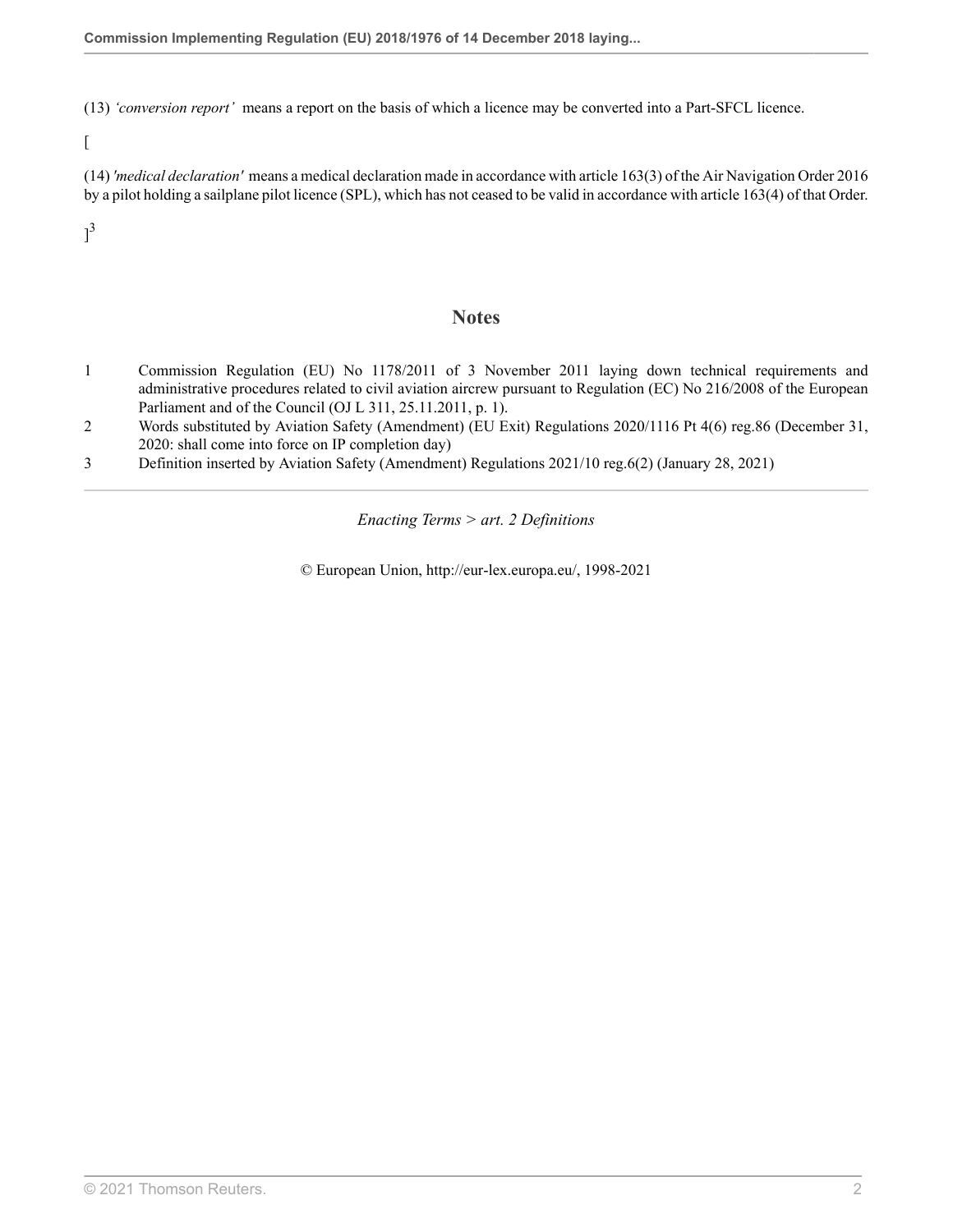## **art. 3 Air operations**



**Version 2 of 2**

31 December 2020 - Present

**Subjects** Aviation; Environment

**Article 3 Air operations**

1.

Operators of sailplanes shall operate the sailplanes in accordance with the requirements set out in Annex II.

<span id="page-6-1"></span>The first subparagraph shall not apply to design or production organisations which comply with Articles 8 and 9, respectively, of Commission Regulation (EU) No  $748/2012<sup>1</sup>$  $748/2012<sup>1</sup>$  $748/2012<sup>1</sup>$  and which operate the sailplane, within the scope of their privileges, for the purposes of the introduction or modification of sailplane types.

2.

In accordance with point (a) of Article 30(1) of Regulation (EU) 2018/1139 operators of sailplanes shall engage in commercial operations only after having declared to the  $[CAA]^2$  $[CAA]^2$  their capacity and means to discharge the responsibilities associated with the operation of the sailplane.

The first subparagraph shall not apply to the following operations with sailplanes:

<span id="page-6-2"></span>(a) cost-shared operations, provided that the direct costs of the flight of the sailplane and a proportionate part of the annual costs incurred for the storage, insurance and maintenance of the sailplane are shared by the individuals on board;

(b) competition flights or flying displays, provided that the remuneration or any other valuable consideration for such flights is limited to the recovery of the direct costs of the flight of the sailplane and a proportionate part of the annual costs incurred for the storage, insurance and maintenance of the sailplane and that any prizes gained do not exceed the value specified by the  $[{\rm CAA}]^2$  $[{\rm CAA}]^2$ ;

(c) introductory flights, flights for the purposes of parachute dropping, sailplane towing or aerobatic flights performed either

by a training organisation having its principal place of business in [the United Kingdom]<sup>[3](#page-7-1)</sup> and referred to in Article 10a of Regulation (EU) No 1178/2011, or by an organisation created for the purposes of promoting aerial sport or leisure aviation, provided that the organisation operates the sailplane on the basis of either ownership or a dry lease agreement, that the flight does not generate profits distributed outside of the organisation and that such flights represent only a marginal activity of the organisation;

(d) training flights, performed by a training organisation having its principal place of business in [the United Kingdom] $^3$  $^3$ and referred to in Article 10a of Regulation (EU) No 1178/2011.

### <span id="page-6-3"></span>**Notes**

<span id="page-6-0"></span>[1](#page-6-1) Commission Regulation (EU) No 748/2012 of 3 August 2012 laying down implementing rules for the airworthiness and environmental certification of aircraft and related products, parts and appliances, as well as for the certification of design and production organisations (OJ L 224, 21.8.2012, p. 1).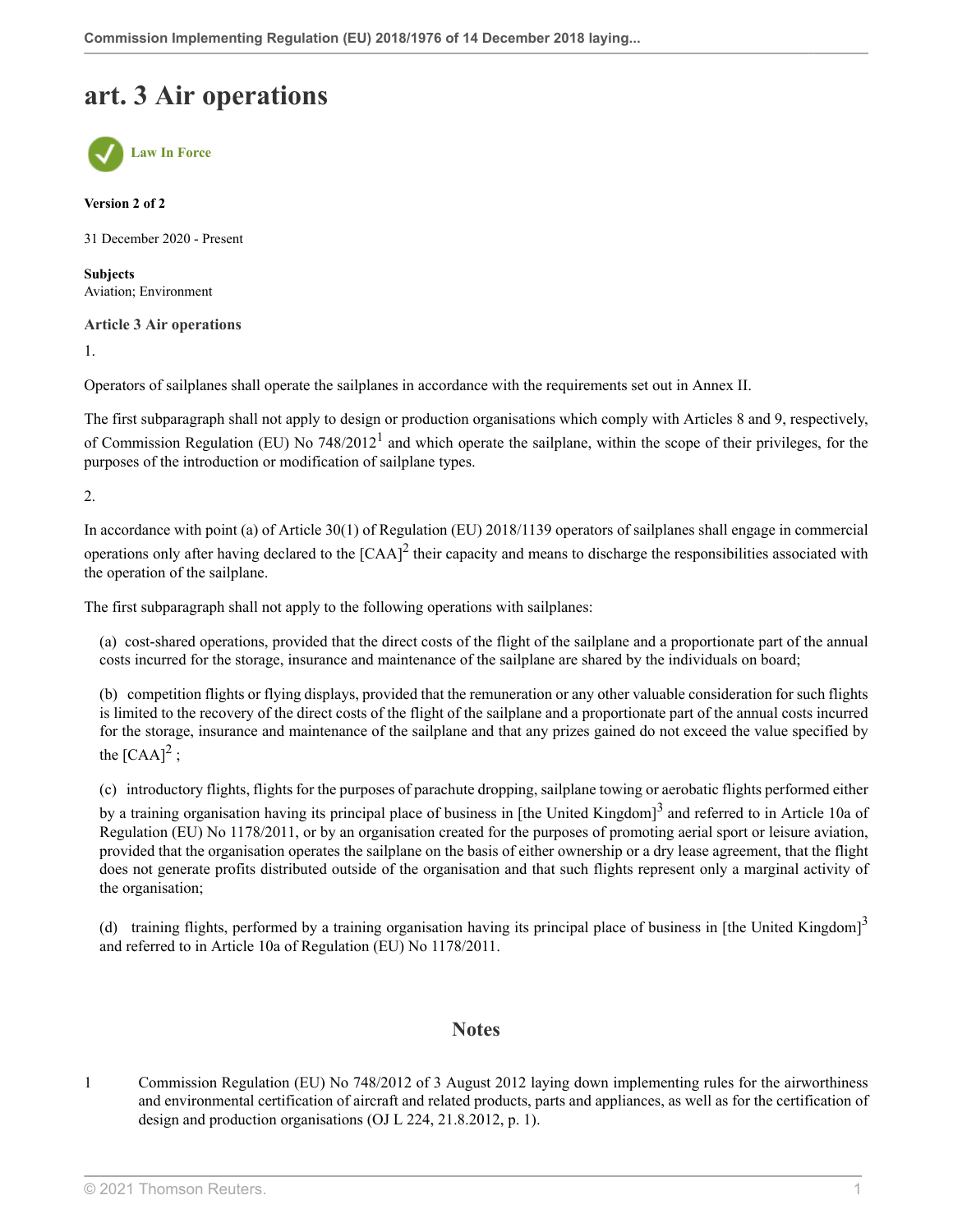## **Notes**

- <span id="page-7-0"></span>[2](#page-6-2) Words substituted by Aviation Safety (Amendment etc.) (EU Exit) (No. 2) Regulations 2019/1098 [Pt 3\(2\) reg.21\(a\)](http://uk.westlaw.com/Document/ID5D5F860A46611E9AA46BDE62A47EF6F/View/FullText.html?originationContext=document&transitionType=DocumentItem&vr=3.0&rs=PLUK1.0&contextData=(sc.Search)) (December 31, 2020: shall come into force on IP completion day not exit day as specified in 2020 c.1 s.39(1) and Sch.5 para.1(1))
- <span id="page-7-1"></span>[3](#page-6-3) Words substituted by Aviation Safety (Amendment etc.) (EU Exit) (No. 2) Regulations 2019/1098 [Pt 3\(2\) reg.21\(b\)](http://uk.westlaw.com/Document/ID5D5F860A46611E9AA46BDE62A47EF6F/View/FullText.html?originationContext=document&transitionType=DocumentItem&vr=3.0&rs=PLUK1.0&contextData=(sc.Search)) (December 31, 2020: shall come into force on IP completion day not exit day as specified in 2020 c.1 s.39(1) and Sch.5 para.1(1))

*Enacting Terms > art. 3 Air operations*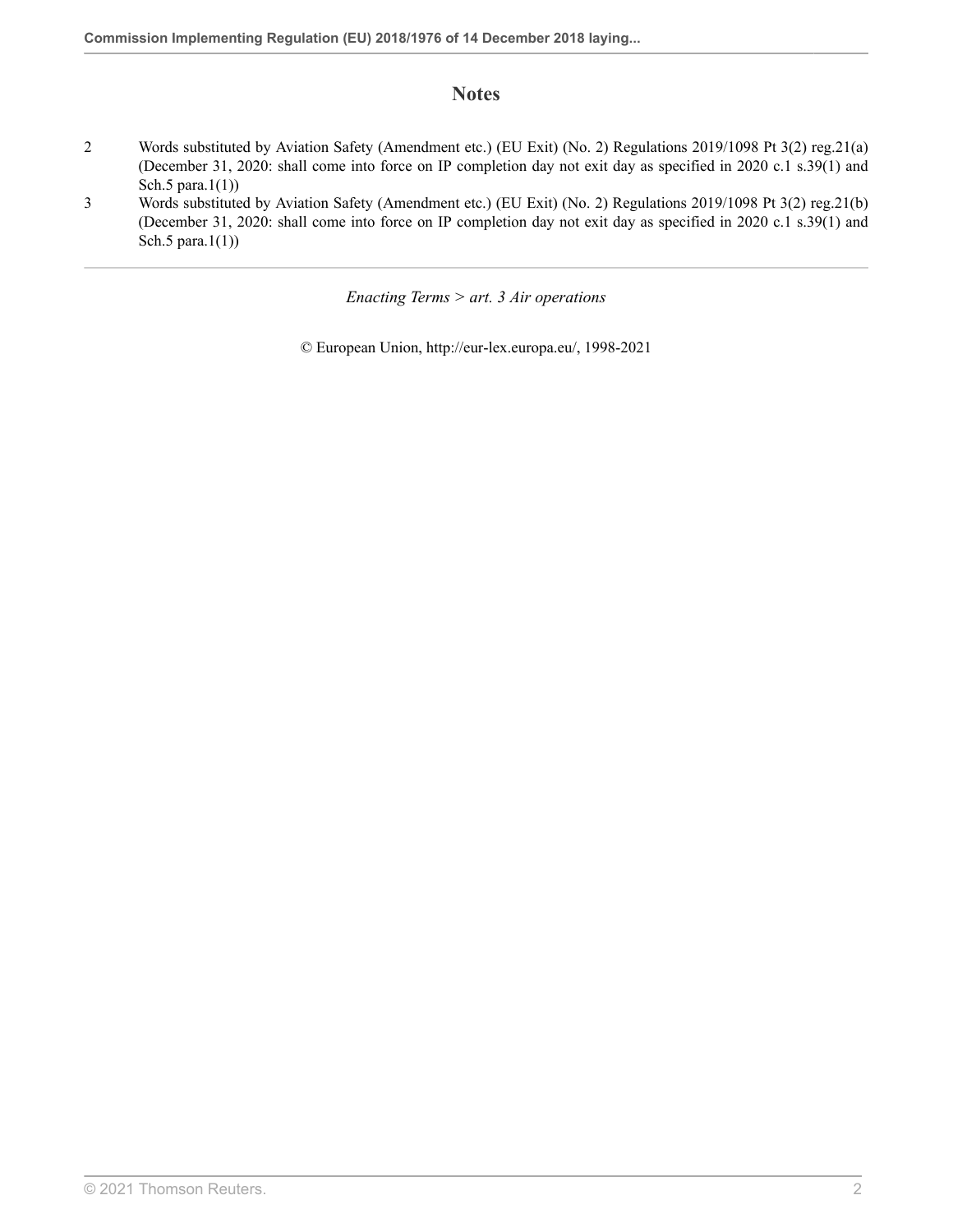## **art. 3a Pilot licences and medical certification**



#### **Version 2 of 2**

31 December 2020 - Present

**Subjects** Aviation; Environment

#### **Article 3a Pilot licences and medical certification**

1.

<span id="page-8-1"></span>Without prejudice to Commission Delegated Regulation  $(EU)^{1}$  $(EU)^{1}$  $(EU)^{1}$ , pilots of aircraft referred to in Article 1(1) of this Regulation shall comply with the technical requirements and administrative procedures laid down in Annex III (Part-SFCL) to this Regulation and in Annex IV (Part-MED) to Regulation (EU) No 1178/2011.

2.

As an exception to the privileges of the holders of licences as defined in Annex III (Part-SFCL) to this Regulation, holders of such licences may carry out flights referred to in points (a) to (d) of Article 3(2) without complying with point SFCL.115(a) (3) of Annex III (Part-SFCL) to this Regulation.

3.

<span id="page-8-2"></span>[The CAA]<sup>[2](#page-9-0)</sup> may authorise student pilots who follow a sailplane pilot licence ('SPL') training course to exercise limited privileges without supervision before they meet all the requirements that are necessary for the issue of an SPL in accordance with Annex III (Part-SFCL) to this Regulation, subject to all of the following conditions:

(a) the scope of the privileges granted shall be based on a safety risk assessment carried out by the  $[CAA]<sup>3</sup>$  $[CAA]<sup>3</sup>$  $[CAA]<sup>3</sup>$ , taking into account the extent of training necessary for the intended level of pilot competence to be achieved;

(b) the privileges shall be limited to the following:

(i) the whole or part of the national territory of the [United Kingdom]<sup>[4](#page-9-2)</sup>; and

(ii) sailplanes that are registered in the [United Kingdom]<sup>[4](#page-9-2)</sup>;

(c) the holder of an authorisation who applies for the issue of an SPL shall receive credits for training conducted on the basis of a recommendation from an approved training organisation ('ATO') or a declared training organisation ('DTO');

<span id="page-8-5"></span> $\lbrack ... \rbrack^5$  $\lbrack ... \rbrack^5$ 

<span id="page-8-6"></span>(e) the  $[CAA]$ <sup>[6](#page-9-4)</sup> shall monitor the use of authorisations issued under this paragraph to ensure an acceptable level of aviation safety and take appropriate action in case of identifying an increased safety risk or any safety concerns.

### <span id="page-8-4"></span><span id="page-8-3"></span>**Notes**

<span id="page-8-0"></span>[1](#page-8-1) Commission Delegated Regulation (EU) of 4 March 2020 (not yet published in the Official Journal).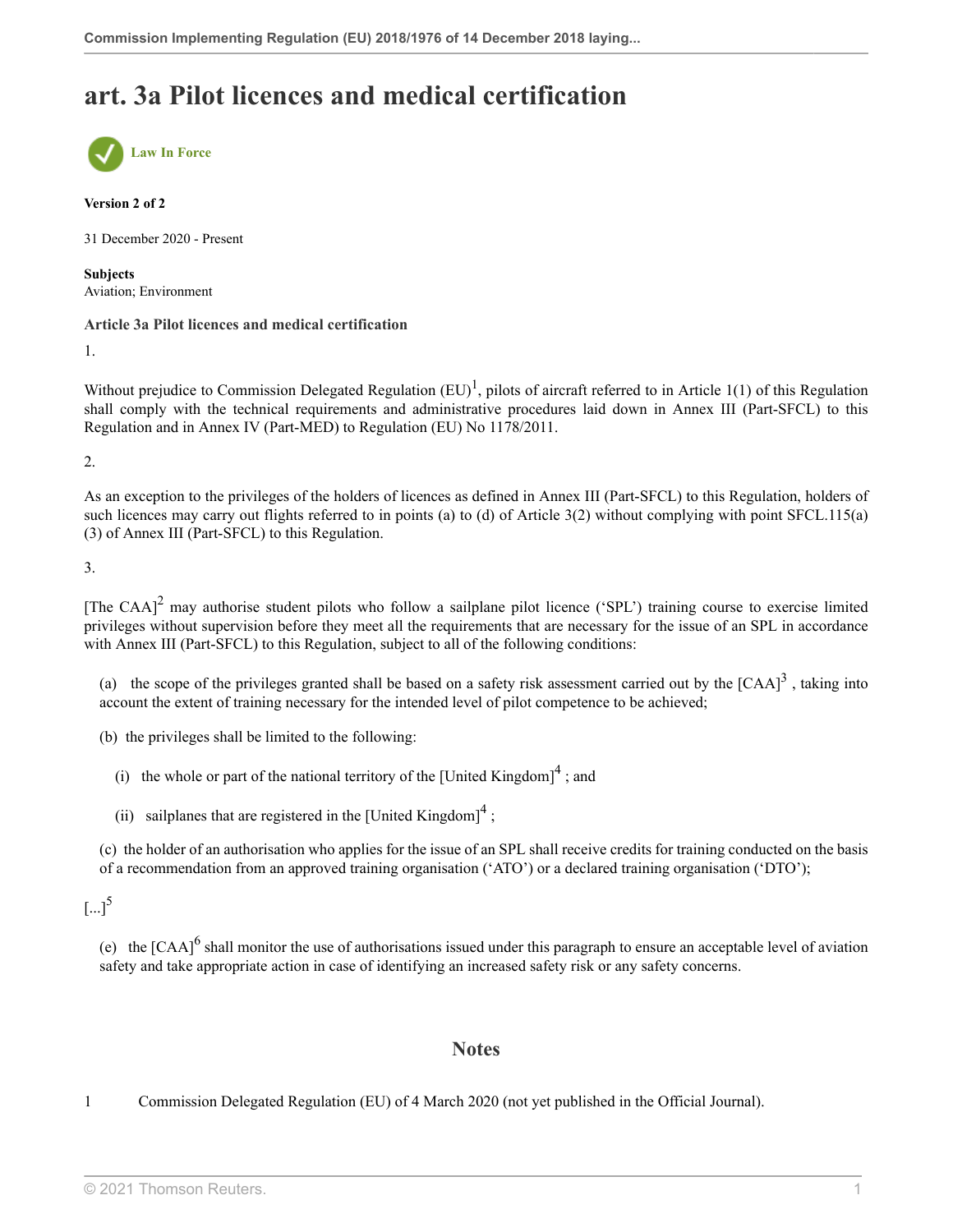## **Notes**

- <span id="page-9-0"></span>[2](#page-8-2) Words substituted by Aviation Safety (Amendment) (EU Exit) Regulations 2020/1116 [Pt 4\(6\) reg.87\(a\)](http://uk.westlaw.com/Document/I9B00BAB00E9E11EBA7DFEE51C635DBBB/View/FullText.html?originationContext=document&transitionType=DocumentItem&vr=3.0&rs=PLUK1.0&contextData=(sc.Search)) (December 31, 2020: shall come into force on IP completion day)
- <span id="page-9-1"></span>[3](#page-8-3) Words substituted by Aviation Safety (Amendment) (EU Exit) Regulations 2020/1116 [Pt 4\(6\) reg.87\(b\)](http://uk.westlaw.com/Document/I9B00BAB00E9E11EBA7DFEE51C635DBBB/View/FullText.html?originationContext=document&transitionType=DocumentItem&vr=3.0&rs=PLUK1.0&contextData=(sc.Search)) (December 31, 2020: shall come into force on IP completion day)
- <span id="page-9-2"></span>[4](#page-8-4) Words substituted by Aviation Safety (Amendment) (EU Exit) Regulations 2020/1116 [Pt 4\(6\) reg.87\(c\)](http://uk.westlaw.com/Document/I9B00BAB00E9E11EBA7DFEE51C635DBBB/View/FullText.html?originationContext=document&transitionType=DocumentItem&vr=3.0&rs=PLUK1.0&contextData=(sc.Search)) (December 31, 2020: shall come into force on IP completion day)
- <span id="page-9-3"></span>[5](#page-8-5) Repealed by Aviation Safety (Amendment) (EU Exit) Regulations 2020/1116 [Pt 4\(6\) reg.87\(d\)](http://uk.westlaw.com/Document/I9B00BAB00E9E11EBA7DFEE51C635DBBB/View/FullText.html?originationContext=document&transitionType=DocumentItem&vr=3.0&rs=PLUK1.0&contextData=(sc.Search)) (December 31, 2020: shall come into force on IP completion day)
- <span id="page-9-4"></span>[6](#page-8-6) Words substituted by Aviation Safety (Amendment) (EU Exit) Regulations 2020/1116 [Pt 4\(6\) reg.87\(e\)](http://uk.westlaw.com/Document/I9B00BAB00E9E11EBA7DFEE51C635DBBB/View/FullText.html?originationContext=document&transitionType=DocumentItem&vr=3.0&rs=PLUK1.0&contextData=(sc.Search)) (December 31, 2020: shall come into force on IP completion day)

*Enacting Terms > art. 3a Pilot licences and medical certification*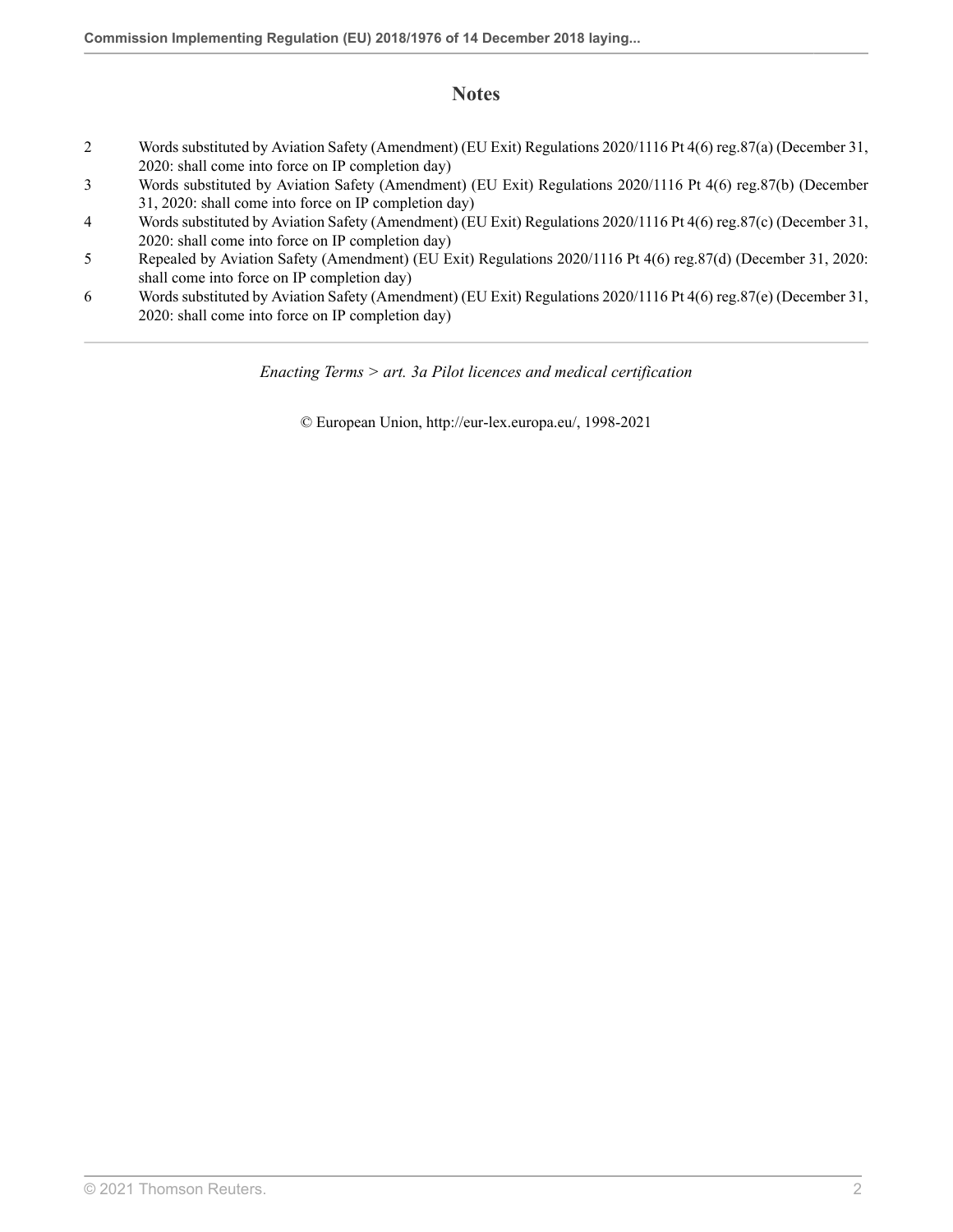## **art. 3b Existing pilot licences and national medical certificates**



#### **Version 3 of 3**

20 November 2021 - Present

**Subjects** Aviation; Environment

#### **Article 3b Existing pilot licences and national medical certificates**

1.

<span id="page-10-1"></span><span id="page-10-0"></span>Part-FCL licences for sailplanes and associated privileges, ratings and certificates issued by [the CAA] $^1$  $^1$  before the date of application of this Regulation shall be deemed to have been issued in accordance with this Regulation. [The CAA] $^2$  $^2$  shall replace those licences with licences that comply with the format laid down in Annex VI (Part-ARA) to Regulation (EU) No 1178/2011 when they reissue licences for administrative reasons or upon a request of licence holders.

2.

<span id="page-10-3"></span><span id="page-10-2"></span>When [the CAA]<sup>[3](#page-11-2)</sup> reissues licences and associated privileges, ratings and certificates in accordance with paragraph 1, [the  $\text{CAA}$ <sup>[4](#page-11-3)</sup> shall, as applicable:

(a) transfer all privileges endorsed so far in Part-FCL licences to the new licence format;

(b) convert aerobatic ratings issued in accordance with point FCL.800 of Annex I (Part-FCL) to Regulation (EU) No 1178/2011 into advanced aerobatic privileges in accordance with point SFCL.200(c) of Annex III (Part-SFCL) to this Regulation;

<span id="page-10-6"></span><span id="page-10-5"></span>(c) endorse the expiry date of a flight instructor certificate associated with a Part-FCL licence into the pilot's logbook or issue an equivalent document. After that expiry date, pilots shall exercise instructor privileges only when they comply with point SFCL.360 of Annex III (Part-SFCL) to this Regulation.

3.

<span id="page-10-4"></span>Holders of national licences for sailplanes issued [...]<sup>[5](#page-11-4)</sup> before the date of application of Annex III (Part-SFCL) to this Regulation shall be allowed to continue to exercise the privileges of their licences until [8 December 2023]<sup>[6](#page-11-5)</sup>. By that date, [the CAA]<sup>[7](#page-11-6)</sup> shall convert those licences into Part-SFCL licences and associated ratings, privileges and certificates in accordance with the elements laid down in a conversion report that complies with the requirements of Article 4(4) and (5) of Regulation (EU) No 1178/2011.

4.

<span id="page-10-7"></span>National pilot medical certificates associated with a licence as specified in paragraph 2 of this Article and issued  $\left[...\right]^{8}$  $\left[...\right]^{8}$  $\left[...\right]^{8}$  before the date of application of Annex III (Part-SFCL) to this Regulation shall remain valid until the date of their next revalidation or until 8 April 2021, whichever is the earliest. The revalidation of such medical certificates shall comply with the requirements of Annex IV (Part-MED) to Regulation (EU) No 1178/2011.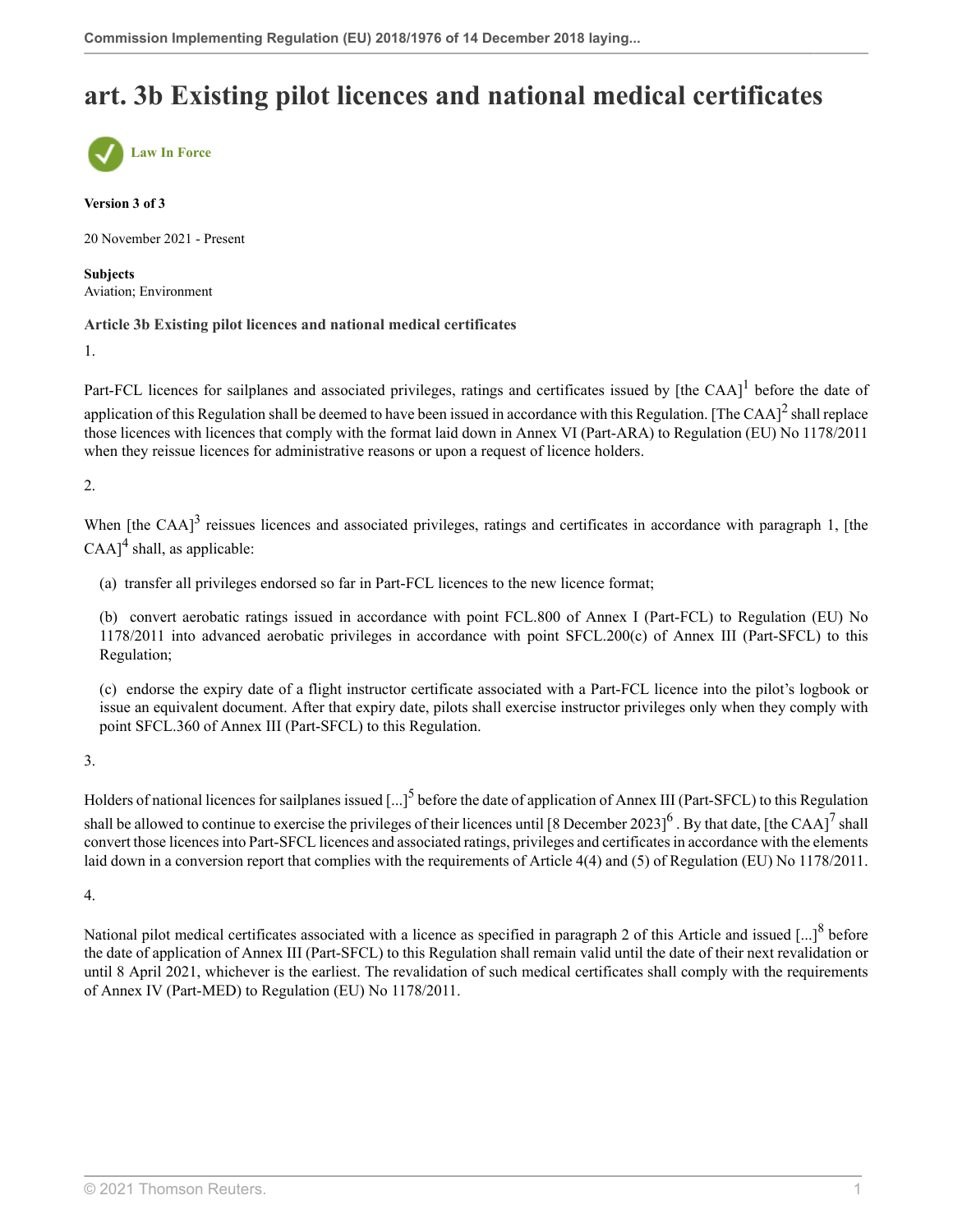## **Notes**

- <span id="page-11-0"></span>[1](#page-10-0) Words substituted by Aviation Safety (Amendment) (EU Exit) Regulations 2020/1116 [Pt 4\(6\) reg.88\(a\)\(i\)](http://uk.westlaw.com/Document/IABADAE400E9E11EBA7DFEE51C635DBBB/View/FullText.html?originationContext=document&transitionType=DocumentItem&vr=3.0&rs=PLUK1.0&contextData=(sc.Search)) (December 31, 2020: shall come into force on IP completion day)
- <span id="page-11-1"></span>[2](#page-10-1) Words substituted by Aviation Safety (Amendment) (EU Exit) Regulations 2020/1116 [Pt 4\(6\) reg.88\(a\)\(ii\)](http://uk.westlaw.com/Document/IABADAE400E9E11EBA7DFEE51C635DBBB/View/FullText.html?originationContext=document&transitionType=DocumentItem&vr=3.0&rs=PLUK1.0&contextData=(sc.Search)) (December 31, 2020: shall come into force on IP completion day)
- <span id="page-11-2"></span>[3](#page-10-2) Words substituted by Aviation Safety (Amendment) (EU Exit) Regulations 2020/1116 [Pt 4\(6\) reg.88\(b\)\(i\)](http://uk.westlaw.com/Document/IABADAE400E9E11EBA7DFEE51C635DBBB/View/FullText.html?originationContext=document&transitionType=DocumentItem&vr=3.0&rs=PLUK1.0&contextData=(sc.Search)) (December 31, 2020: shall come into force on IP completion day)
- <span id="page-11-3"></span>[4](#page-10-3) Words substituted by Aviation Safety (Amendment) (EU Exit) Regulations 2020/1116 [Pt 4\(6\) reg.88\(b\)\(ii\)](http://uk.westlaw.com/Document/IABADAE400E9E11EBA7DFEE51C635DBBB/View/FullText.html?originationContext=document&transitionType=DocumentItem&vr=3.0&rs=PLUK1.0&contextData=(sc.Search)) (December 31, 2020: shall come into force on IP completion day)
- <span id="page-11-4"></span>[5](#page-10-4) Words repealed by Aviation Safety (Amendment) (EU Exit) Regulations 2020/1116 [Pt 4\(6\) reg.88\(c\)\(i\)](http://uk.westlaw.com/Document/IABADAE400E9E11EBA7DFEE51C635DBBB/View/FullText.html?originationContext=document&transitionType=DocumentItem&vr=3.0&rs=PLUK1.0&contextData=(sc.Search)) (December 31, 2020: shall come into force on IP completion day)
- <span id="page-11-5"></span>[6](#page-10-5) Words substituted by Aviation Safety (Amendment) (No. 3) Regulations 2021/1203 [Pt 3\(8\) reg.33](http://uk.westlaw.com/Document/I5DC143A03A3411EC8C3F8DC6E4B22D01/View/FullText.html?originationContext=document&transitionType=DocumentItem&vr=3.0&rs=PLUK1.0&contextData=(sc.Search)) (November 20, 2021)
- <span id="page-11-6"></span>[7](#page-10-6) Words substituted by Aviation Safety (Amendment) (EU Exit) Regulations 2020/1116 [Pt 4\(6\) reg.88\(c\)\(ii\)](http://uk.westlaw.com/Document/IABADAE400E9E11EBA7DFEE51C635DBBB/View/FullText.html?originationContext=document&transitionType=DocumentItem&vr=3.0&rs=PLUK1.0&contextData=(sc.Search)) (December 31, 2020: shall come into force on IP completion day)
- <span id="page-11-7"></span>[8](#page-10-7) Words repealed by Aviation Safety (Amendment) (EU Exit) Regulations 2020/1116 [Pt 4\(6\) reg.88\(d\)](http://uk.westlaw.com/Document/IABADAE400E9E11EBA7DFEE51C635DBBB/View/FullText.html?originationContext=document&transitionType=DocumentItem&vr=3.0&rs=PLUK1.0&contextData=(sc.Search)) (December 31, 2020: shall come into force on IP completion day)

*Enacting Terms > art. 3b Existing pilot licences and national medical certificates*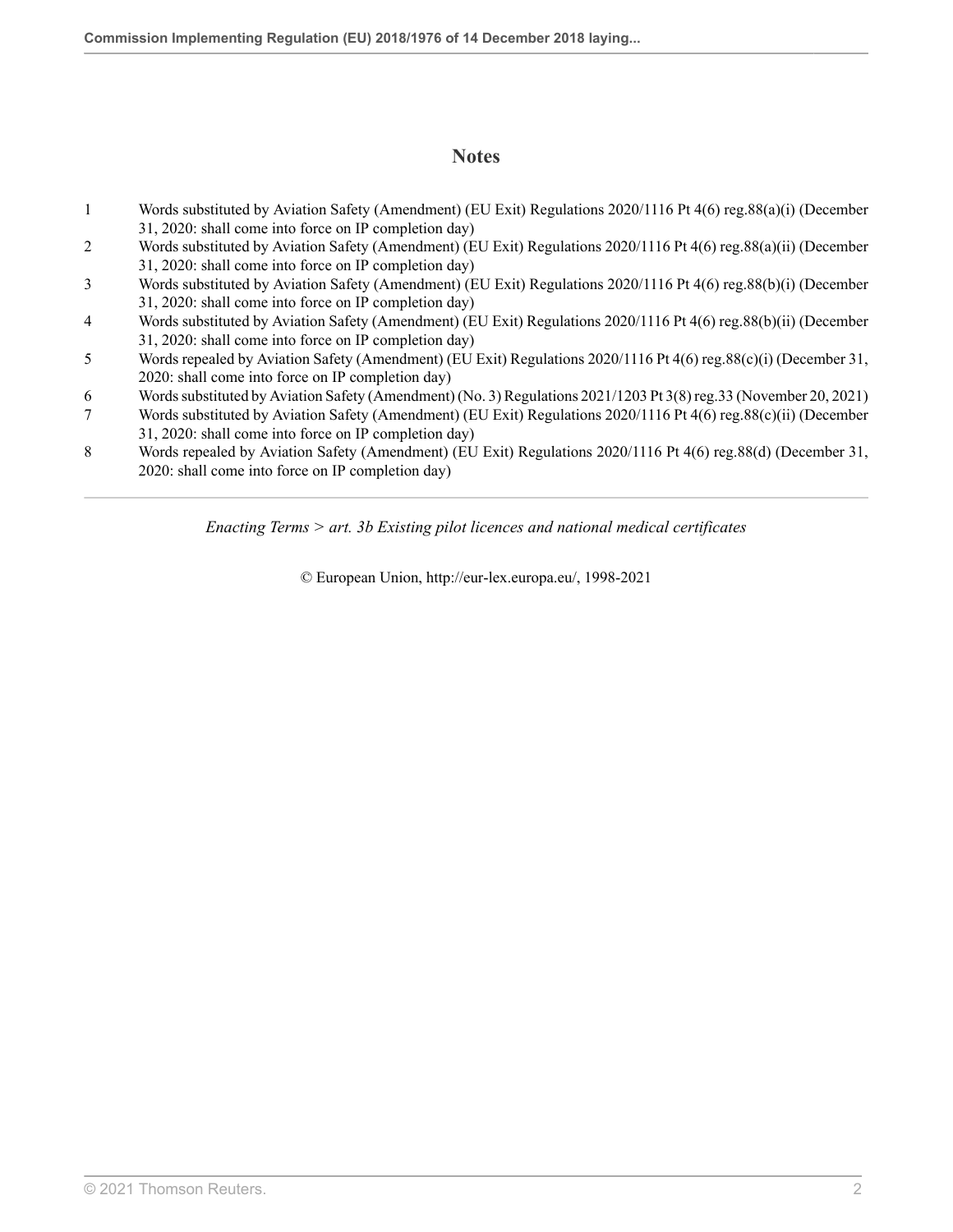## **art. 3c Credit for training that commenced prior to the date of application of this Regulation**



**Version 2 of 2**

31 December 2020 - Present

**Subjects** Aviation; Environment

**Article 3c Credit for training that commenced prior to the date of application of this Regulation**

1.

In respect of issuing Part-SFCL licences and associated privileges, ratings or certificates in accordance with Annex III (Part-SFCL) to this Regulation, training that commenced prior to the date of application of this Regulation in accordance with Annex I (Part-FCL) to Regulation (EU) No 1178/2011 shall be deemed to comply with the requirements of this Regulation.

2.

Training that commenced prior to the date of application of this Regulation or of Annex I (Part-FCL) to Regulation (EU) No 1178/2011, in accordance with Annex 1 to the Chicago Convention, shall be credited for the purposes of issuing Part-SFCL licences on the basis of a credit report established by the  $[{\rm CAA}]^1$  $[{\rm CAA}]^1$ .

3.

The credit report referred to in paragraph 2 shall describe the scope of the training, indicate for which requirements of Part-SFCL credit is given and, if applicable, which requirements applicants need to comply with in order to be issued with a Part-SFCL licence. It shall include copies of all the documents necessary to attest the scope of the training, as well as copies of the national regulations and procedures in accordance with which the training was initiated.

### <span id="page-12-1"></span>**Notes**

<span id="page-12-0"></span>[1](#page-12-1) Words substituted by Aviation Safety (Amendment) (EU Exit) Regulations 2020/1116 [Pt 4\(6\) reg.89](http://uk.westlaw.com/Document/I12A9ED800E9E11EBA7DFEE51C635DBBB/View/FullText.html?originationContext=document&transitionType=DocumentItem&vr=3.0&rs=PLUK1.0&contextData=(sc.Search)) (December 31, 2020: shall come into force on IP completion day)

*Enacting Terms > art. 3c Credit for training that commenced prior to the date of application of this Regulation*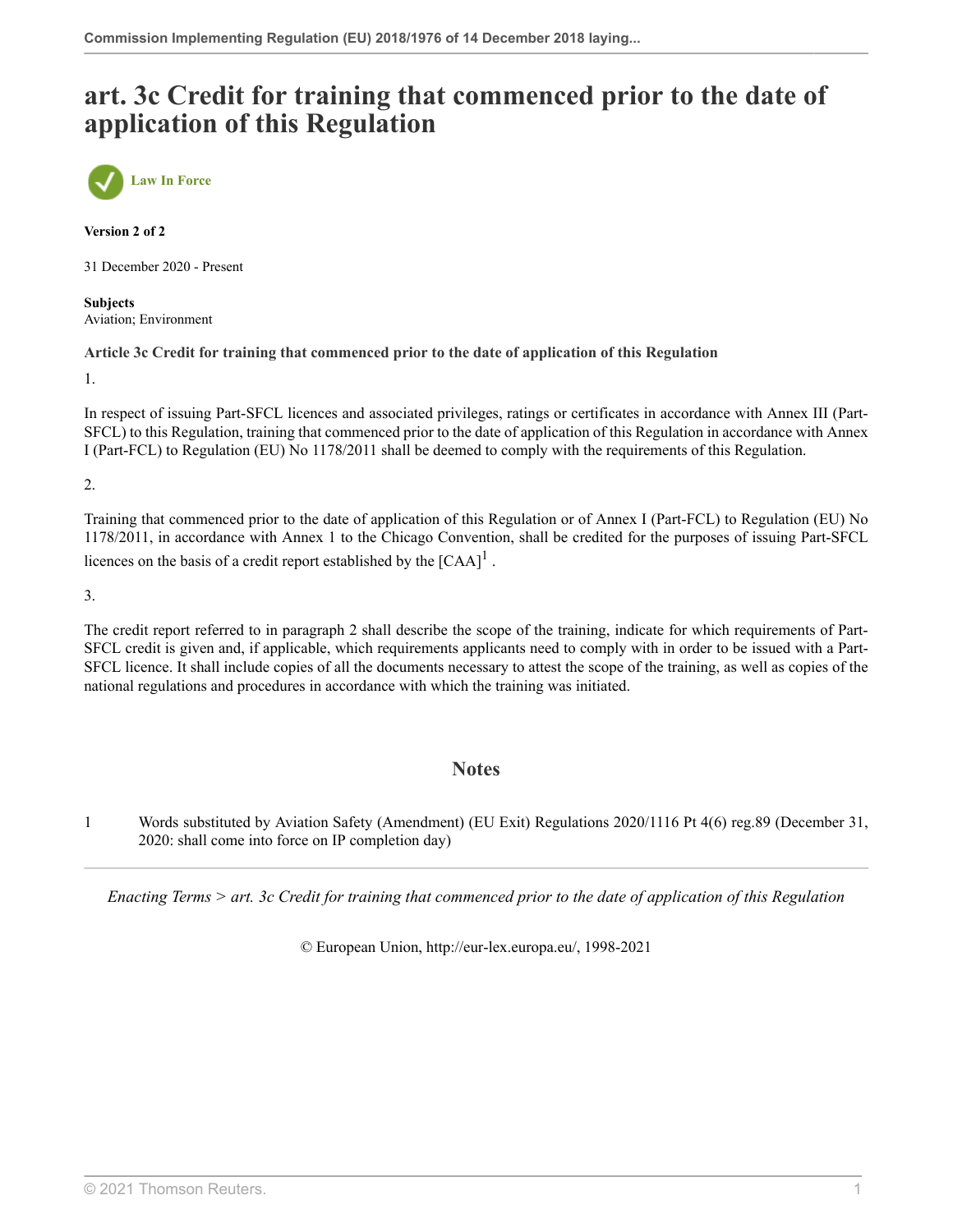## **art. 3d Training organisations**



#### **Version 1 of 1**

Date not available - Present

**Subjects** Aviation; Environment

#### **Article 3d Training organisations**

1.

Training organisations for obtaining the pilot licences referred to in Article 1(1) of this Regulation shall comply with the requirements of Article 10a of Regulation (EU) No 1178/2011.

2.

Training organisations referred to in paragraph 1 which hold an approval issued in accordance with Annex VII (Part-ORA) to Regulation (EU) No 1178/2011 or have submitted a declaration in accordance with Annex VIII (Part-DTO) to Regulation (EU) No 1178/2011 before the date of application of this Regulation shall adapt their training programmes, where necessary, by 8 April 2021 at the latest.

*Enacting Terms > art. 3d Training organisations*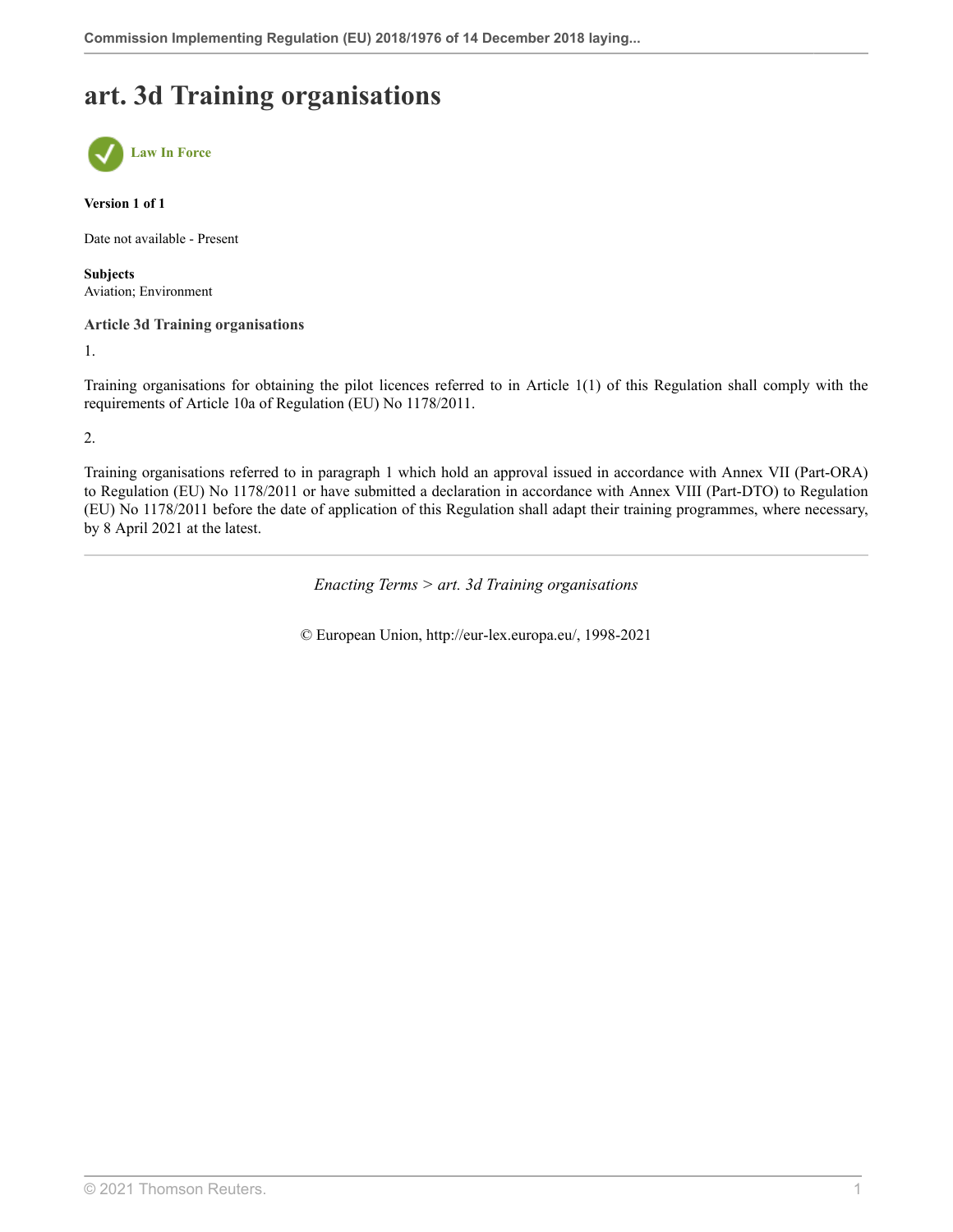## **art. 4 Entry into force and application**



**Version 1 of 1**

Date not available - Present

**Subjects** Aviation; Environment

#### **Article 4 Entry into force and application**

This Regulation shall enter into force on the twentieth day following that of its publication in the *Official Journal of the European Union* .

It shall apply from 9 July 2019.

*Enacting Terms > art. 4 Entry into force and application*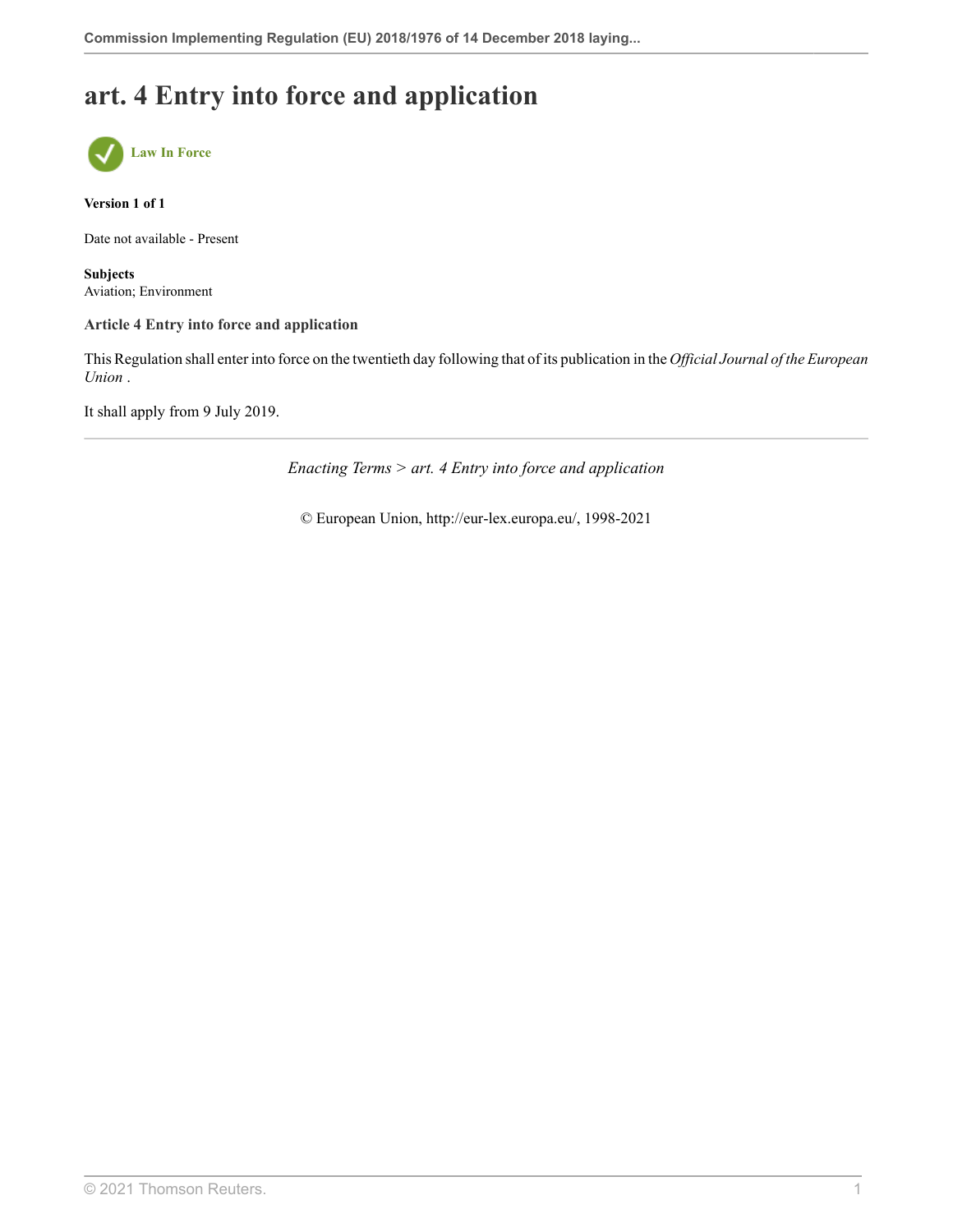## **Signatures**



**Version 2 of 2**

31 December 2020 - Present

<span id="page-15-1"></span>**Subjects** Aviation; Environment  $\left[\ldots\right]^1$  $\left[\ldots\right]^1$ Done at Brussels, 14 December 2018. *For the Commission The President* Jean-Claude *Juncker*

## **Notes**

<span id="page-15-0"></span>[1](#page-15-1) Words repealed by Aviation Safety (Amendment etc.) (EU Exit) (No. 2) Regulations 2019/1098 [Pt 3\(2\) reg.22](http://uk.westlaw.com/Document/I2480D340A46711E9AA46BDE62A47EF6F/View/FullText.html?originationContext=document&transitionType=DocumentItem&vr=3.0&rs=PLUK1.0&contextData=(sc.Search)) (December 31, 2020: shall come into force on IP completion day not exit day as specified in 2020 c.1 s.39(1) and Sch.5 para.1(1))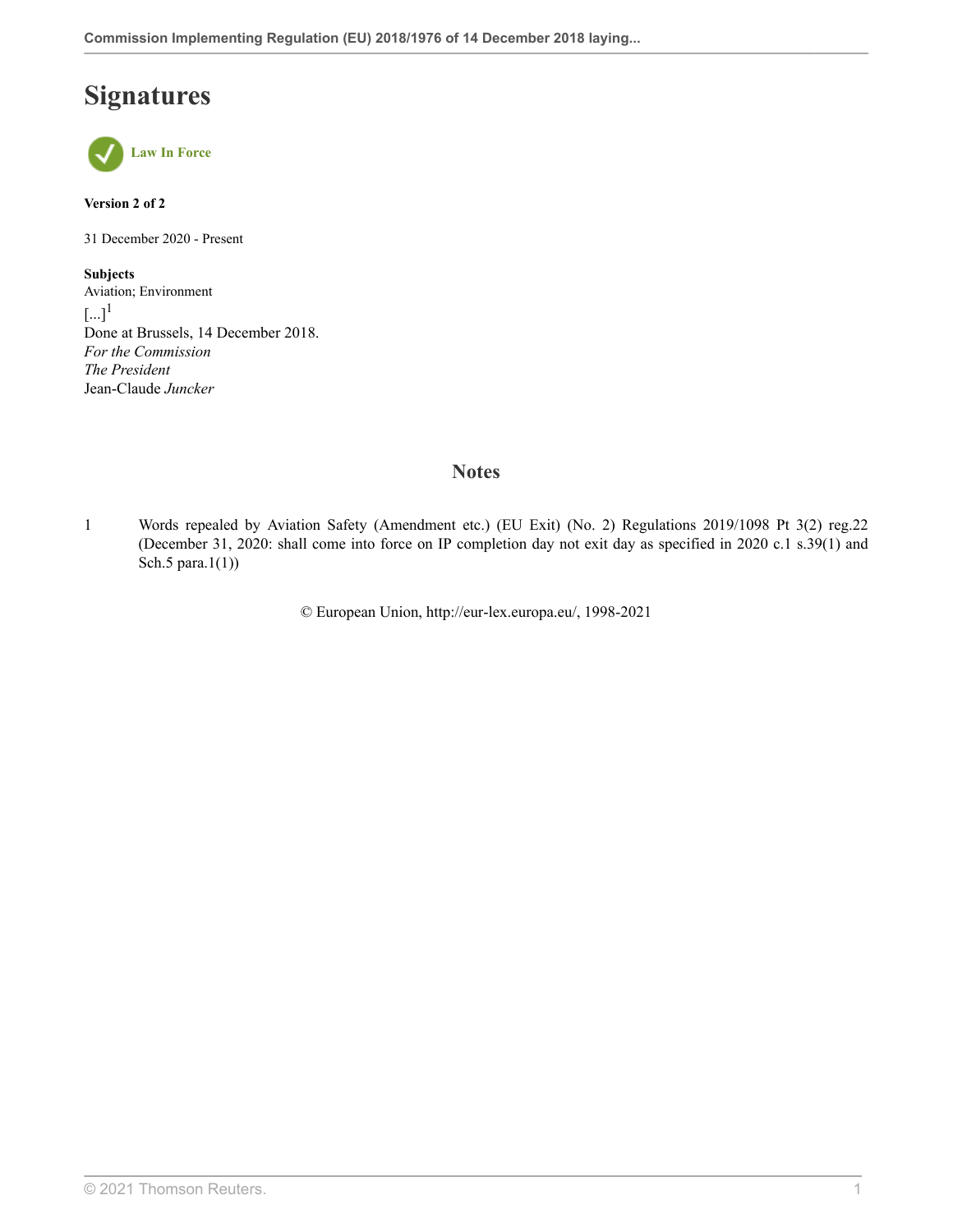## **para. 1**



#### **Version 2 of 2**

31 December 2020 - Present

**Subjects** Aviation; Environment

### **[PART-DEF]**

For the purpose of this Regulation, the following definitions and, unless terms are defined otherwise in this Annex, the definitions of Article 2 of Commission Regulation (EU) No 1178/2011 as well as of point FCL.010 of Annex I (Part-FCL) to that Regulation, shall apply:

<span id="page-16-0"></span>[1](#page-17-0). 'acceptable means of compliance (AMC)' means non-binding standards adopted by the  $[CAA]$ <sup>1</sup> to illustrate means to establish compliance with Regulation (EU) 2018/1139 and its delegated and implementing acts;

2. 'alternative means of compliance (AltMoC)' means those means that propose an alternative to an existing AMC or those that propose new means to establish compliance with Regulation (EU) 2018/1139 and its delegated and implementing acts for which no associated AMC have been adopted by the  $[CAA]$ <sup>[1](#page-17-0)</sup>;

3. 'pilot-in-command (PIC)' means the pilot designated as being in command and charged with the safe conduct of the flight;

4. 'aircraft flight manual (AFM)' means the document containing the applicable and approved operating limitations and information with respect to the sailplane;

5. 'psychoactive substances' means alcohol, opioids, cannabinoids, sedatives and hypnotics, cocaine, other psychostimulants, hallucinogens, and volatile solvents, with the exception of caffeine and tobacco;

6. 'critical phases of flight' means take-off run, take-off flight path, final approach, missed approach, landing, including landing roll, and any other phases of flight which the pilot-in-command determines as critical for the safe operation of the sailplane;

7. 'operating site' means a site, other than an aerodrome, selected by the pilot-in-command or the operator for landing or take-off;

8. 'crew member' means a person assigned by an operator to perform duties on board the sailplane, when not the pilot-incommand himself or herself, under the authority of the pilot-in-command;

9. 'electronic flight bag (EFB)' means an electronic information system, comprised of equipment and applications for flight crew, which allows for the storing, updating, displaying and processing of EFB functions to support flight operations or duties;

10. 'dangerous goods' means articles or substances which are capable of posing a risk to health, safety, property or the environment and which are shown in the list of dangerous goods in the technical instructions or which are classified according to those instructions;

11. 'technical instructions' means the latest effective edition of the 'Technical instructions for the safe transport of dangerous goods by air', including the supplement and any addenda, published by ICAO in document 9284-AN/905;

12. 'sailplane specialised operation' means any operation, which can be commercial or non-commercial, with a sailplane the main purpose of which is not associated with typical sport and recreational operations, but parachute operations, news media flights, television or movie flights, flying display or similar specialised activities;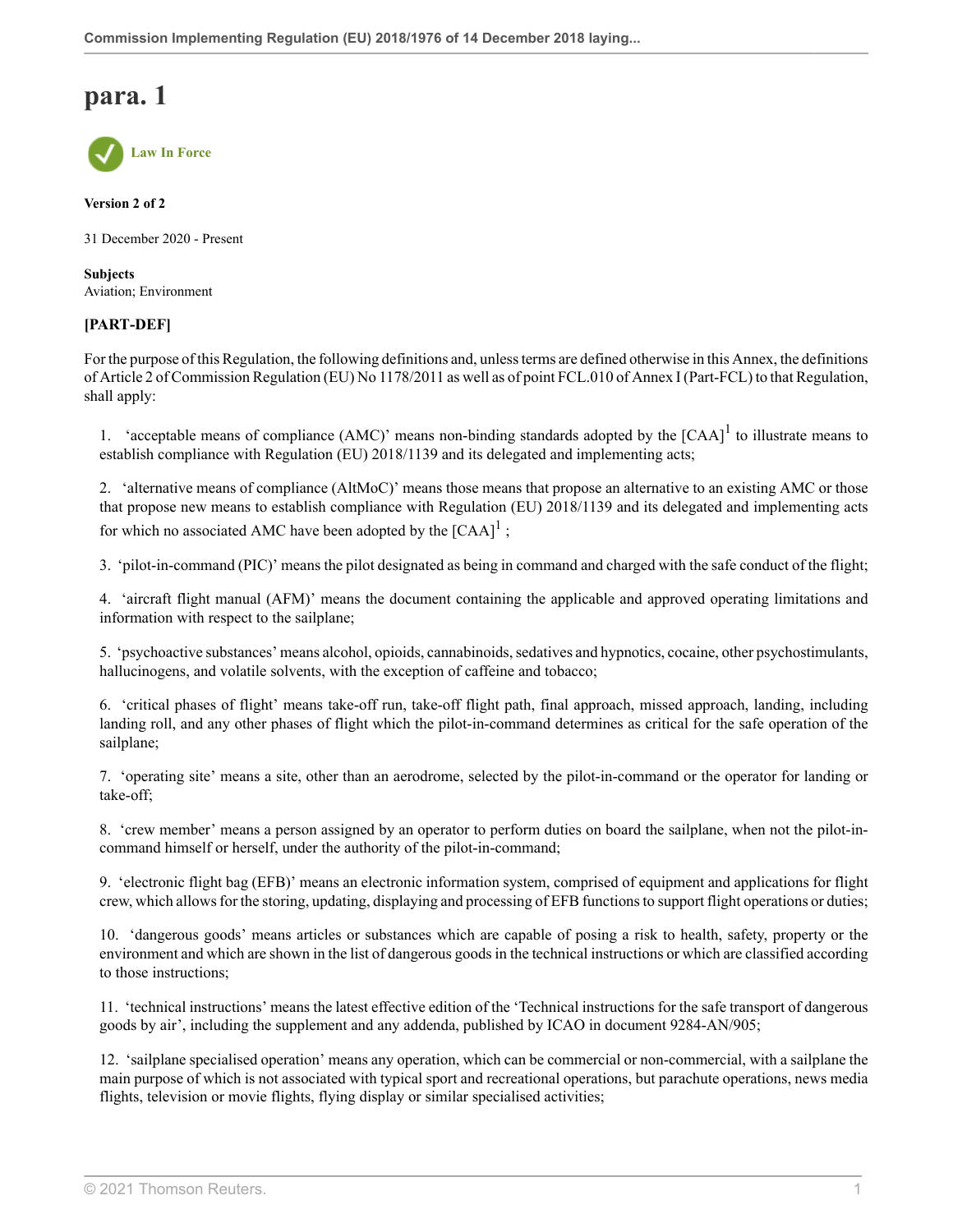<span id="page-17-3"></span>13. 'night' means the [time from half an hour after sunset until half an hour before sunrise (both times inclusive), sunset and sunrise being determined at surface level] $^2$  $^2$ ;

14. 'skill test' means the demonstration of skill for the purpose of issuing a licence or rating, or extension of a privilege, including oral examinations as may be required;

15. 'assessment of competence' means the demonstration of skill, knowledge and attitude for the initial issue, revalidation or renewal of an instructor or examiner certificate;

16. 'flight time' means:

(a) for self-launch sailplanes and touring motor gliders, the total time from the moment an aircraft first moves for the purpose of taking off until the moment it finally comes to rest at the end of the flight;

(b) for sailplanes, the total time from the moment the sailplane commences the ground run in the process of taking off until the moment the sailplane finally comes to a rest at the end of flight;

17. 'proficiency check' means the demonstration of skill for the purpose of complying with the recency requirements as established in this Regulation, and including oral examinations as may be required;

18. 'solo flight' means a flight during which a student pilot is the sole occupant of an aircraft;

19. 'cross-country flight' means a flight outside the line of sight or distance defined by the  $[CAA]^3$  $[CAA]^3$  from the field of departure using standard navigation procedures.

### <span id="page-17-4"></span>**Notes**

- <span id="page-17-0"></span>[1](#page-16-0) Word substituted in points 1 and 2 by Aviation Safety (Amendment etc.) (EU Exit) (No. 2) Regulations 2019/1098 [Pt 3\(2\) reg.23\(a\)](http://uk.westlaw.com/Document/I1399BCE0A46711E9AA46BDE62A47EF6F/View/FullText.html?originationContext=document&transitionType=DocumentItem&vr=3.0&rs=PLUK1.0&contextData=(sc.Search)) (December 31, 2020: shall come into force on IP completion day not exit day as specified in 2020 c.1 s.39(1) and Sch.5 para.1(1))
- <span id="page-17-1"></span>[2](#page-17-3) Words substituted in point 13 by Aviation Safety (Amendment etc.) (EU Exit) (No. 2) Regulations 2019/1098 [Pt 3\(2\)](http://uk.westlaw.com/Document/I1399BCE0A46711E9AA46BDE62A47EF6F/View/FullText.html?originationContext=document&transitionType=DocumentItem&vr=3.0&rs=PLUK1.0&contextData=(sc.Search)) [reg.23\(b\)](http://uk.westlaw.com/Document/I1399BCE0A46711E9AA46BDE62A47EF6F/View/FullText.html?originationContext=document&transitionType=DocumentItem&vr=3.0&rs=PLUK1.0&contextData=(sc.Search)) (December 31, 2020: shall come into force on IP completion day not exit day as specified in 2020 c.1 s.39(1) and Sch.5 para. $1(1)$ )
- <span id="page-17-2"></span>[3](#page-17-4) Words substituted in point 19 by Aviation Safety (Amendment) (EU Exit) Regulations 2020/1116 [Pt 4\(6\) reg.90](http://uk.westlaw.com/Document/I57ABA3600E9E11EBA7DFEE51C635DBBB/View/FullText.html?originationContext=document&transitionType=DocumentItem&vr=3.0&rs=PLUK1.0&contextData=(sc.Search)) (December 31, 2020: shall come into force on IP completion day)

*Annex I DEFINITIONS > para. 1*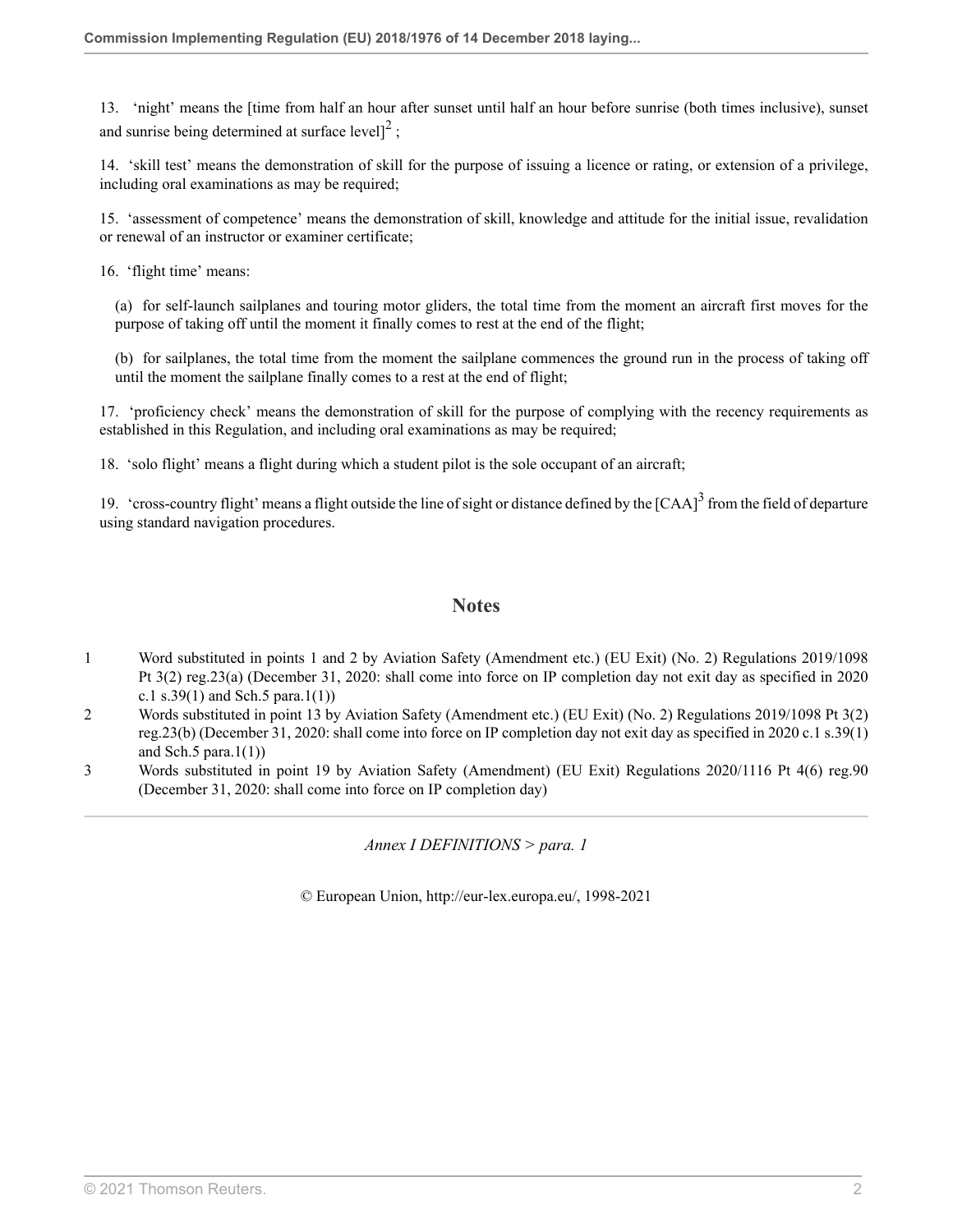## **para. 1**



**Version 1 of 1**

Date not available - Present

**Subjects** Aviation; Environment

### **[PART-SAO]**

*Annex II SAILPLANE AIR OPERATIONS > para. 1*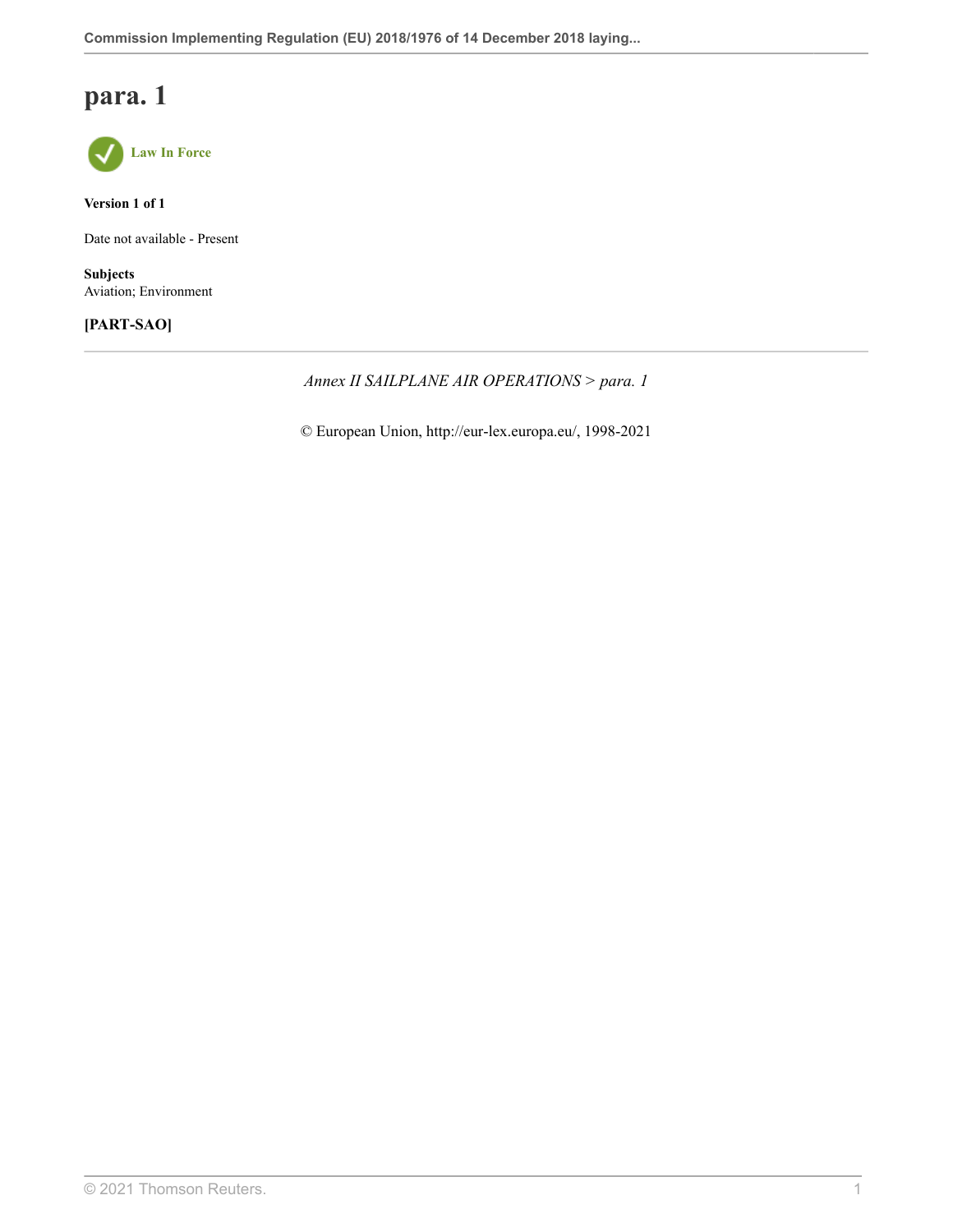## **para. 1**



**Version 2 of 2**

31 December 2020 - Present

**Subjects** Aviation; Environment SAO.GEN.100 Scope

In accordance with Article 3, this Subpart establishes the requirements to be met by any operator of sailplanes, other than design or production organisations referred to in the second subparagraph of Article 3(1).

<span id="page-19-0"></span> $[...]^1$  $[...]^1$ SAO.GEN.110 Demonstration of compliance

<span id="page-19-1"></span>(a) An operator shall, when so requested by the  $[CAA]^2$  $[CAA]^2$  which is verifying continued compliance by the operator in accordance with point ARO.GEN.300(a)(2) of Annex II to Regulation (EU) No 965/2012, demonstrate compliance with the essential requirements set out in Annex V to Regulation (EU) 2018/1139 and with the requirements of this Regulation.

(b) In order to demonstrate such compliance, the operator may refer to the following means:

- (1) acceptable means of compliance (AMC);
- (2) alternative means of compliance (AltMoC).

SAO.GEN.115 Introductory flights

Introductory flights shall be:

- (a) operated under visual flight rules (VFR) by day; and
- (b) overseen as regards their safety by a person who has been nominated by the organisation responsible for the introductory flights.
- SAO.GEN.120 Immediate reaction to a safety problem

The operator shall implement:

<span id="page-19-2"></span>(a) safety measures mandated by the  $[CAA]^3$  $[CAA]^3$  in accordance with point (c) of point ARO.GEN.135 of Annex II to Regulation (EU) No 965/2012; and

<span id="page-19-3"></span>(b) airworthiness directives and other mandatory information issued by the  ${[CAA]}^4$  ${[CAA]}^4$  in accordance with point (h) of Article 77(1) of Regulation (EU) 2018/1139.

Point SAO.GEN.125 Designation of the pilot-in-command

The operator shall designate a pilot-in-command who is qualified to act as pilot-in-command in accordance with Annex III to this Regulation.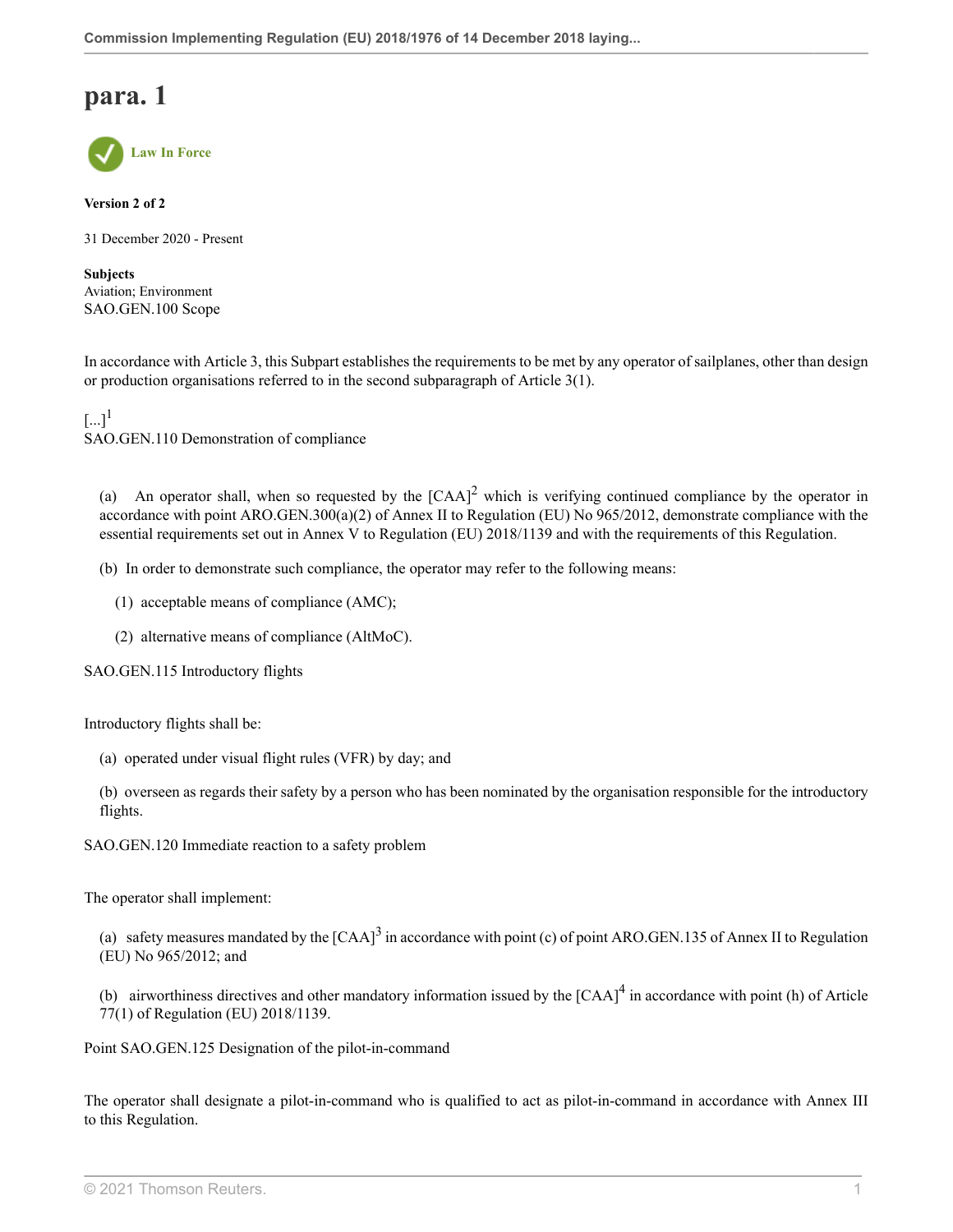#### SAO.GEN.130 Responsibilities of the pilot-in-command

The pilot-in-command shall:

- (a) be responsible for the safety of the sailplane and of any person on board during sailplane operations;
- (b) be responsible for the initiation, continuation or termination of a flight in the interest of safety;
- (c) ensure that all applicable operational procedures and checklists are complied with;
- (d) only commence a flight if he or she is satisfied that all operational requirements are complied with, as follows:
	- (1) the sailplane is airworthy;
	- (2) the sailplane is duly registered;
	- (3) instruments and equipment required for the execution of the flight are carried on board the sailplane and are operative;

(4) the mass of the sailplane and the centre of gravity location are such that the flight can be conducted within the limits defined by the aircraft flight manual (AFM);

- (5) all equipment and baggage are properly loaded and secured, and an emergency evacuation remains possible; and
- (6) the operating limitations of the sailplane, as specified in the AFM, will not be exceeded at any time during the flight;
- (e) ensure that the pre-flight inspection has been carried out as specified in the AFM;
- (f) not perform duties on a sailplane in one of the following situations:

(1) when he or she is incapacitated from performing duties by any cause, including injury, sickness, medication, fatigue or the effects of any psychoactive substance, or feels otherwise unfit;

(2) if applicable medical requirements are not fulfilled;

(g) refuse carriage of or disembark any person or baggage that may represent a potential hazard to the safety of the sailplane or any person carried therein;

(h) not allow a person to be carried in the sailplane who appears to be under the influence of psychoactive substances to the extent that the safety of the sailplane or the persons therein is likely to be endangered;

(i) ensure that during critical phases of flight or whenever deemed necessary in the interest of safety, all persons on board are seated and have their safety belt fastened;

- (j) during flight:
	- (1) keep his or her safety belt fastened; and
	- (2) remain at the control of the sailplane at all times except if another pilot is taking the controls;

(k) take any action in an emergency situation that requires immediate decision and action which he or she considers necessary under the circumstances. In such cases, he or she may deviate from rules, operational procedures and methods to the extent necessary in the interest of safety;

(l) not continue a flight beyond the nearest weather-permissible aerodrome or operating site, when his or her capacity to perform his or her duties is significantly reduced because of sickness, fatigue or lack of oxygen or any other cause;

(m) record utilisation data and all known or suspected defects in the sailplane at the termination of the flight, or series of flights, in the aircraft technical log or journey log;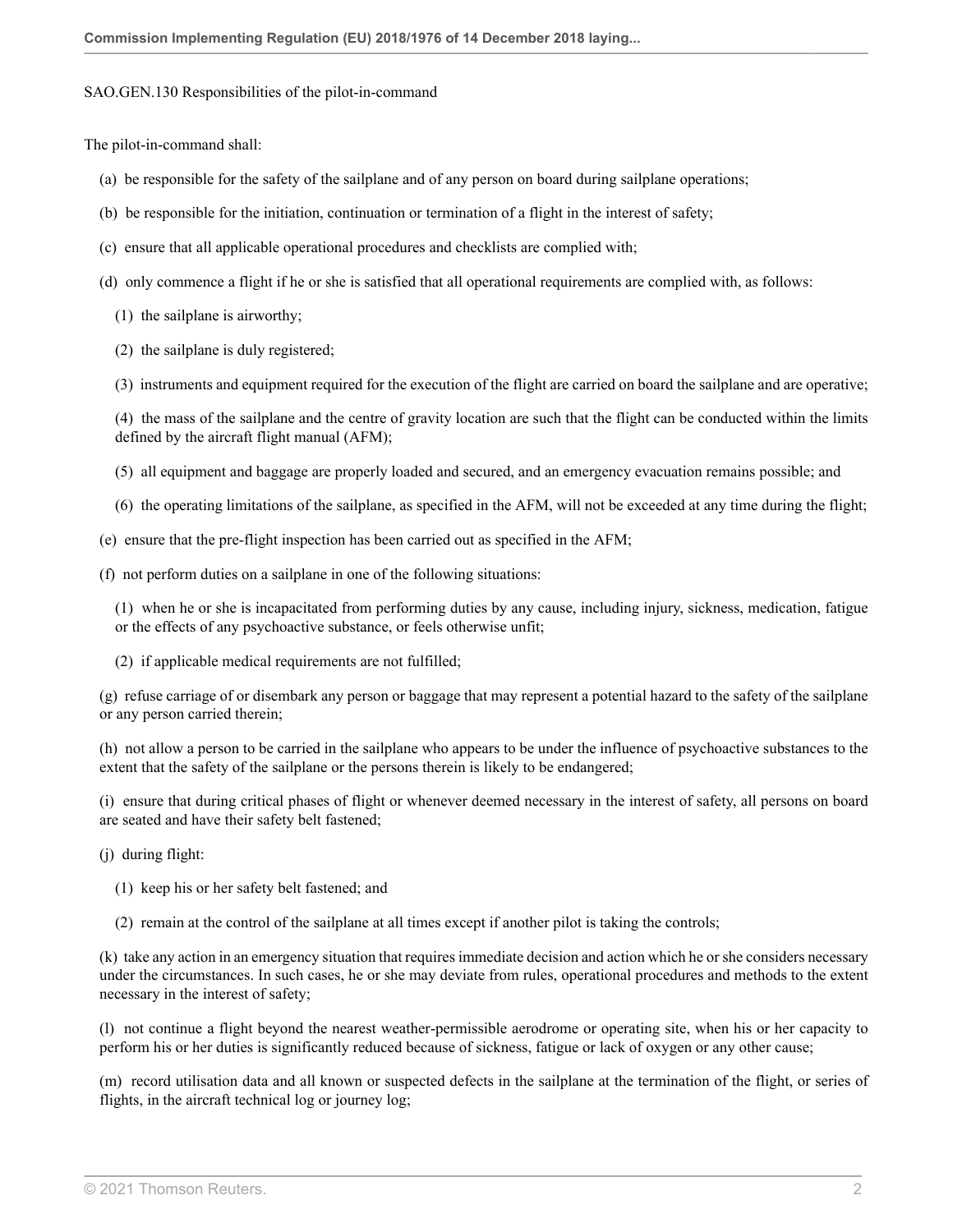(n) notify the safety investigation authority of the State in the territory of which the occurrence took place and the emergency services of that State without delay by the quickest available means of any accident or serious incident involving the sailplane;

<span id="page-21-0"></span>(o) submit a report of an act of unlawful interference without delay to the  $[CAA]^5$  $[CAA]^5$  and inform the local authority designated by the State in the territory of which the unlawful interference took place; and

(p) report to the appropriate air traffic services (ATS) unit, without delay, any hazardous weather or flight conditions encountered that are likely to affect the safety of other aircraft.

SAO.GEN.135 Responsibilities of crew members

(a) Any crew member shall be responsible for the proper execution of his or her duties in respect of the operation of the sailplane.

(b) Any crew member shall not perform duties on a sailplane when incapacitated by any cause, including injury, sickness, medication, fatigue or the effects of any psychoactive substance, or if he or she feels otherwise unfit.

(c) Any crew member shall report to the pilot-in-command both of the following:

(1) any fault, failure, malfunction or defect, which he or she believes may affect the airworthiness or safe operation of the sailplane, including emergency systems;

(2) any incident.

SAO.GEN.140 Compliance with laws, regulations and procedures

(a) The pilot-in-command and any other crew member shall comply with the laws, regulations and procedures of those States where operations are conducted.

(b) The pilot-in-command shall be familiar with the laws, regulations and procedures, pertinent to the performance of his or her duties, prescribed for the areas to be traversed, the aerodromes or operating sites to be used and the related air navigation facilities.

SAO.GEN.145 Portable electronic devices

The pilot-in-command shall not permit any person to use a portable electronic device (PED) on board a sailplane, including an electronic flight bag (EFB), that adversely affects the performance of the sailplane's systems and equipment or the ability to operate it.

SAO.GEN.150 Dangerous goods

(a) The pilot-in-command shall not permit any person to carry dangerous goods on board.

(b) Reasonable quantities of articles and substances that would otherwise be classified as dangerous goods and that are used to facilitate flight safety, where carriage on board the sailplane is advisable to ensure their timely availability for operational purposes, shall be considered authorised.

SAO.GEN.155 Documents, manuals and information to be carried

(a) All of the following documents, manuals and information shall be carried on each flight as originals or copies:

(1) the AFM, or equivalent document(s);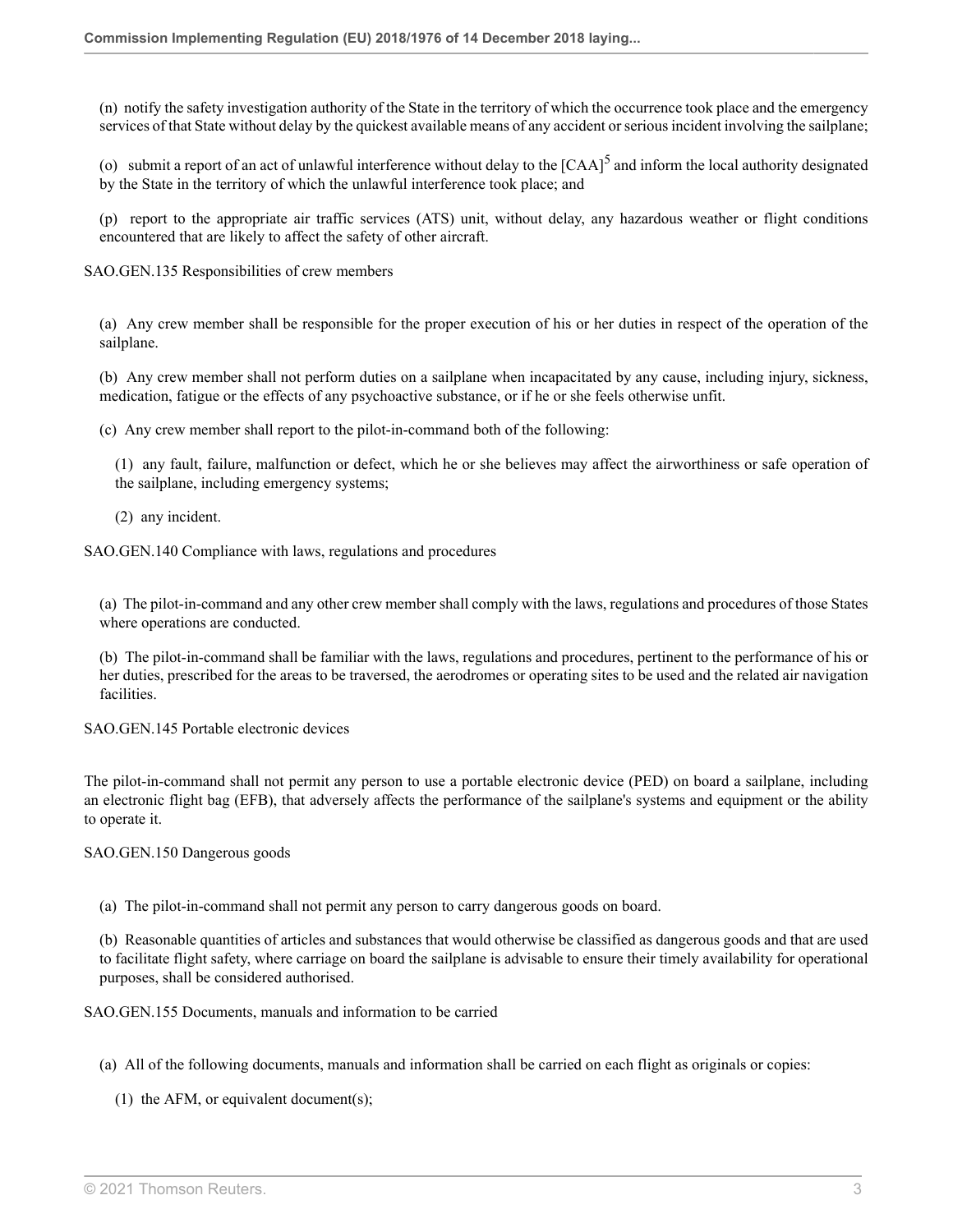<span id="page-22-2"></span>(2) details of the filed ATS flight plan, when required in accordance with Section 4 of the Annex to Commission Implementing Regulation (EU) No  $923/2012^6$  $923/2012^6$ ;

(3) current and suitable aeronautical charts for the area of the intended flight;

- (4) any other documentation that may be pertinent to the flight or is required by the States concerned with the flight;
- (5) procedures and visual signals information for use by intercepting and intercepted aircraft.

(b) In addition, when a declaration is required in accordance with point SAO.DEC.100, a copy of the declaration shall be carried on each flight.

(c) When not carried on board, all of the following documents, manuals and information shall remain available at the aerodrome or operating site as originals or copies:

- (1) the certificate of registration;
- (2) the certificate of airworthiness, including the annexes;
- (3) the airworthiness review certificate;
- (4) the noise certificate, if a noise certificate has been issued for a powered sailplane;

(5) the aircraft radio licence, where the sailplane is equipped with radio communication equipment in accordance with point SAO.IDE.130;

- (6) the third-party liability insurance certificate $(s)$ ;
- (7) the journey log or equivalent.

(d) By derogation from points (a) and (b), the documents, manuals and information specified therein may be retained at the aerodrome or operating site for flights:

- (1) intending to remain within the sight of the aerodrome or operating site; or
- <span id="page-22-4"></span>(2) remaining within a distance or area determined by the  $[CAA]$ <sup>[7](#page-23-4)</sup>.

(e) When requested by the  $[CAA]^8$  $[CAA]^8$ , the pilot-in-command or the operator shall make available to that authority the original documentation in the time period specified by the authority which shall not be less than 24 hours.

SAO.GEN.160 Journey log

For each flight, or series of flights, particulars of the sailplane, its crew and each journey shall be retained in the form of a journey log or an equivalent document.

### <span id="page-22-3"></span>**Notes**

- <span id="page-22-0"></span>[1](#page-19-0) Point SAO.GEN.105 is repealed by Aviation Safety (Amendment etc.) (EU Exit) (No. 2) Regulations 2019/1098 [Pt](http://uk.westlaw.com/Document/I293B9C30A46711E9AA46BDE62A47EF6F/View/FullText.html?originationContext=document&transitionType=DocumentItem&vr=3.0&rs=PLUK1.0&contextData=(sc.Search)) [3\(2\) reg.24\(2\)](http://uk.westlaw.com/Document/I293B9C30A46711E9AA46BDE62A47EF6F/View/FullText.html?originationContext=document&transitionType=DocumentItem&vr=3.0&rs=PLUK1.0&contextData=(sc.Search)) (December 31, 2020: shall come into force on IP completion day not exit day as specified in 2020 c.1 s.39(1) and Sch.5 para.1(1))
- <span id="page-22-1"></span>[2](#page-19-1) Words substituted in point SAO.GEN.110(a) by Aviation Safety (Amendment etc.) (EU Exit) (No. 2) Regulations 2019/1098 [Pt 3\(2\) reg.24\(3\)](http://uk.westlaw.com/Document/I293B9C30A46711E9AA46BDE62A47EF6F/View/FullText.html?originationContext=document&transitionType=DocumentItem&vr=3.0&rs=PLUK1.0&contextData=(sc.Search)) (December 31, 2020: shall come into force on IP completion day not exit day as specified in 2020 c.1 s.39(1) and Sch.5 para.1(1))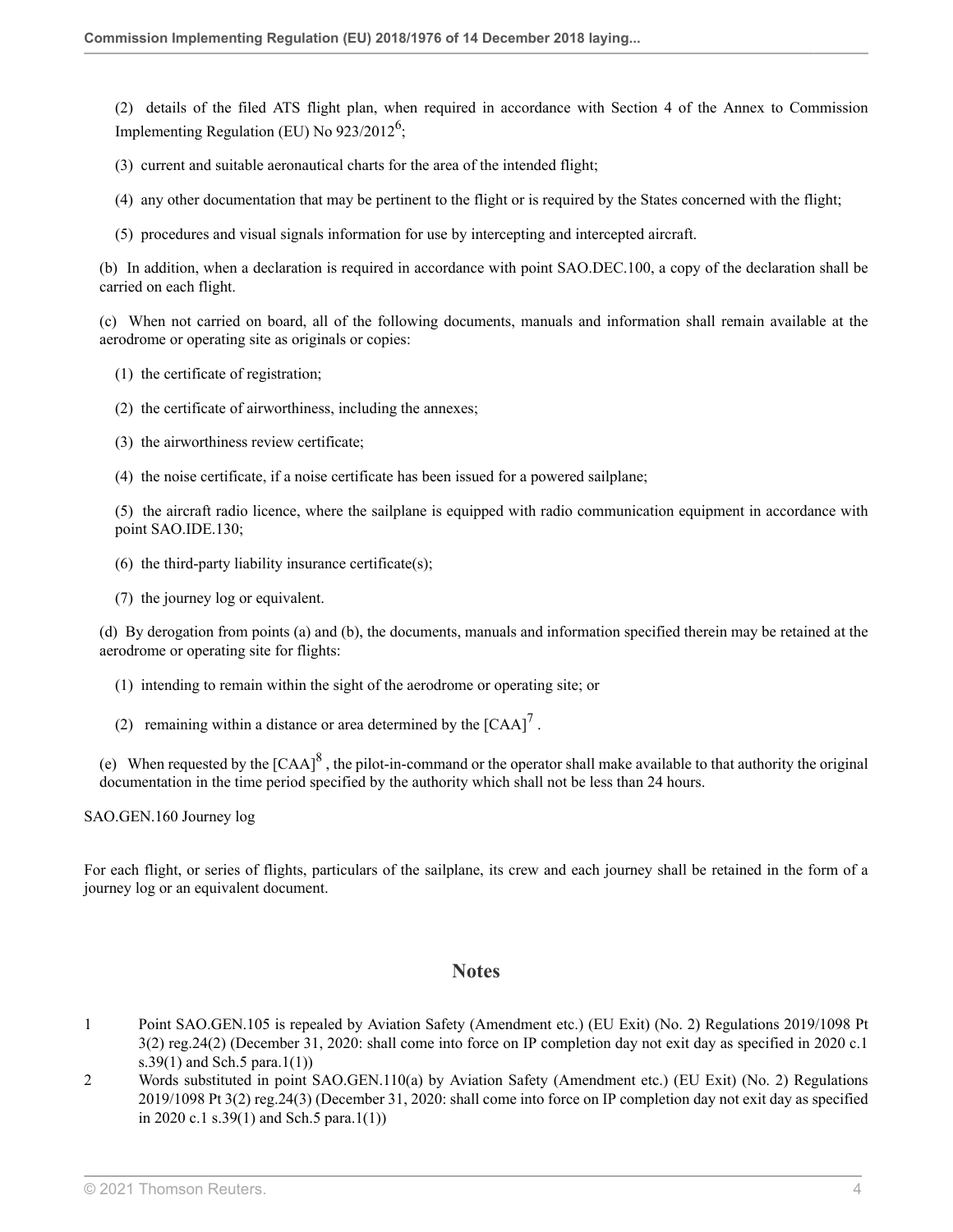## **Notes**

- <span id="page-23-0"></span>[3](#page-19-2) Words substituted in point SAO.GEN.120(a) by Aviation Safety (Amendment etc.) (EU Exit) (No. 2) Regulations 2019/1098 [Pt 3\(2\) reg.24\(4\)\(a\)](http://uk.westlaw.com/Document/I293B9C30A46711E9AA46BDE62A47EF6F/View/FullText.html?originationContext=document&transitionType=DocumentItem&vr=3.0&rs=PLUK1.0&contextData=(sc.Search)) (December 31, 2020: shall come into force on IP completion day not exit day as specified in 2020 c.1 s.39(1) and Sch.5 para.1(1))
- <span id="page-23-1"></span>[4](#page-19-3) Word substituted in point SAO.GEN.120(b) by Aviation Safety (Amendment etc.) (EU Exit) (No. 2) Regulations 2019/1098 [Pt 3\(2\) reg.24\(4\)\(b\)](http://uk.westlaw.com/Document/I293B9C30A46711E9AA46BDE62A47EF6F/View/FullText.html?originationContext=document&transitionType=DocumentItem&vr=3.0&rs=PLUK1.0&contextData=(sc.Search)) (December 31, 2020: shall come into force on IP completion day not exit day as specified in 2020 c.1 s.39(1) and Sch.5 para.1(1))
- <span id="page-23-2"></span>[5](#page-21-0) Words substituted in point SAO.GEN.130(o) by Aviation Safety (Amendment etc.) (EU Exit) (No. 2) Regulations 2019/1098 [Pt 3\(2\) reg.24\(5\)](http://uk.westlaw.com/Document/I293B9C30A46711E9AA46BDE62A47EF6F/View/FullText.html?originationContext=document&transitionType=DocumentItem&vr=3.0&rs=PLUK1.0&contextData=(sc.Search)) (December 31, 2020: shall come into force on IP completion day not exit day as specified in 2020 c.1 s.39(1) and Sch.5 para.1(1))
- <span id="page-23-3"></span>[6](#page-22-2) Commission Implementing Regulation (EU) No 923/2012 of 26 September 2012 laying down the common rules of the air and operational provisions regarding services and procedures in air navigation and amending Implementing Regulation (EU) No 1035/2011 and Regulations (EC) No 1265/2007, (EC) No 1794/2006, (EC) No 730/2006, (EC) No 1033/2006 and (EU) No 255/2010 (OJ L 281, 13.10.2012, p. 1).
- <span id="page-23-4"></span>[7](#page-22-3) Words substituted in point SAO.GEN.155(d)(2) by Aviation Safety (Amendment etc.) (EU Exit) (No. 2) Regulations 2019/1098 [Pt 3\(2\) reg.24\(5\)](http://uk.westlaw.com/Document/I293B9C30A46711E9AA46BDE62A47EF6F/View/FullText.html?originationContext=document&transitionType=DocumentItem&vr=3.0&rs=PLUK1.0&contextData=(sc.Search)) (December 31, 2020: shall come into force on IP completion day not exit day as specified in 2020 c.1 s.39(1) and Sch.5 para.1(1))
- <span id="page-23-5"></span>[8](#page-22-4) Words substituted in point SAO.GEN.155(e) by Aviation Safety (Amendment etc.) (EU Exit) (No. 2) Regulations 2019/1098 [Pt 3\(2\) reg.24\(5\)](http://uk.westlaw.com/Document/I293B9C30A46711E9AA46BDE62A47EF6F/View/FullText.html?originationContext=document&transitionType=DocumentItem&vr=3.0&rs=PLUK1.0&contextData=(sc.Search)) (December 31, 2020: shall come into force on IP completion day not exit day as specified in 2020 c.1 s.39(1) and Sch.5 para.1(1))

*Annex II SAILPLANE AIR OPERATIONS > Annex partGEN GENERAL REQUIREMENTS > para. 1*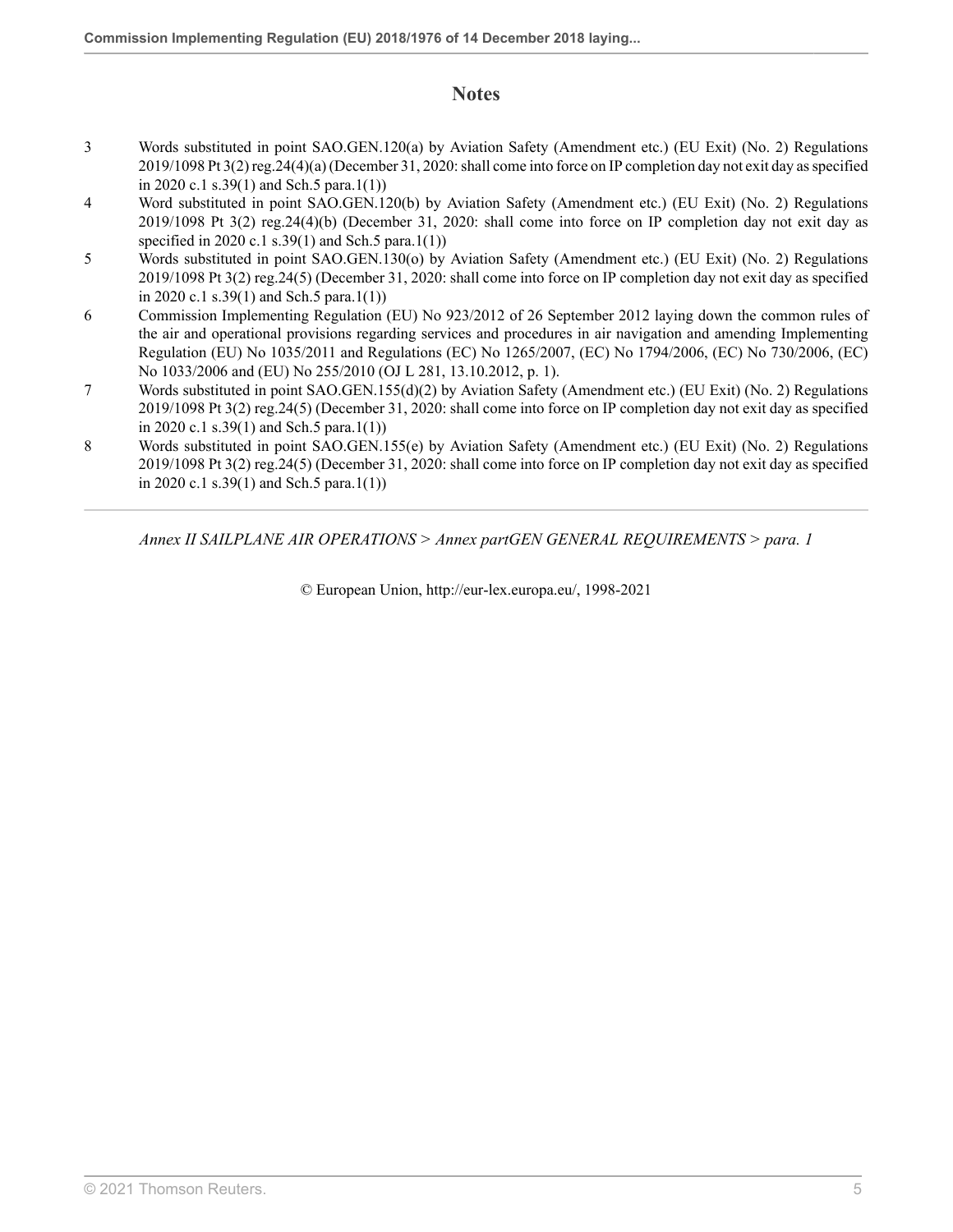## **para. 1**



**Version 1 of 1**

Date not available - Present

**Subjects** Aviation; Environment SAO.OP.100 Use of aerodromes and operating sites

The pilot-in-command shall only use aerodromes and operating sites that are adequate for the type of sailplane and operation concerned.

SAO.OP.105 Noise abatement procedures — powered sailplanes

The pilot-in-command shall take into account operating procedures to minimise the effect of powered sailplane noise, while ensuring that safety has priority over noise abatement.

SAO.OP.110 Passenger briefing

The pilot-in-command shall ensure that before and, when appropriate, during the flight, the passenger is given a briefing on normal, abnormal and emergency procedures.

SAO.OP.115 Carriage of special categories of passengers

The pilot-in-command shall ensure that persons requiring special conditions, assistance or devices when carried on board a sailplane are carried under conditions that ensure the safety of the sailplane and of any person or property carried therein.

SAO.OP.120 Flight preparation

Before commencing a flight, the pilot-in-command shall ensure all of the following:

(a) the facilities required for the safe operation of the sailplane are adequate for the type of operation under which the flight is to be conducted;

(b) that the meteorological conditions will allow the flight to be completed safely;

(c) in the case of a powered sailplane and when the engine is intended to be used, the quantity of fuel or other energy is sufficient to allow the flight to be completed safely.

SAO.OP.125 Refuelling and recharging or replacing of batteries with persons on board — powered sailplanes

When a passenger is on board a powered sailplane:

- (a) the sailplane shall not be refuelled; and
- (b) the batteries used for propulsion shall not be recharged or replaced.

#### SAO.OP.130 Smoking on board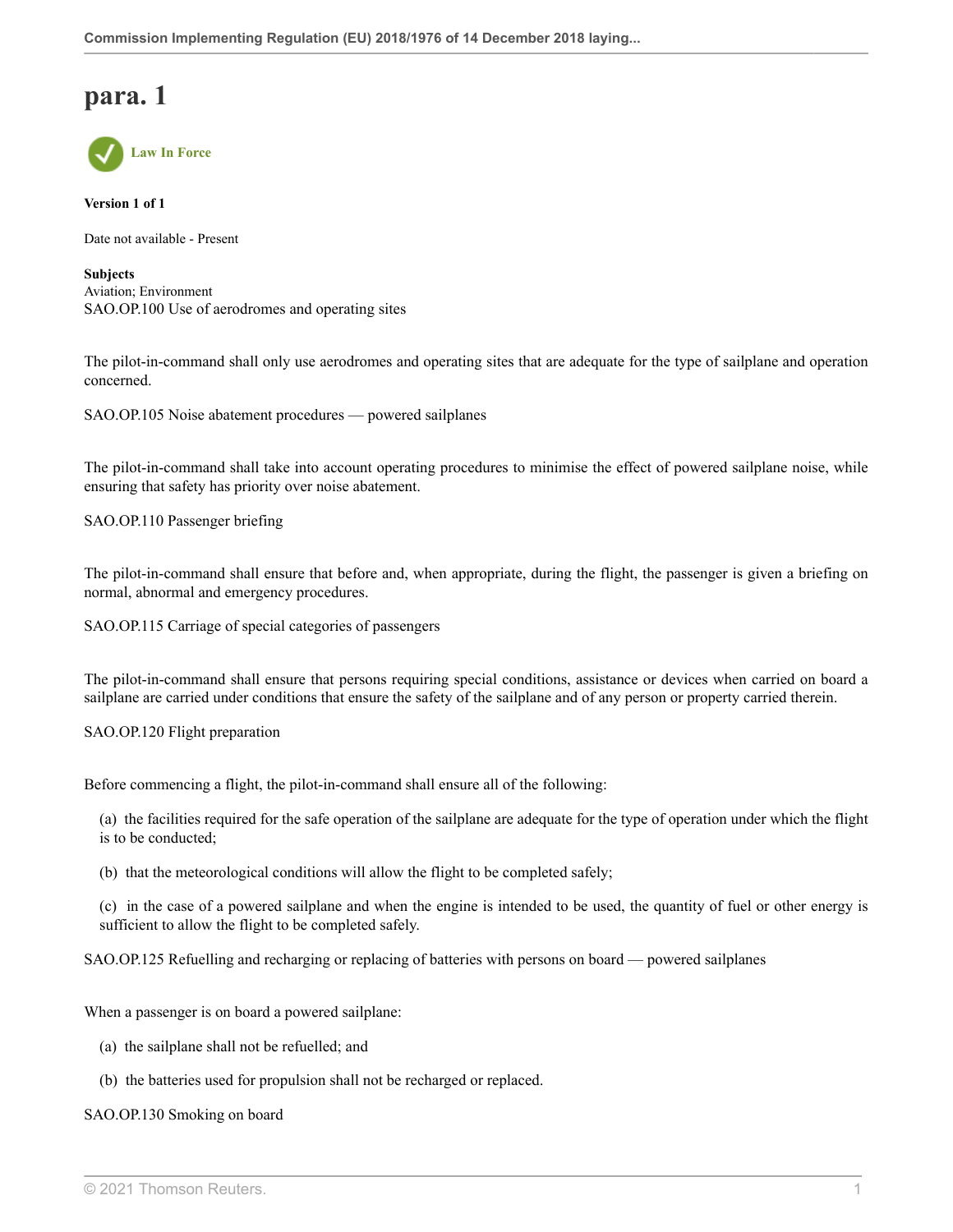No person shall smoke on board a sailplane during any phase of flight.

SAO.OP.135 Meteorological conditions

The pilot-in-command shall only commence or continue a flight if the latest available meteorological information indicates that a safe landing option remains available.

SAO.OP.140 Ice and other contaminants — ground procedures

The pilot-in-command shall only commence take-off if the sailplane is clear of any deposit that might adversely affect the performance or controllability of the sailplane, except when permitted in the AFM.

SAO.OP.145 In-flight fuel or other energy management — powered sailplanes

For powered sailplanes, the pilot-in-command shall check at regular intervals during the flight that the amount of usable fuel or other energy available is not less than that needed to ensure a safe landing.

SAO.OP.150 Use of supplemental oxygen

The pilot-in-command shall ensure that all persons on board use supplemental oxygen whenever he or she determines that, at the altitude of the intended flight, lack of oxygen might result in impairment of their faculties or harmfully affect them.

SAO.OP.155 Sailplane specialised operations

(a) Before commencing a sailplane specialised operation or a series thereof, the pilot-in-command shall conduct a risk assessment, assessing the complexity of the activity in order to determine the hazards and associated risks of the intended operation and establish mitigating measures where necessary.

(b) A sailplane specialised operation shall be performed in accordance with a checklist. The pilot-in-command shall establish that checklist and ensure that it is appropriate to the specialised activity and sailplane used, based on the risk assessment and taking account of all requirements set out in this Annex. The checklist shall be readily accessible on each flight to the pilotin-command and any other crew member, where it is relevant for the performance of their duties.

(c) The pilot-in-command shall regularly review and update the checklist where necessary in order to adequately take account of the risk assessment.

*Annex II SAILPLANE AIR OPERATIONS > Annex partOP OPERATING PROCEDURES > para. 1*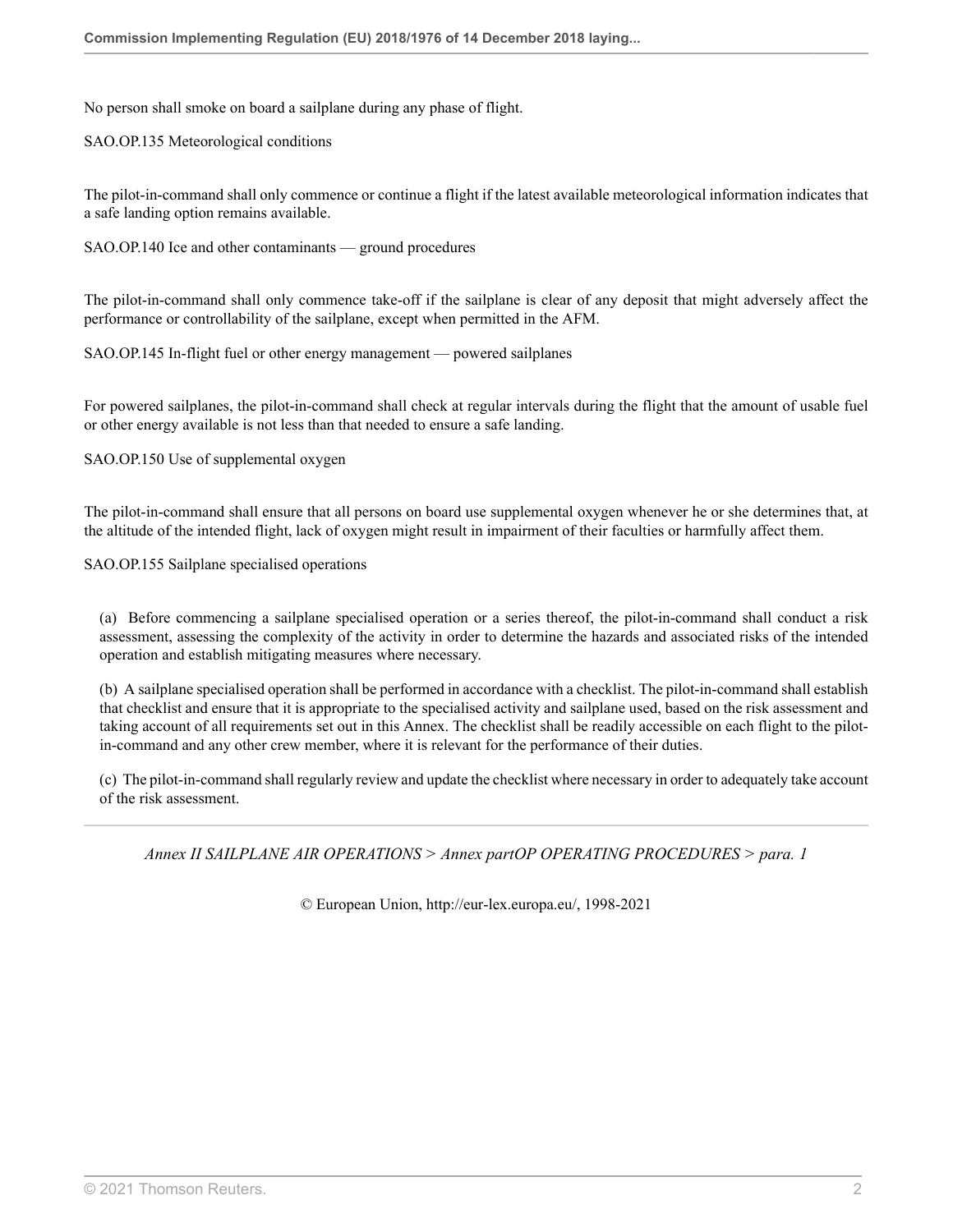## **para. 1**



**Version 1 of 1**

Date not available - Present

**Subjects** Aviation; Environment SAO.POL.100 Weighing

<span id="page-26-1"></span>(a) The weighing of the sailplane shall be accomplished by the manufacturer of the sailplane or in accordance with Annex I to Commission Regulation (EU) No  $1321/2014<sup>1</sup>$  $1321/2014<sup>1</sup>$ .

(b) The operator shall ensure that the mass of the sailplane has been established by actual weighing prior to its initial entry into service. The accumulated effects of modifications and repairs on the mass shall be accounted for and properly documented. Such information shall be made available to the pilot-in-command. The sailplane shall be reweighed if the effects of modifications or repairs on the mass are not known.

SAO.POL.105 Performance — general

The pilot-in-command shall only operate the sailplane if the performance of the sailplane is adequate to comply with the requirements set out in the Annex to Implementing Regulation (EU) No 923/2012 and any other restrictions applicable to the flight, the airspace, aerodromes or operating sites used, ensuring that any charts or maps used are the latest available edition.

### **Notes**

<span id="page-26-0"></span>[1](#page-26-1) Commission Regulation (EU) No 1321/2014 of 26 November 2014 on the continuing airworthiness of aircraft and aeronautical products, parts and appliances, and on the approval of organisations and personnel involved in these tasks (OJ L 362, 17.12.2014, p. 1).

> *Annex II SAILPLANE AIR OPERATIONS > Annex partPOL PERFORMANCE AND OPERATING LIMITATIONS > para. 1*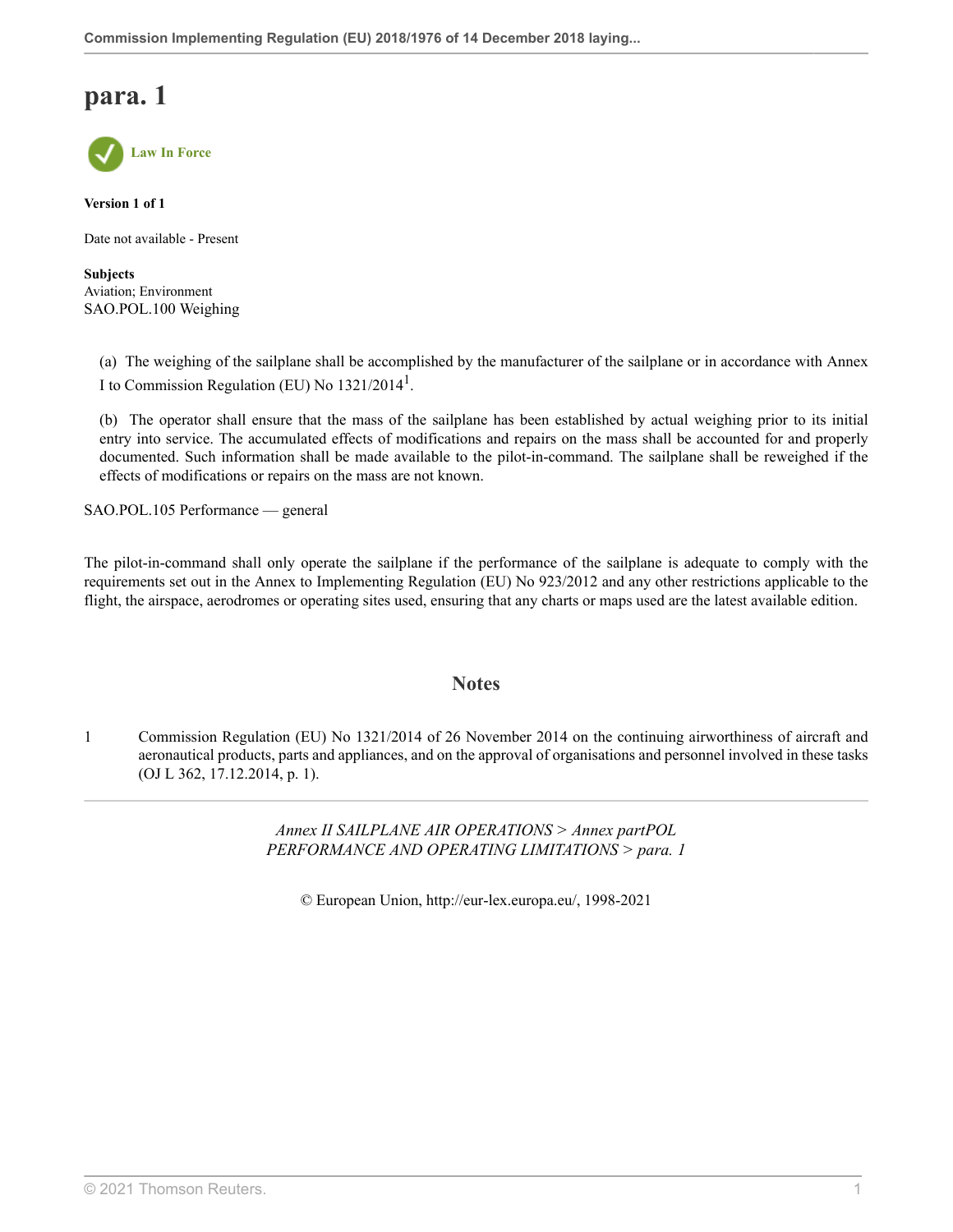## **para. 1**



**Version 1 of 1**

Date not available - Present

**Subjects** Aviation; Environment SAO.IDE.100 Instruments and equipment — general

(a) Instruments and equipment required by this Subpart shall be approved in accordance with Annex I to Regulation (EU) No 748/2012 or, when registered in a third country, with the airworthiness requirements of the state of registry, if one of the following conditions is fulfilled:

- (1) they are used by the flight crew to control the flight path;
- (2) they are used to comply with points SAO.IDE.130 or SAO.IDE.135;
- (3) they are permanently installed in the sailplane.

(b) By way of derogation from point (a), all of the following instruments or equipment, when required by this Subpart, shall not need an approval:

- (1) independent portable lights;
- (2) an accurate timepiece;
- (3) survival and signalling equipment.

(c) Instruments and equipment shall be readily operable or accessible from the station where either the pilot-in-command or any other crew member, who needs to use them, is seated.

SAO.IDE.105 Flight and navigational instruments

- (a) Sailplanes shall be equipped with a means of measuring and displaying all of the following:
	- (1) time in hours and minutes;
	- (2) pressure altitude;
	- (3) indicated airspeed;
	- (4) in the case of powered sailplanes, magnetic heading.

(b) In addition to (a), when operating in conditions where the sailplane cannot be maintained on a desired flight path without reference to one or more additional instruments, when conducting cloud flying or when operating at night, sailplanes shall be equipped with means of measuring and displaying all of the following:

- (1) vertical speed;
- (2) attitude or turn and slip;
- (3) magnetic heading.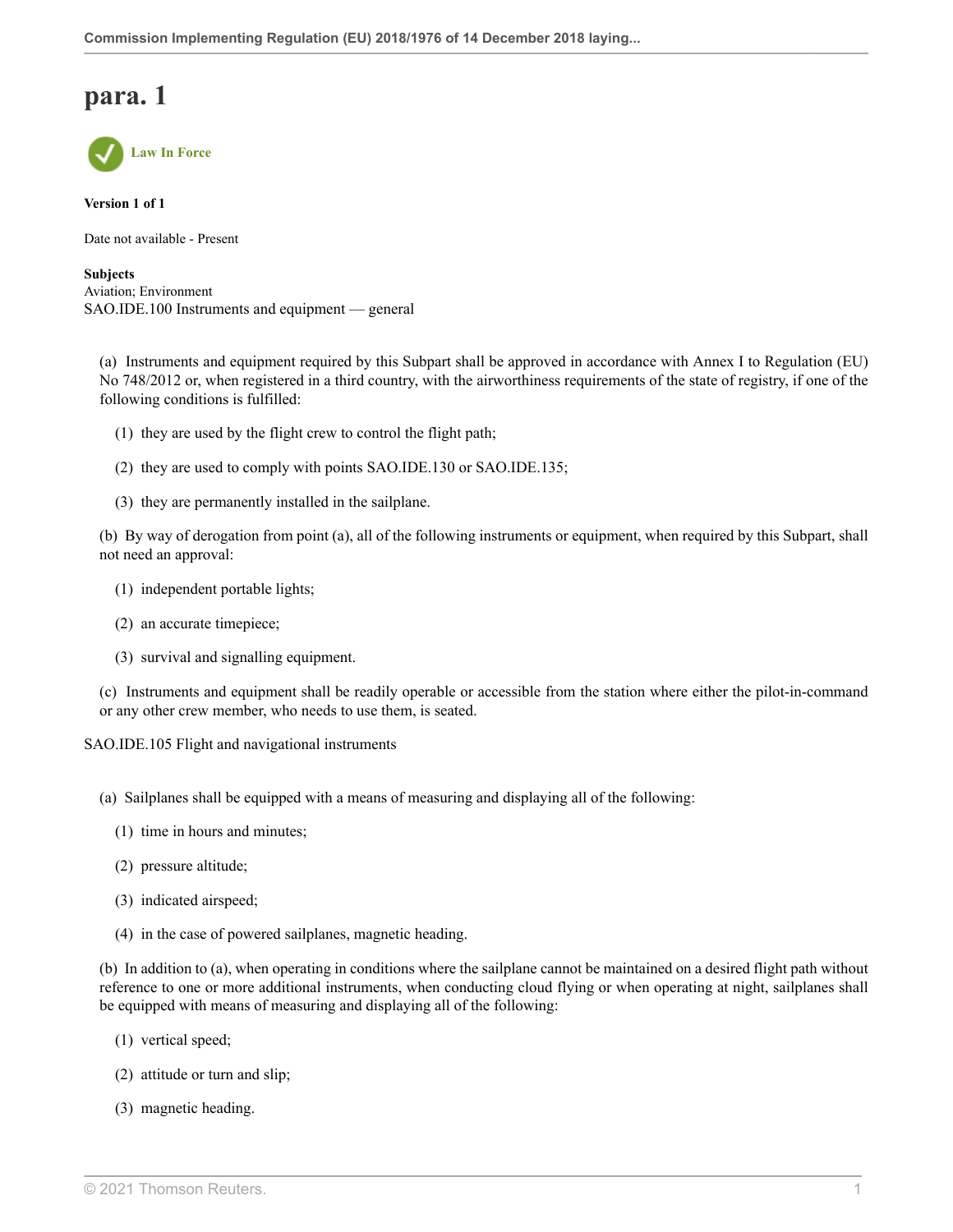#### SAO.IDE.110 Operating lights

Sailplanes operated at night shall be equipped with all of the following:

- (a) an anti-collision light system;
- (b) navigation/position lights;
- (c) a landing light;

(d) lighting supplied from the sailplane's electrical system to provide adequate illumination for all instruments and equipment essential to the safe operation of the sailplane;

(e) an independent portable light for the pilot-in-command and any other crew member station.

SAO.IDE.115 Supplemental oxygen

Sailplanes operated, when an oxygen supply is required in accordance with point SAO.OP.150, shall be equipped with oxygen storage and dispensing apparatus capable of storing and dispensing the required oxygen supplies.

SAO.IDE.120 Life-saving and signalling equipment — flights over water

The pilot-in-command of a sailplane operated over water shall determine, before commencing the flight, the risks to survival of any person carried in the sailplane in the event of ditching. In light of those risks, he or she shall determine whether there is a need to carry life-saving and signalling equipment.

SAO.IDE.125 Life-saving and signalling equipment — search and rescue difficulties

Sailplanes operated over areas in which search and rescue (SAR) would be especially difficult shall be equipped with such lifesaving and signalling equipment as appropriate to the area overflown.

SAO.IDE.130 Radio communication equipment

Sailplanes shall have radio communication equipment to allow for the communication required in accordance with Appendix 4 to the Annex to Implementing Regulation (EU) No 923/2012, and, if the flight takes place in the airspace of a third country, the law of that third country.

SAO.IDE.135 Transponder

Sailplanes shall have a secondary surveillance radar (SSR) transponder with all the capabilities required in accordance with point (b) of point SERA.6005 of the Annex to Implementing Regulation (EU) No 923/2012, and, if the flight takes places in airspace of a third country, the law of that third country.

*Annex II SAILPLANE AIR OPERATIONS > Annex partIDE INSTRUMENTS, DATA AND EQUIPMENT > para. 1*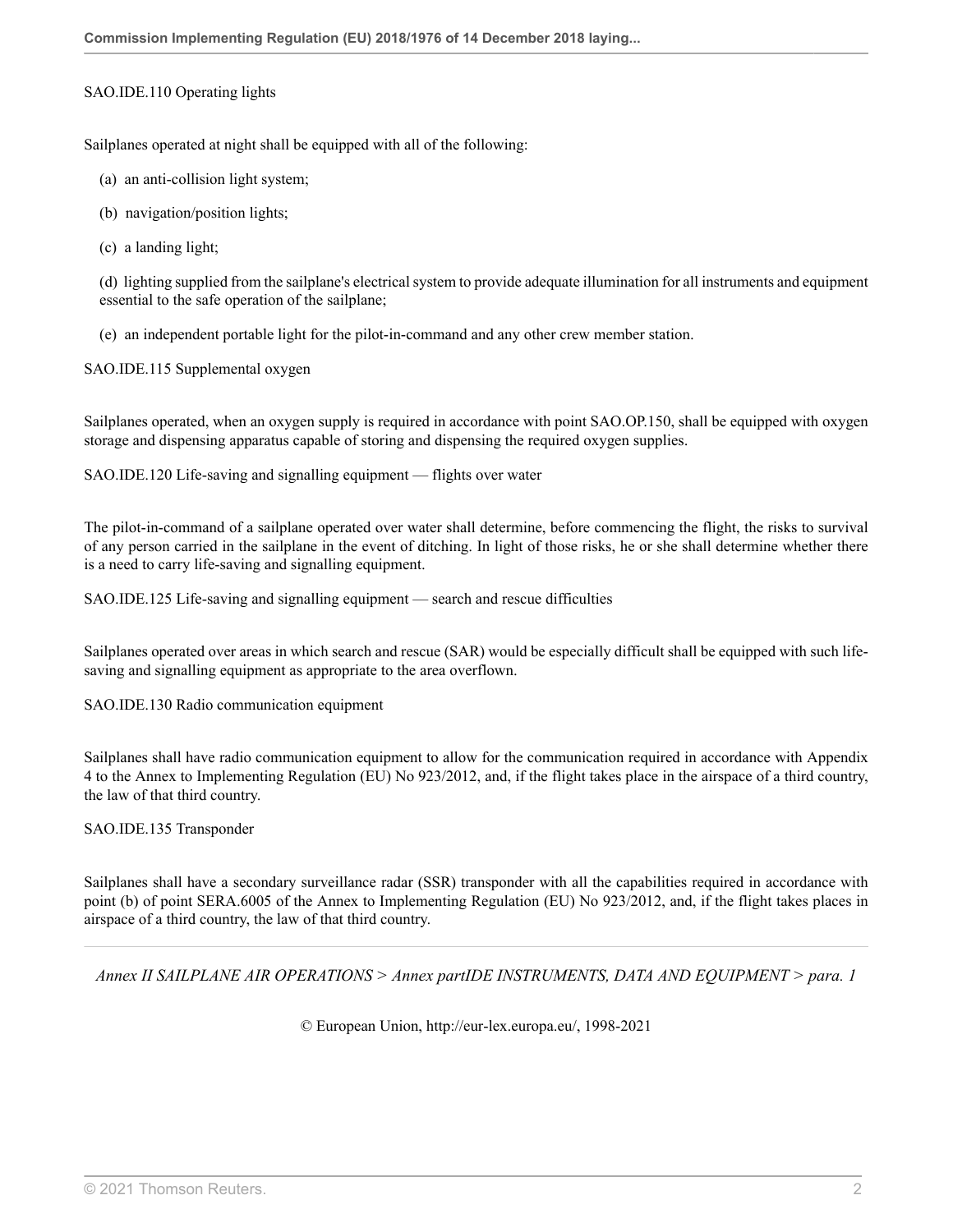## **para. 1**



**Version 2 of 2**

31 December 2020 - Present

**Subjects** Aviation; Environment SAO.DEC.100 Declaration

(a) In the declaration referred to in Article 3(2), the operator shall confirm that it complies and will continue to comply with the essential requirements set out in Annex V to Regulation (EU) 2018/1139 and with the requirements of this Regulation.

(b) The operator shall include in the declaration all of the following information:

- (1) the name of the operator;
- (2) the place where the operator has its principal place of business;
- (3) the contact details of the operator;

(4) the starting date of the operation and, where relevant, the date at which the change to an existing declaration takes effect;

(5) in respect of all sailplanes used for the commercial operation, the sailplane type, registration, main base, type of operation and continuing airworthiness management organisation.

(c) The operator shall, when making the declaration, notify to the  $[CAA]$ <sup>[1](#page-29-0)</sup> the list of AltMoC to demonstrate compliance when so requested in accordance with point SAO.GEN.110. That list shall contain references to the associated AMC.

(d) When making the declaration, the operator shall use the form contained in the Appendix to this Annex.

SAO.DEC.105 Changes to the declaration and cessation of commercial operations

(a) Without delay the operator shall notify to the  $[CAA]^2$  $[CAA]^2$  any changes in circumstances affecting its compliance with the essential requirements set out in Annex V to Regulation (EU) 2018/1139 and with the requirements of this Regulation, as declared to the  $[{\rm CAA}]^2$  $[{\rm CAA}]^2$ , and of any changes in respect of the information referred to in point SAO.DEC.100(b) and the list of AltMoC referred to in point SAO.DEC.100(c), as included in or annexed to the declaration.

(b) Without delay the operator shall notify the  $[CAA]^3$  $[CAA]^3$  that it is no longer engaged in commercial operations with sailplanes.

### <span id="page-29-4"></span><span id="page-29-3"></span><span id="page-29-2"></span>**Notes**

- <span id="page-29-0"></span>[1](#page-29-2) Words substituted in point SAO.DEC.100(c) by Aviation Safety (Amendment etc.) (EU Exit) (No. 2) Regulations 2019/1098 [Pt 3\(2\) reg.24\(5\)](http://uk.westlaw.com/Document/I293B9C30A46711E9AA46BDE62A47EF6F/View/FullText.html?originationContext=document&transitionType=DocumentItem&vr=3.0&rs=PLUK1.0&contextData=(sc.Search)) (December 31, 2020: shall come into force on IP completion day not exit day as specified in 2020 c.1 s.39(1) and Sch.5 para.1(1))
- <span id="page-29-1"></span>[2](#page-29-3) Words substituted in point SAO.DEC.105(a) by Aviation Safety (Amendment etc.) (EU Exit) (No. 2) Regulations 2019/1098 [Pt 3\(2\) reg.24\(5\)](http://uk.westlaw.com/Document/I293B9C30A46711E9AA46BDE62A47EF6F/View/FullText.html?originationContext=document&transitionType=DocumentItem&vr=3.0&rs=PLUK1.0&contextData=(sc.Search)) (December 31, 2020: shall come into force on IP completion day not exit day as specified in 2020 c.1 s.39(1) and Sch.5 para.1(1))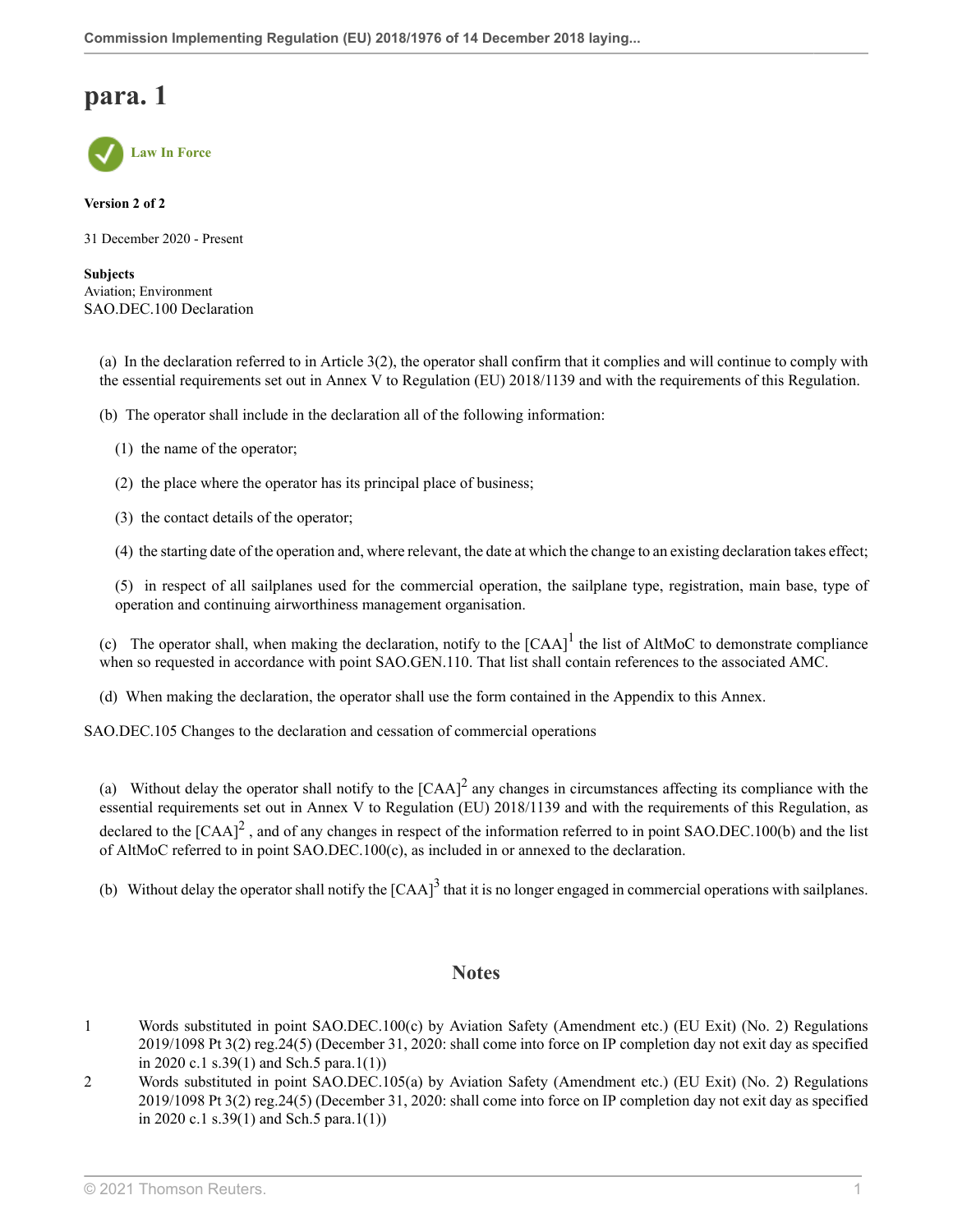## **Notes**

<span id="page-30-0"></span>[3](#page-29-4) Words substituted in point SAO.DEC.105(b) by Aviation Safety (Amendment etc.) (EU Exit) (No. 2) Regulations 2019/1098 [Pt 3\(2\) reg.24\(5\)](http://uk.westlaw.com/Document/I293B9C30A46711E9AA46BDE62A47EF6F/View/FullText.html?originationContext=document&transitionType=DocumentItem&vr=3.0&rs=PLUK1.0&contextData=(sc.Search)) (December 31, 2020: shall come into force on IP completion day not exit day as specified in 2020 c.1 s.39(1) and Sch.5 para.1(1))

*Annex II SAILPLANE AIR OPERATIONS > Annex partDEC DECLARATION > para. 1*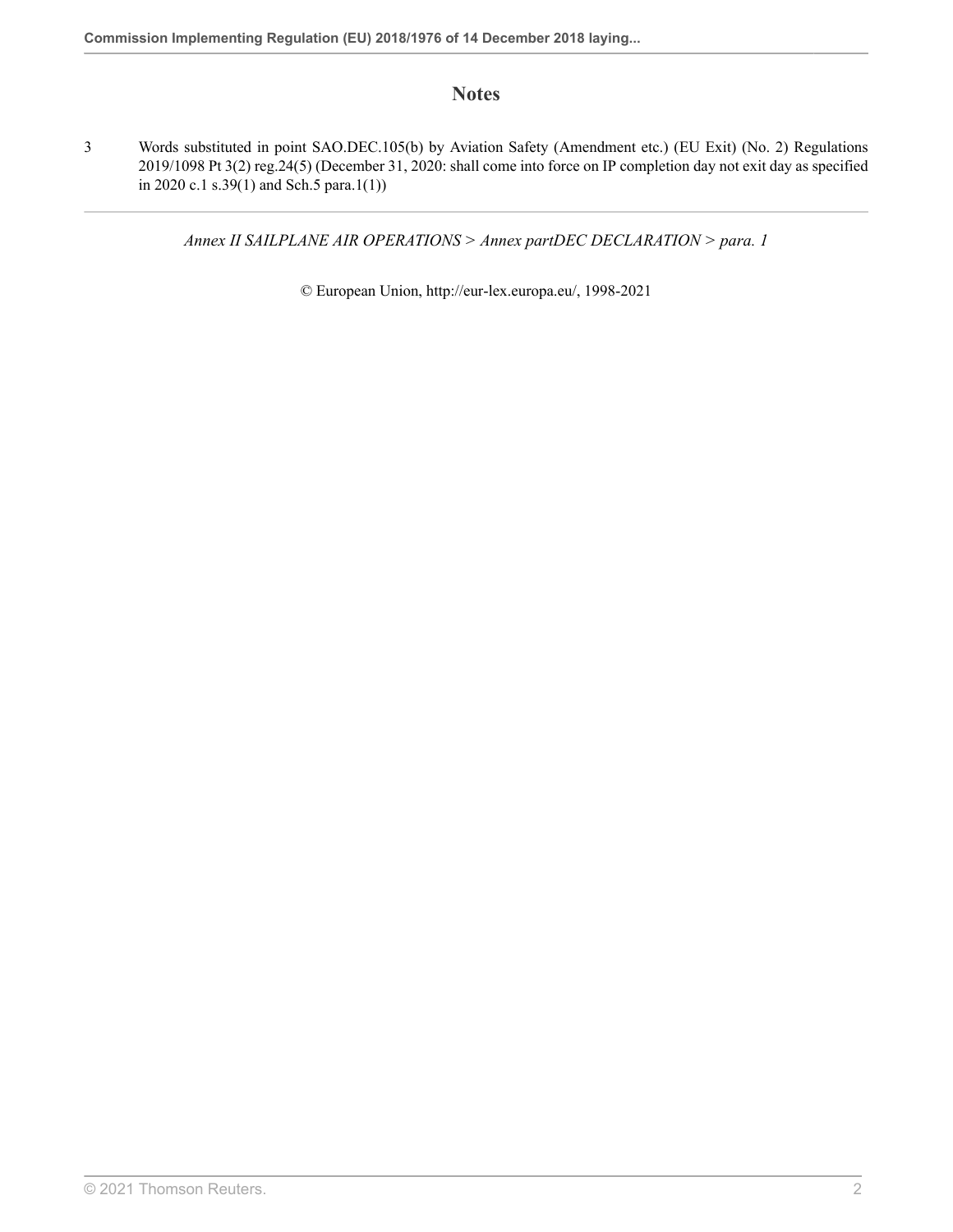## **para. 1**



**Version 2 of 2**

31 December 2020 - Present

**Subjects** Aviation; Environment

**[ORIGINAL IMAGE: See footnotes for amendments[2](#page-31-0) .] [1](#page-31-1)**

(Form not available in online format. Please see original printed copy.)

### <span id="page-31-3"></span><span id="page-31-2"></span>**Notes**

- <span id="page-31-1"></span>[1](#page-31-2) Words substituted by Aviation Safety (Amendment etc.) (EU Exit) (No. 2) Regulations 2019/1098 [Pt 3\(2\) reg.25](http://uk.westlaw.com/Document/I1F4FA1D0A46711E9AA46BDE62A47EF6F/View/FullText.html?originationContext=document&transitionType=DocumentItem&vr=3.0&rs=PLUK1.0&contextData=(sc.Search)) (December 31, 2020: shall come into force on IP completion day not exit day as specified in 2020 c.1 s.39(1) and Sch.5 para.1(1))
- <span id="page-31-0"></span>[2](#page-31-3) Amendments made by [SI 2019/1098](http://uk.westlaw.com/Document/I2E85A240A46611E9A2FCD0E3CFDF010F/View/FullText.html?originationContext=document&transitionType=DocumentItem&vr=3.0&rs=PLUK1.0&contextData=(sc.Search))[reg.25.](http://uk.westlaw.com/Document/I1F4FA1D0A46711E9AA46BDE62A47EF6F/View/FullText.html?originationContext=document&transitionType=DocumentItem&vr=3.0&rs=PLUK1.0&contextData=(sc.Search))

*Annex II SAILPLANE AIR OPERATIONS > para. 1*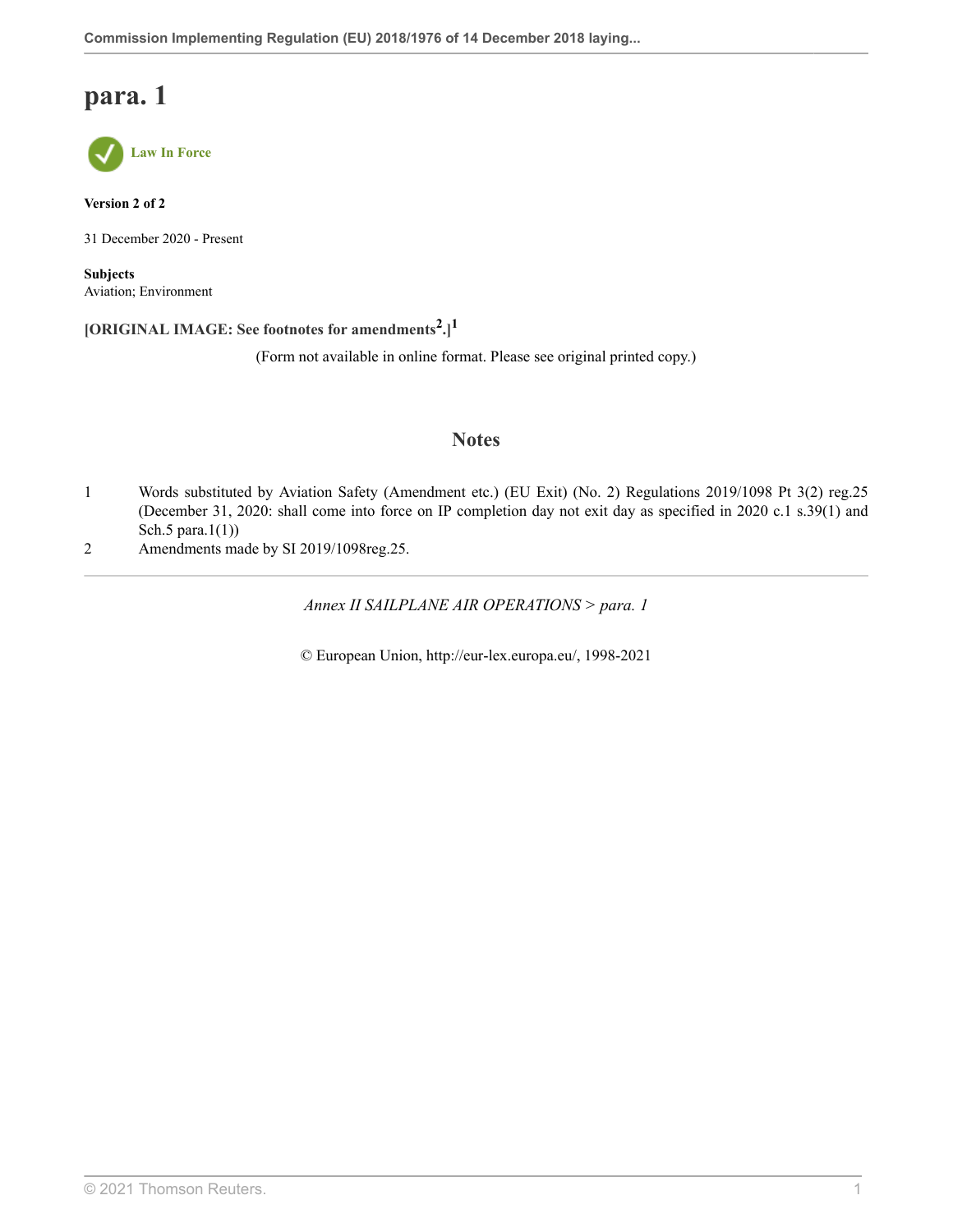## **para. 1**



**Version 3 of 3**

28 January 2021 - Present

**Subjects** Aviation; Environment [PART-SFCL]

> SUBPART GEN GENERAL REQUIREMENTS

SFCL.001

Scope

 This Annex establishes the requirements for the issue of a sailplane pilot licence ('SPL') and associated privileges, ratings and certificates, and the conditions for their validity and use.

<span id="page-32-0"></span> $\left[\ldots\right]^1$  $\left[\ldots\right]^1$ 

#### SFCL.015

Application for and issue, revalidation and renewal of an SPL as well as associated privileges, ratings and certificates

- (a) The following shall be submitted to the  $[CAA]^2$  $[CAA]^2$  in a form and manner established by [the CAA]<sup>[3](#page-56-2)</sup>:
	- (1) an application for:

<span id="page-32-2"></span><span id="page-32-1"></span>(i)

the issue of an SPL and associated ratings;

(ii)

the extension of the privileges of an SPL, except for the privileges specified in points  $SFCL.115(a)(2)$  and (a)(3), SFCL.155, SFCL.200 and SFCL.215;

(iii)

the issue of a sailplane flight instructor ('FI(S)') certificate;

(iv)

the issue, revalidation and renewal of a sailplane flight examiner ('FE(S)') certificate;

(v)

<span id="page-32-3"></span>any amendments to the SPL and associated privileges, ratings and certificates, except for the privileges referred to in point (ii); and

(2) if mandated by the  $[CAA]^{4}$  $[CAA]^{4}$  $[CAA]^{4}$ , a copy of the relevant logbook entries as specified in points SFCL.115(d), SFCL.155(b), SFCL.200(f) and SFCL.215(d).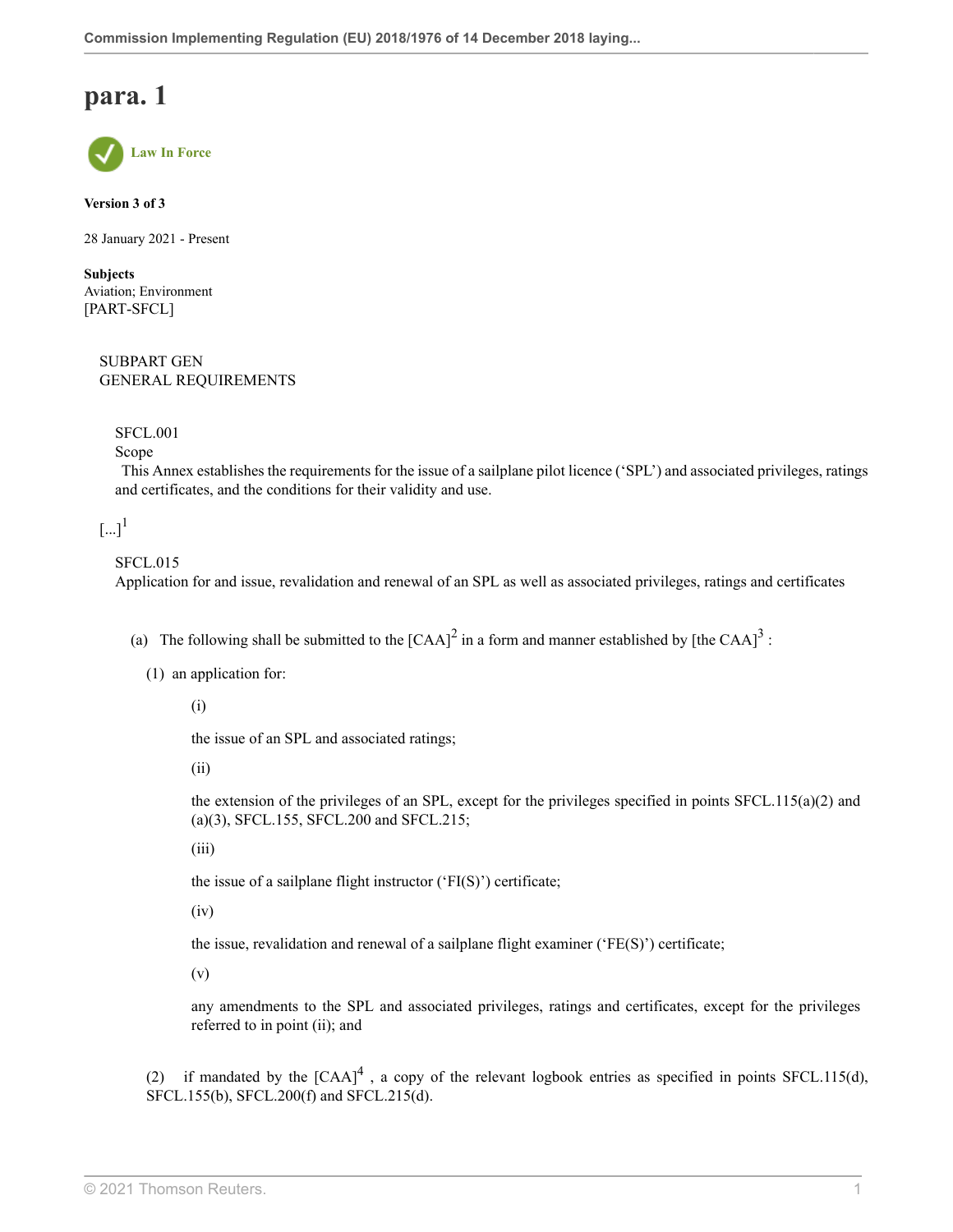(b) An application as specified in paragraph (a) shall be accompanied by evidence that the applicant complies with the relevant requirements established in this Annex and in Annex IV (Part-MED) to Regulation (EU) No 1178/2011.

<span id="page-33-0"></span>(c) Any limitation or extension of the privileges granted by a licence, rating or certificate shall be endorsed on the licence or certificate by the  $[CAA]^{5}$  $[CAA]^{5}$  $[CAA]^{5}$ , except for obtaining the privileges as specified in paragraph (a)(1)(ii).

(d) A person shall not hold at any time more than one SPL issued in accordance with this Annex.

<span id="page-33-1"></span> $\lbrack ...]^{6}$  $\lbrack ...]^{6}$  $\lbrack ...]^{6}$ 

(g) Applicants shall apply for the issue of an SPL and associated ratings, privileges or certificates not later than six months after having successfully completed the skill test or assessment of competence.

#### SFCL.030

Practical skill test

 Applicants for a skill test shall be recommended for the skill test by the ATO or the DTO that is responsible for the training undertaken by the applicants, once the training is completed. The training records shall be made available to the examiner by the ATO or DTO.

#### SFCL.035

Crediting of flight time

 Applicants for an SPL or an associated privilege, rating or certificate shall be fully credited with all solo, dual instruction or PIC flight time on sailplanes towards the requirement of a total flight time for the licence, privilege, rating or certificate.

#### SFCL.045

Obligation to carry and present documents

(a) When exercising the privileges of SPL licence, SPL holders shall carry all of the following:

- (1) a valid SPL;
- <span id="page-33-2"></span>(2) a valid medical certificate [ or medical declaration, appropriate to the privileges exercised]<sup>[7](#page-56-6)</sup>;
- (3) a personal identification document containing his or her photo;
- (4) sufficient logbook data to demonstrate compliance with the requirements of this Annex.
- (b) Student pilots shall carry on all solo cross-country flights:
	- (1) the documents as specified in paragraphs  $(a)(2)$  and  $(a)(3)$ ;
	- (2) evidence of the authorisation required by point SFCL.125(a).

(c) SPL holders or student pilots shall without undue delay present the documents as specified in paragraph (a) for inspection upon request by an authorised representative of the  $[{\rm CAA}]^8$  $[{\rm CAA}]^8$ .

(d) By way of derogation from paragraphs (a) and (b), the documents specified therein may be retained at the aerodrome or operating site for flights that remain:

- <span id="page-33-3"></span>(1) within the sight of the aerodrome or operating site; or
- <span id="page-33-4"></span>(2) within a distance from the aerodrome or operating site determined by the  $[CAA]^{9}$  $[CAA]^{9}$  $[CAA]^{9}$ .

SFCL.050 Recording of flight time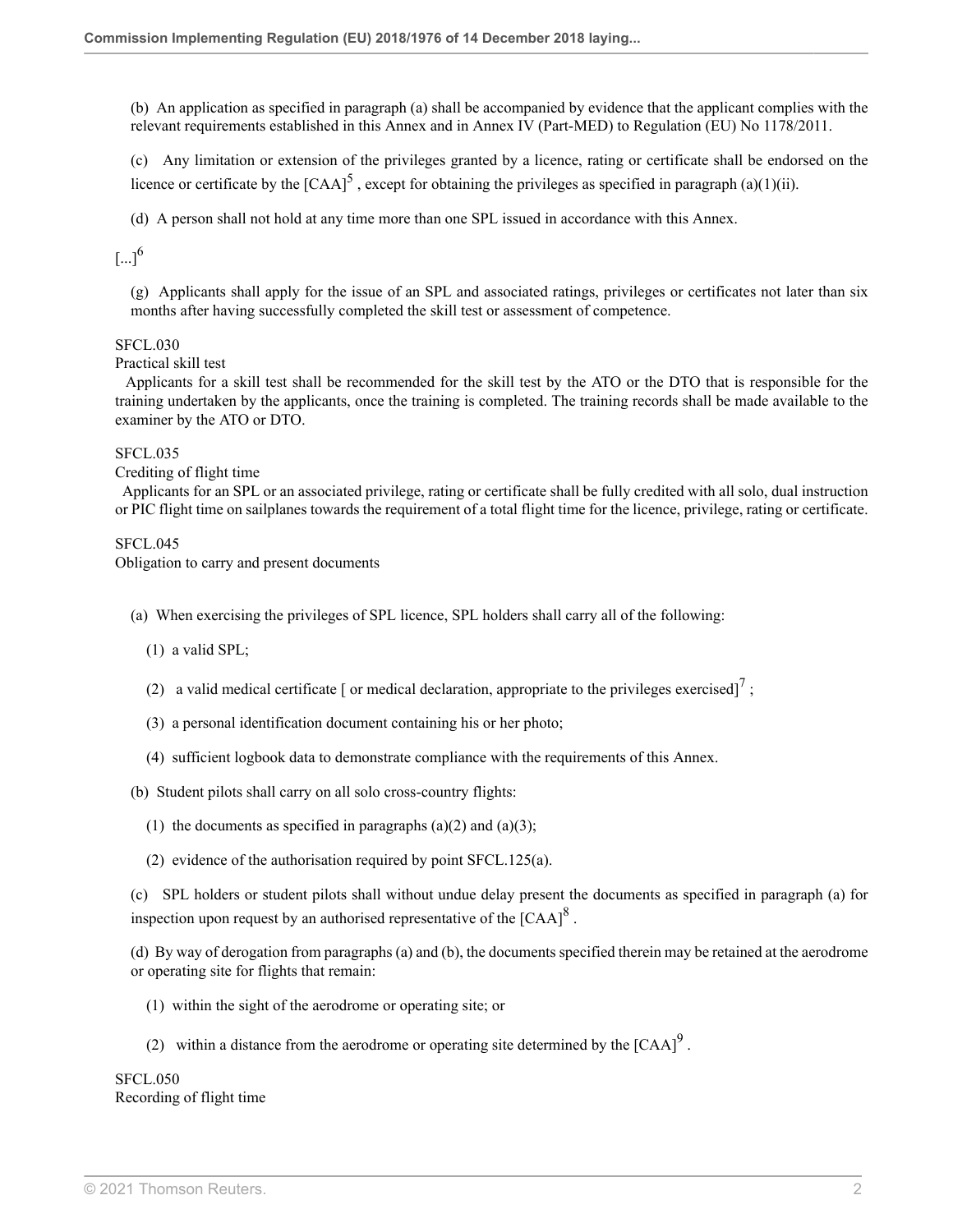<span id="page-34-0"></span> SPL holders and student pilots shall keep a reliable record of the details of all flights flown in a form and manner established by the  $[{\rm CAA}]^{10}$  $[{\rm CAA}]^{10}$  $[{\rm CAA}]^{10}$ .

SFCL.065

Curtailment of privileges of SPL holders aged 70 years or older in commercial passenger sailplane operations SPL holders who have attained the age of 70 years shall not act as pilots of sailplanes engaged in commercial passenger sailplane operations.

#### SFCL.070

Limitation, suspension and revocation of licences, privileges, ratings and certificates

<span id="page-34-1"></span>(a) An SPL as well as associated privileges, ratings and certificates issued in accordance with this Annex may be limited, suspended or revoked by the  $[{\rm CAA}]^{11}$  $[{\rm CAA}]^{11}$  $[{\rm CAA}]^{11}$  in accordance with the conditions and procedures laid down in Annex VI (Part-ARA) to Regulation (EU) No 1178/2011 if an SPL holder does not comply with the essential requirements set out in Annex IV to Regulation (EU) 2018/1139 or with the requirements of this Annex as well as of Annex II (Part-SAO) to this Regulation or with Annex IV (Part-MED) to Regulation (EU) No 1178/2011.

<span id="page-34-2"></span>(b) SPL holders shall immediately return the licence or certificate to the  $[CAA]^{12}$  $[CAA]^{12}$  $[CAA]^{12}$  if their licence, privilege, rating or certificate has been limited, suspended or revoked.

SUBPART SPL SAILPLANE PILOT LICENCE (SPL)

SFCL.115 SPL – Privileges and conditions

- (a) Subject to compliance with point SFCL.150, the privileges of SPL holders are to act as PIC in sailplanes:
	- (1) without remuneration in non-commercial operations;
	- (2) including the carriage of passengers only if they:

(i)

comply with point SFCL.160(e); and

(ii)

either:

(A)

have completed, after the issue of the SPL, at least 10 hours of flight time or 30 launches or take-offs and landings as PIC on sailplanes and, additionally, one training flight during which holders shall demonstrate to an FI(S) the competence required for the carriage of passengers; or

(B)

hold an FI(S) certificate in accordance with Subpart FI;

(3) in operations other than those specified in paragraph (1), only if they have:

(i)

attained the age of 18 years;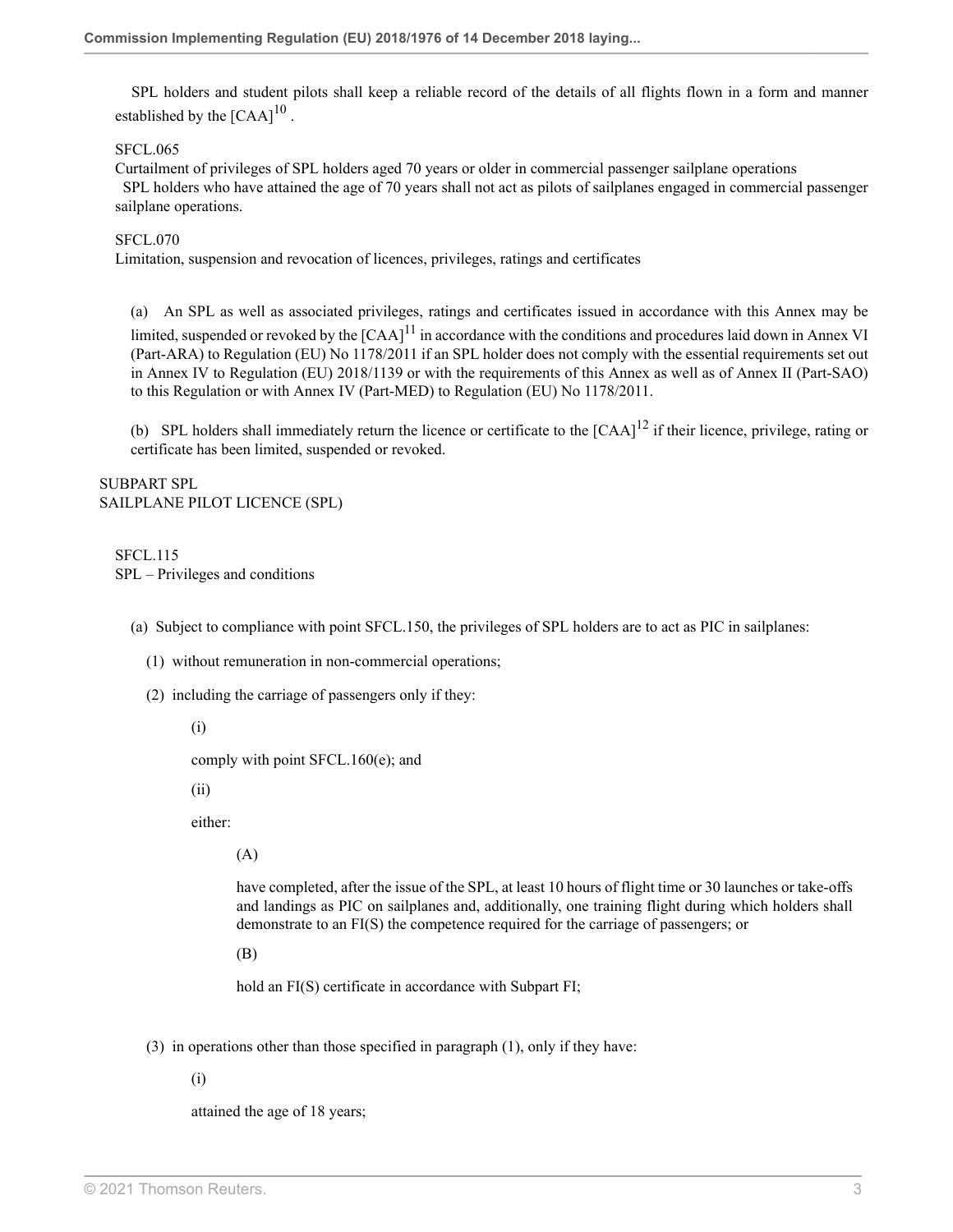(ii)

completed, after the issue of the licence, 75 hours of flight time or 200 launches or take-offs and landings as PIC on sailplanes.

(b) By way of derogation from paragraph (a), SPL holders who have instructor or examiner privileges may receive remuneration for:

- (1) the provision of flight instruction for the SPL;
- (2) the conduct of skill tests and proficiency checks for the SPL;
- <span id="page-35-0"></span>(3) the training, testing and checking for the privileges, ratings and certificates attached to an SPL.

(c) SPL holders shall exercise SPL privileges only if they comply with the applicable recency requirements and only if their medical certificate [ or medical declaration] $^{13}$  $^{13}$  $^{13}$ , appropriate to the privileges exercised, is valid.

(d) The completion of the training flight as specified in paragraph  $(a)(2)(ii)(A)$  shall be entered in the logbook of the pilot and signed by the instructor who is responsible for the training flight.

SFCL.120 SPL – Minimum age Applicants for an SPL shall be at least 16 years old.

SFCL.125 SPL – Student pilot

- (a) Student pilots shall not fly solo unless authorised to do so and supervised by an FI(S).
- (b) Student pilot shall be at least 14 years of age to be allowed on solo flights.

SFCL.130

SPL – Training course and experience requirements

(a) Applicants for an SPL shall complete a training course at an ATO or a DTO. The course shall be tailored to the privileges sought and shall include:

- (1) theoretical knowledge as specified in point SFCL.135;
- (2) at least 15 hours of flight instruction in sailplanes, including at least:

(i)

10 hours of dual flight instruction which shall include the dual flight instruction as specified in paragraphs  $(iv)(A)$  or  $(v)(A)$ , as applicable;

(ii)

two hours of supervised solo flight time;

(iii)

45 launches or take-offs and landings;

(iv)

if privileges for sailplanes, excluding TMGs, are sought, at least seven hours of flight instruction in sailplanes, excluding TMGs, and including at least: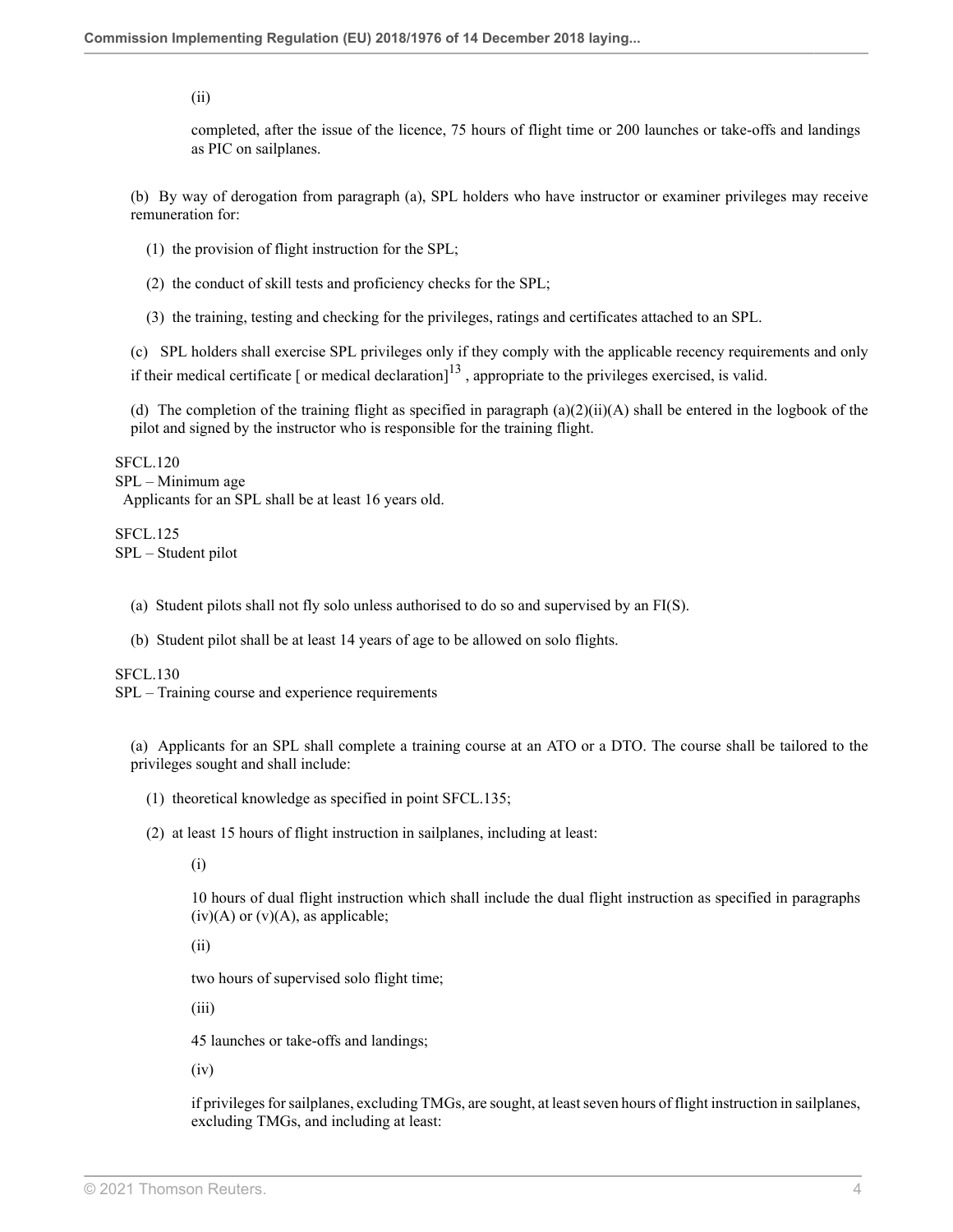(A)

three hours of dual flight instruction;

(B)

either:

(a)

one solo cross-country flight of at least 50 km (27 NM); or

(b)

one dual cross-country flight of at least 100 km (55 NM) which, by way of derogation from paragraph (2)(iv), may be completed in a TMG;

(v)

if privileges for TMGs are sought, at least six hours of flight instruction in TMGs, including at least:

(A)

four hours of dual flight instruction;

(B)

one solo cross-country flight of at least 150 km (80 NM) in a TMG, during which one full-stop landing at an aerodrome different from the aerodrome of departure shall be performed.

(b) Applicants who hold a pilot licence for another category of aircraft, with the exception of balloons licence, shall be credited with 10 % of total flight time as PIC on such aircraft and up to a maximum of seven hours. The amount of credit given shall in any case:

(1) not include the requirements of paragraphs  $(a)(2)(ii)$ ,  $(a)(2)(iv)(B)$  and  $(a)(2)(v)(B)$ ; and

(2) with regard to paragraph  $(a)(2)(iii)$ , not exceed 10 launches or take-offs and landings.

#### SFCL.135

SPL – Theoretical knowledge examination

(a) Theoretical knowledge Applicants for an SPL shall demonstrate a level of theoretical knowledge that is appropriate to the privileges sought through examinations on the following:

(1) common subjects:

(i) air law; (ii) human performance; (iii) meteorology; (iv)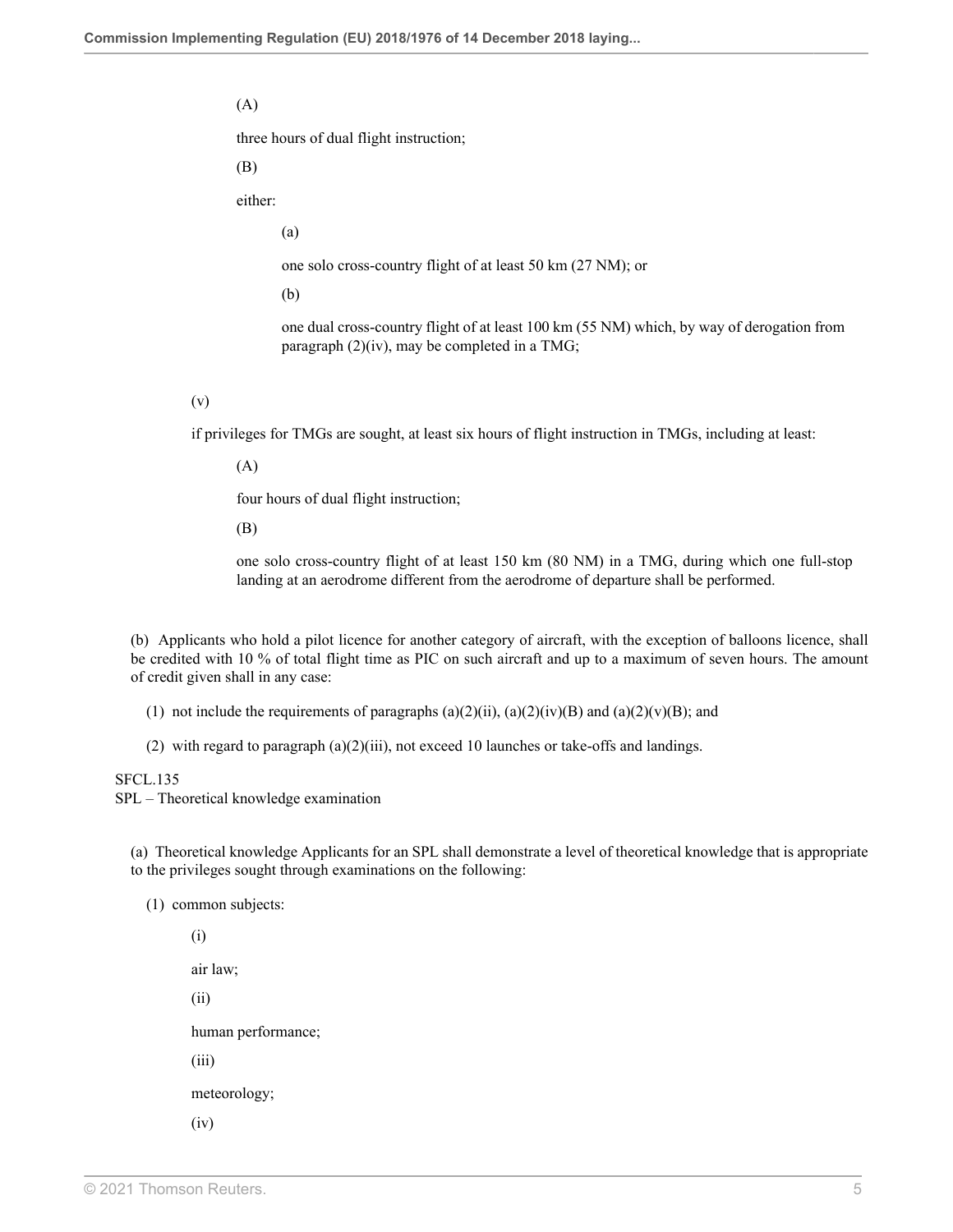communications;

(2) specific subjects concerning sailplanes:

(i)

principles of flight;

(ii)

operational procedures;

(iii)

flight performance and planning;

(iv)

aircraft general knowledge related to sailplanes;

(v)

<span id="page-37-0"></span>navigation.

(b) Responsibilities of the applicant $\left[...]^{14}$  $\left[...]^{14}$  $\left[...]^{14}$ 

(2) The applicant shall take the theoretical knowledge examination only if recommended by the ATO or the DTO that is responsible for his or her training and once he or she has completed the appropriate elements of the training course of theoretical knowledge instruction to a satisfactory standard.

(3) The recommendation by the ATO or the DTO shall be valid for 12 months. If the applicant has failed to take at least one theoretical knowledge examination paper within this validity period, the need for further training shall be determined by the ATO or the DTO, based on the needs of the applicant.

(c) Pass standards

(1) A pass in a theoretical knowledge examination shall be awarded to the applicant when achieving at least 75 % of the marks allocated to that paper. No penalty marking shall be applied.

(2) Unless otherwise specified in this Annex, an applicant is considered to have successfully completed the required theoretical knowledge examination for the SPL if he or she has passed all the required theoretical knowledge examination papers within a period of 18 months counted from the end of the calendar month when the applicant first attempted to take the examination.

(3) If an applicant has failed to pass one of the theoretical knowledge examination papers within four attempts or has failed to pass all papers within the period mentioned in paragraph (2), he or she shall retake the complete set of theoretical knowledge examination papers.

(4) Before retaking the theoretical knowledge examinations, the applicant shall undertake further training at an ATO or a DTO. The extent and scope of the training needed shall be determined by the ATO or the DTO, based on the needs of the applicant.

(d) Validity period The successful completion of the theoretical knowledge examinations shall be valid for a period of 24 months, counted from the day when the applicant successfully completed the theoretical knowledge examination, in accordance with paragraph  $(c)(2)$ .

SFCL.140

SPL – Crediting of theoretical knowledge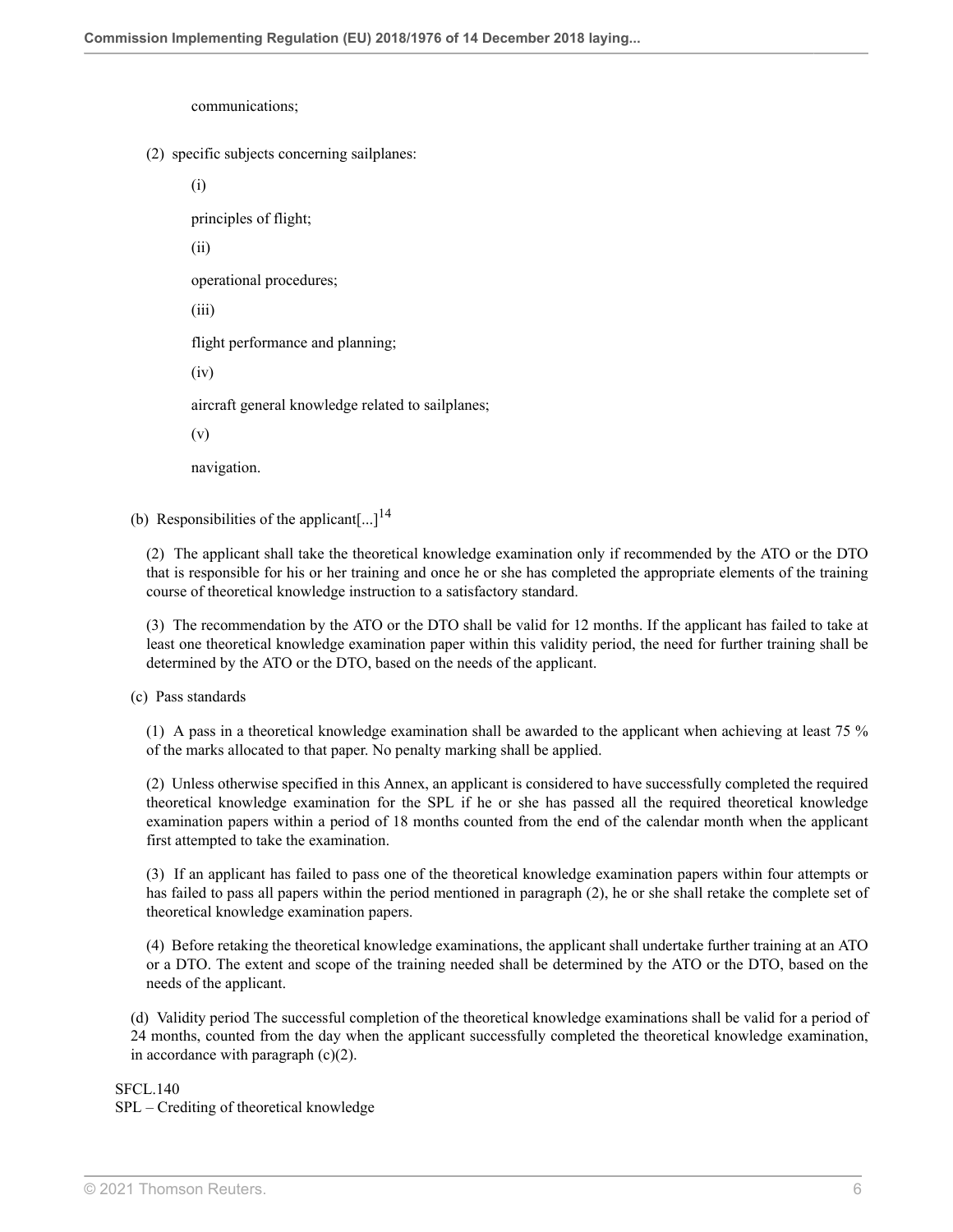Applicants for the issue of an SPL shall be credited towards the theoretical knowledge requirements for the common subjects as specified in point  $SFCL.135(a)(1)$  if they:

(a) hold a licence in accordance with Annex I (Part-FCL) to Regulation (EU) No 1178/2011 or with Annex III (Part-BFCL) to Regulation (EU) 2018/395; or

(b) have passed the theoretical knowledge examinations for a licence as specified in paragraph (a), as long as this is done within the validity period specified in point SFCL.135(d).

SFCL.145 SPL – Practical skill test

(a) Applicants for an SPL shall demonstrate through the completion of a skill test the ability to perform, as PIC on sailplanes, the relevant procedures and manoeuvres with competency appropriate to the privileges sought.

(b) Applicants shall complete the skill test in a sailplane, excluding TMGs, or a TMG, depending on the privileges sought and provided that the training course in accordance with point SFCL.130 included the necessary training elements for the relevant aircraft. An applicant who has completed a training course, including the necessary training elements for both sailplanes and TMGs, may complete 2 skill tests, 1 in a sailplane, excluding TMGs, and 1 in a TMG, in order to obtain privileges for both aircraft.

(c) To take a skill test for the issue of an SPL the applicant shall first pass the required theoretical knowledge examinations.

(d) Pass standards

(1) The skill test shall be divided into different sections, representing all the different phases of a sailplane flight.

(2) Failure in any item of a section shall cause the applicant to fail the entire section. If the applicant fails in only one section, he or she shall repeat only that section. Failure in more than one section shall require the applicant to retake the entire test.

(3) If the applicant needs to retake the test in accordance with paragraph (2) and fails in any section, including those sections that have been passed at a previous attempt, the applicant shall retake the entire test.

(e) If the applicant fails to achieve a pass in all sections of the test within two attempts he or she shall receive further practical training.

SFCL.150

SPL – Sailplane and TMG privileges

(a) If the skill test as specified in point SFCL.145 has been completed in a sailplane, excluding TMGs, the privileges of an SPL shall be limited to sailplanes, excluding TMGs.

(b) In the case specified in paragraph (a), the privileges of an SPL shall be extended to TMGs upon application if a pilot has:

(1) completed at an ATO or a DTO the training elements specified in point SFCL.130(a)(2)(v);

(2) passed a skill test to demonstrate an adequate level of practical skill in a TMG. During this skill test, the applicant shall also demonstrate to the examiner an adequate level of theoretical knowledge for TMGs in the following subjects:

(i)

principles of flight;

(ii)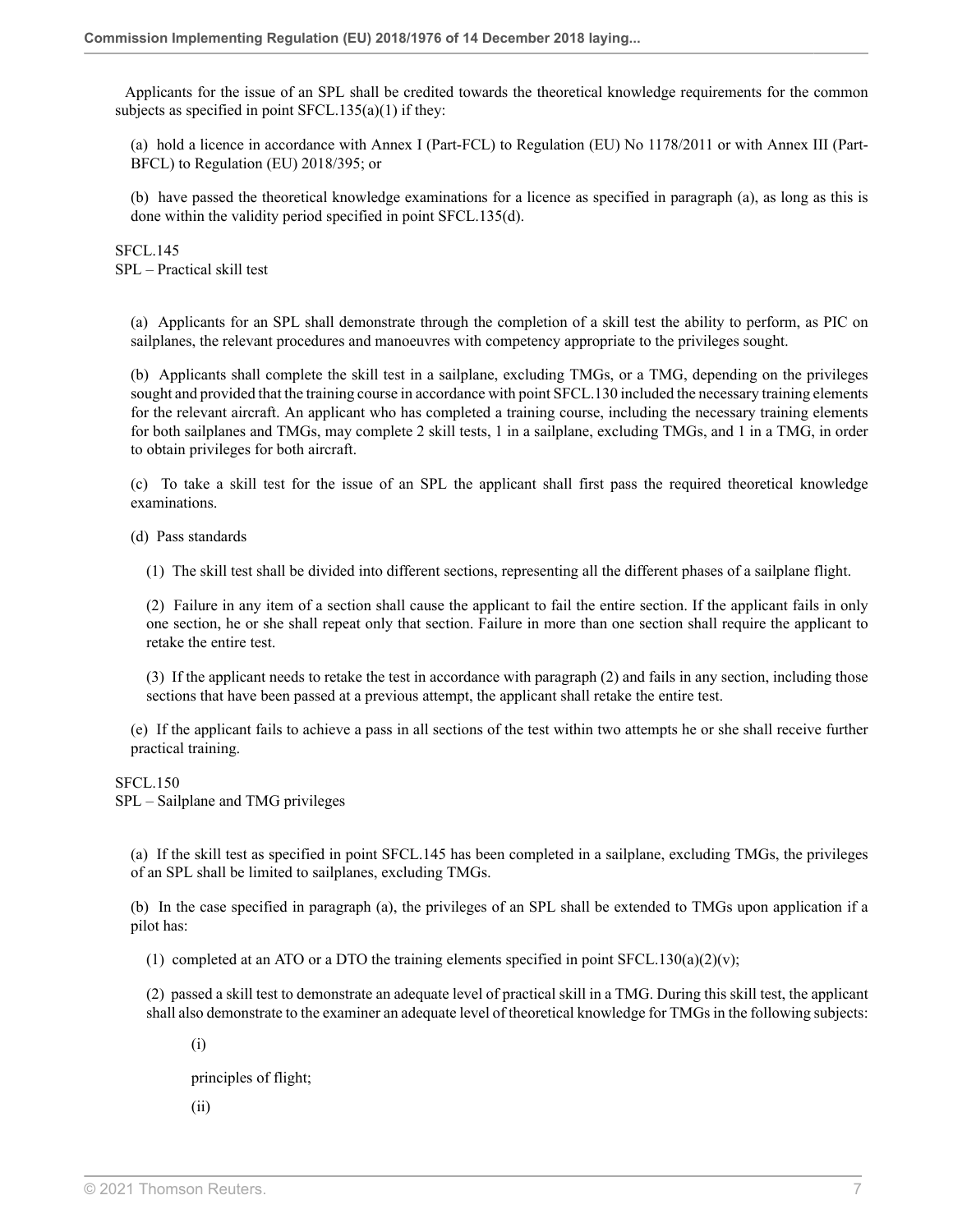operational procedures;

(iii)

flight performance and planning;

(iv)

aircraft general knowledge; and

(v)

navigation.

(c) Holders of a licence issued in accordance with Annex I (Part-FCL) to Regulation (EU) No 1178/2011 shall receive full credit towards the requirements in paragraph (b) provided that they:

(1) hold a class rating for TMGs; or

(2) have TMG privileges and comply with the recency requirements in point FCL.140.A of Annex I (Part-FCL) to Regulation (EU) No 1178/2011.

(d) If the skill test as specified in point SFCL.145 has been completed in a TMG, the privileges of the SPL shall be limited to TMGs.

(e) In the case specified in paragraph (d), the privileges of the SPL shall be extended to sailplanes upon application if a pilot has:

(1) completed at an ATO or a DTO the training elements specified in point SFCL.130(a)(2)(iv) and at least 15 launches and landings in a sailplane, excluding TMGs; and

(2) passed a skill test to demonstrate an adequate level of practical skill in a sailplane, excluding TMGs. During this skill test, the pilot shall also demonstrate to the examiner an adequate level of theoretical knowledge for sailplanes, excluding TMGs, in the following subjects:

(i)

principles of flight;

(ii)

operational procedures;

(iii)

flight performance and planning;

(iv)

aircraft general knowledge; and

(v)

navigation.

(f) The completion of the training as specified in paragraphs  $(b)(1)$  and  $(e)(1)$  shall be entered in the logbook of the pilot and signed by the head of training of the ATO or the DTO that is responsible for the training.

SFCL.155 SPL – Launching methods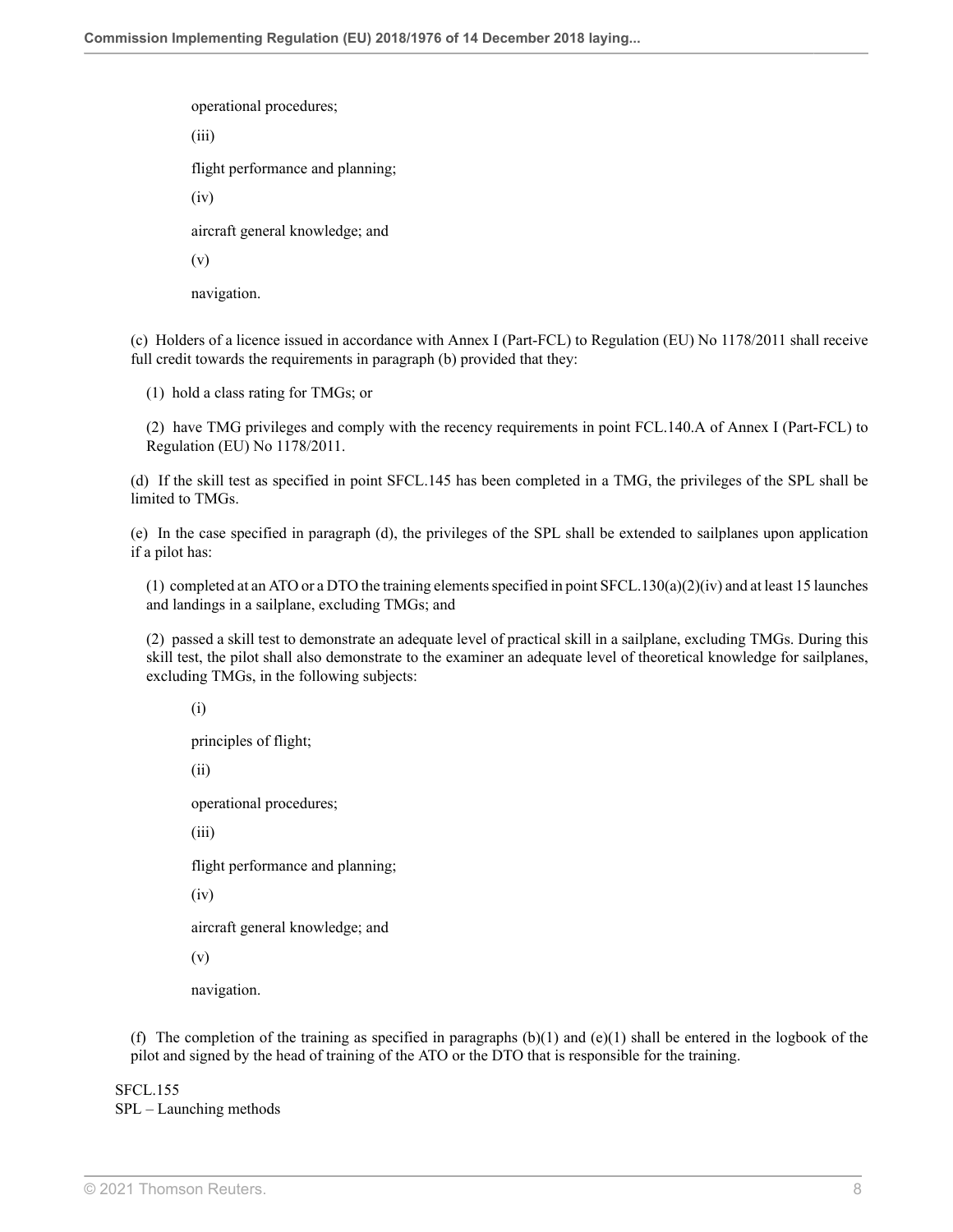(a) SPL holders shall exercise their privileges only by using those launching methods for which they have completed a specific training either during the training course in accordance with point SFCL.130 or point SFCL.150(e)(1) or during additional training provided by an instructor after the issue of the SPL. This specific training shall consist of the following:

(1) in the case of winch launch and car launch, a minimum of 10 launches in dual flight instruction, and five solo launches under supervision;

(2) in the case of aerotow or self-launch, a minimum of five launches in dual flight instruction, and five solo launches under supervision. In the case of self-launch, dual flight instruction may be conducted in TMGs;

(3) in the case of bungee launch, a minimum of three launches performed in dual flight instruction or solo under supervision; and

<span id="page-40-0"></span>(4) in case of further launching methods, training as required by the  $[CAA]^{15}$  $[CAA]^{15}$  $[CAA]^{15}$ .

(b) The completion of the training as specified in paragraph (a) shall be entered in the logbook of the pilot and signed by the head of training of the ATO or the DTO or the instructor that is responsible for the training, as applicable.

(c) In order to maintain the privileges for each launching method and in accordance with the requirements of paragraphs (a) and (b), SPL holders shall complete a minimum of five launches during the last two years, except for bungee launch, in which case they shall complete only two launches. In the case of self-launch, launches may be done in self-launch or through take-offs in TMGs or a combination of these.

(d) If SPL holders do not comply with the requirement in paragraph (c), in order to renew their privileges they shall perform the additional number of launches flying dual or solo under the supervision of an instructor.

SFCL.160 SPL – Recency requirements

(a) Sailplanes, excluding TMGs SPL holders shall exercise SPL privileges, excluding TMGs, only if in the last 24 months before the planned flight they:

(1) completed, on sailplanes, at least five hours of flight time as PIC or flying dual or solo under the supervision of an FI(S), including, on sailplanes, excluding TMGs, at least:

(i)

15 launches; and

(ii)

two training flights with an FI(S); or

(2) passed a proficiency check with an FE(S) on a sailplane, excluding TMGs; the proficiency check shall be based on the skill test for SPL.

(b) TMGs SPL holders shall exercise their TMG privileges only if in the last 24 months before the planned flight they:

(1) completed at least 12 hours of flight time as PIC or flying dual or solo under the supervision of an FI(S), including, on TMGs, at least:

(i)

six hours flight time;

(ii)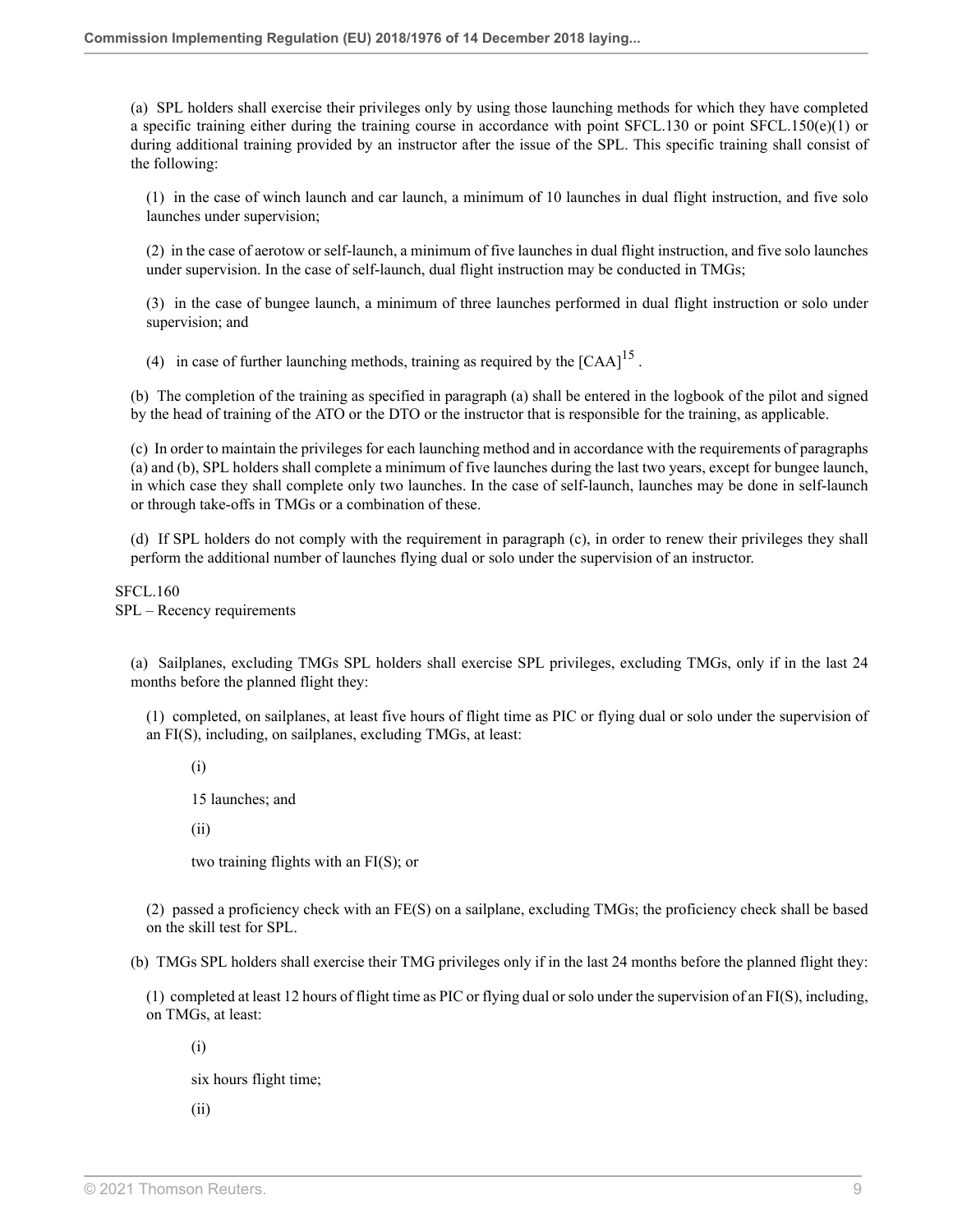12 take-offs and landings; and

(iii)

a training flight of at least one hour total flight time with an instructor; or

(2) passed a proficiency check with an examiner; the proficiency check shall be based on the skill test as specified in point SFCL.150(b)(2).

(c) SPL holders with privileges to fly on TMGs who also hold a licence including the privileges to fly on TMGs in accordance with the provisions of Annex I (Part-FCL) to Regulation (EU) No 1178/2011 shall be exempted from complying with paragraph (b).

(d) The completion of the dual flights, the flights under supervision and the training flights as specified in paragraphs (a)  $(1)$  and  $(b)(1)$ , as well as the proficiency checks as specified in paragraph  $(a)(2)$  and  $(b)(2)$  shall be entered in the logbook of the pilot and signed by the responsible  $FI(S)$  in the case of paragraphs (a)(1) and (b)(1), and by the responsible  $FE(S)$ in the case of paragraphs  $(a)(2)$  and  $(b)(2)$ .

(e) Carriage of passengers SPL holders shall carry passengers only if in the preceding 90 days they have carried out as PIC, at least:

(1) three launches in sailplanes, excluding TMGs, if passengers are to be carried in sailplanes, excluding TMGs; or

(2) three take-offs and landings in TMGs, if passengers are to be carried in a TMG. For carrying passengers at night in a TMG, at least one of those take-offs and landings shall be carried out at night.

#### SUBPART ADD ADDITIONAL RATINGS AND PRIVILEGES

SFCL.200 Aerobatic privileges

> (a) SPL holders shall only undertake aerobatic flights in sailplanes with any engine stopped, or, in the case of paragraph (d) and (e), with engine power, if they hold the appropriate aerobatic privileges in accordance with this point.

(b) Basic aerobatic privileges:

(1) entitle its holder to undertake aerobatic flights limited to the following manoeuvres:

(i)

45-degree climbing and diving lines performed as aerobatic manoeuvres;

(ii)

inside loops;

(iii)

wingover;

(iv)

lazy eight;

(v)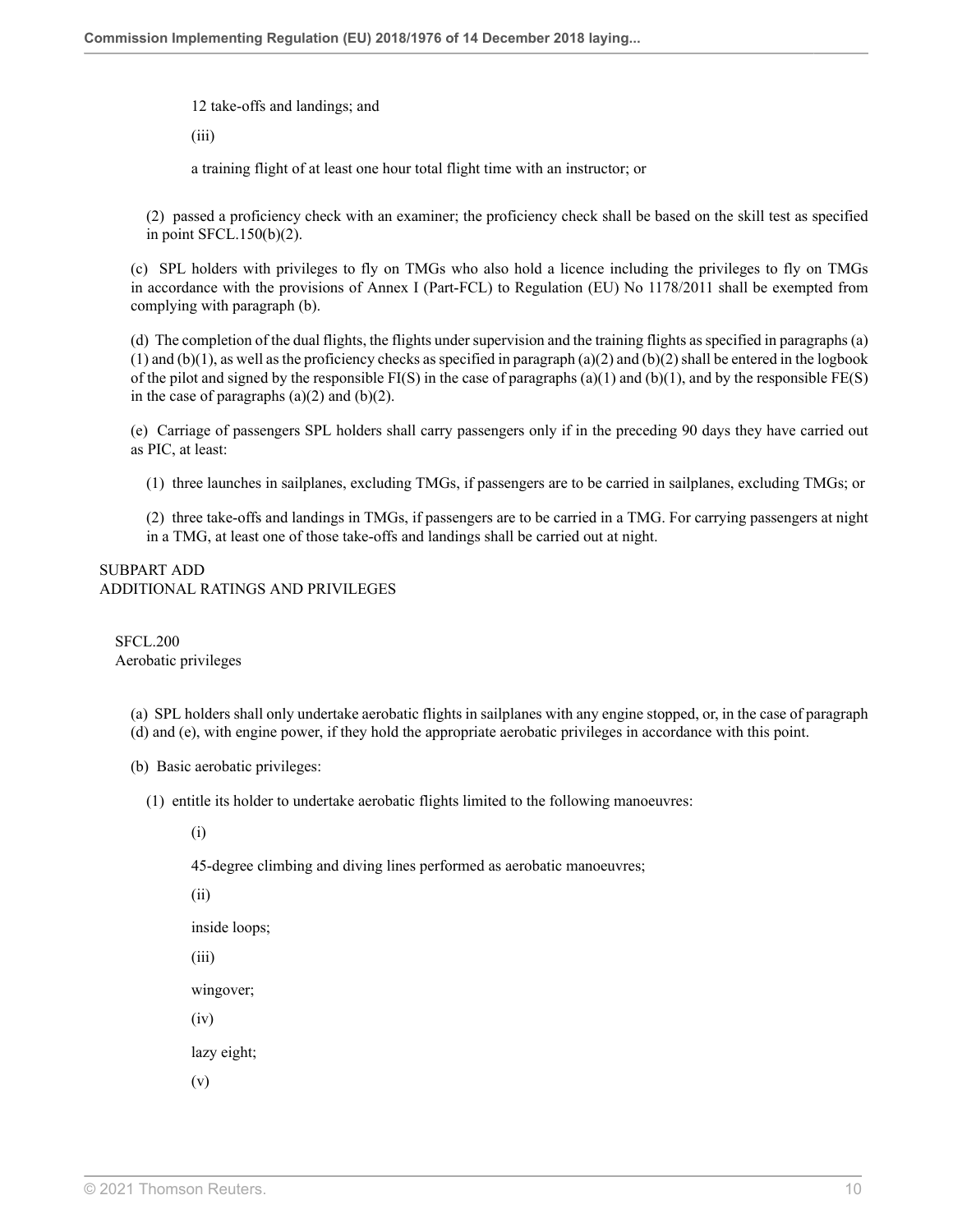spins;

(2) are included in the privileges of an SPL after a pilot has completed:

(i)

after the issue of the SPL, at least 30 hours of flight time or 120 launches as PIC on sailplanes;

(ii)

a training course at an ATO or a DTO, including:

(A)

theoretical knowledge instruction appropriate for the privileges sought;

(B)

aerobatic flight instruction on the manoeuvres specified in paragraph (1).

(c) Advanced aerobatic privileges:

- (1) entitle its holder to undertake aerobatic flights not limited to manoeuvres as specified in paragraph (b)(1);
- (2) are included in the privileges of an SPL after a pilot has:

(i)

complied with the requirements of paragraph  $(b)(2)(i)$ ;

(ii)

completed a training course at an ATO or a DTO, including:

(A)

theoretical knowledge instruction appropriate for the privileges sought;

(B)

at least five hours or 20 flights of aerobatic flight instruction.

(d) The basic or advanced aerobatic privileges shall include aerobatic flights in sailplanes with engine power, if a pilot has received a training in aerobatic flight in sailplanes with engine power during a training course in accordance with paragraphs  $(b)(2)(ii)$  or  $(c)(2)(ii)$ , as applicable.

(e) The privileges of an SPL shall include advanced aerobatic privileges for TMGs flown with engine power if a pilot also has or has had an aerobatic rating in accordance with point FCL.800 of Annex I (Part-FCL) to Regulation (EU) No 1178/2011, including privileges for aerobatic flight on TMGs.

(f) The completion of the training course as specified in paragraphs  $(b)(2)(ii)$  and  $(c)(2)(ii)$  and, as applicable, the inclusion of training specified in paragraph (d), shall be entered in the logbook and signed by the head of training of the ATO or the DTO that is responsible for the training.

SFCL.205

Sailplane towing and banner towing rating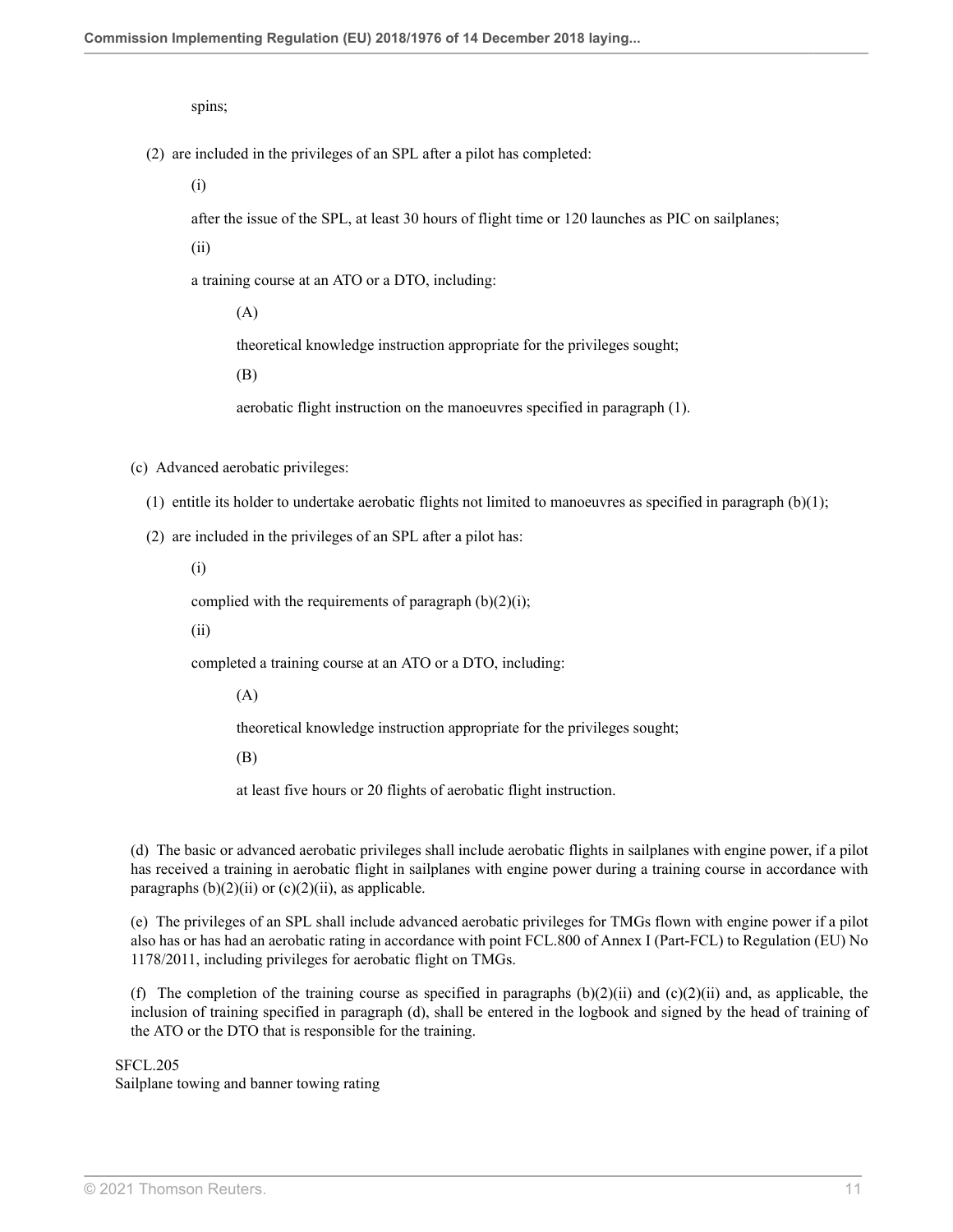(a) SPL holders who have privileges to fly TMGs shall tow sailplanes or banners only if they hold an appropriate sailplane towing or banner towing rating in accordance with this point.

- (b) Applicants for a sailplane towing rating shall have completed:
	- (1) at least 30 hours of flight time as PIC and 60 take-offs and landings in TMGs, after obtaining TMG privileges;
	- (2) a training course at an ATO or a DTO, including:

(i)

theoretical knowledge instruction on sailplane towing operations and procedures;

(ii)

at least 10 training flights towing a sailplane, including at least 5 dual training flights;

(iii)

in the case of an SPL holder with privileges restricted to TMG in accordance with point SFCL.150(d), five familiarisation flights in a sailplane which is launched by an aircraft.

- (c) Applicants for a banner towing rating shall have completed:
	- (1) at least 100 hours of flight time and 200 take-offs and landings as PIC on TMGs, after obtaining TMG privileges;
	- (2) a training course at an ATO or a DTO, including:
		- (i)

theoretical knowledge instruction on banner towing operations and procedures;

(ii)

at least 10 instruction flights towing a banner, including at least five dual flights.

(d) Applicants for a sailplane towing rating or a banner towing rating in accordance with this point who already hold a sailplane towing or banner towing rating in accordance with point FCL.805(b) of Annex I (Part-FCL) to Regulation (EU) No 1178/2011 or who have fulfilled all the requirements for the issue of that rating, as applicable, shall:

(1) receive full credit towards the requirements in paragraph (b) or (c) for obtaining the sailplane towing or the banner towing rating, as applicable, if their relevant towing rating as specified in paragraph (d) includes privileges for towing with TMGs; or

(2) have completed at least three dual instruction flights covering the full sailplane towing or banner towing training syllabus, as applicable, in TMGs.

(e) The completion of the training course as specified in paragraphs  $(b)(2)$ ,  $(c)(2)$  and  $(d)(2)$  shall be entered in the logbook and signed by the head of training of the ATO or the DTO or the instructor who is responsible for the training, as applicable.

(f) To exercise the privileges of the sailplane towing or banner towing rating, the holder of the rating shall complete a minimum of five tows during the last two years.

(g) If a holder of the sailplane towing rating does not comply with the requirement in paragraph (f), before resuming the exercise of his or her privileges, he or she shall complete the missing tows with or under the supervision of an instructor.

SFCL.210 TMG night rating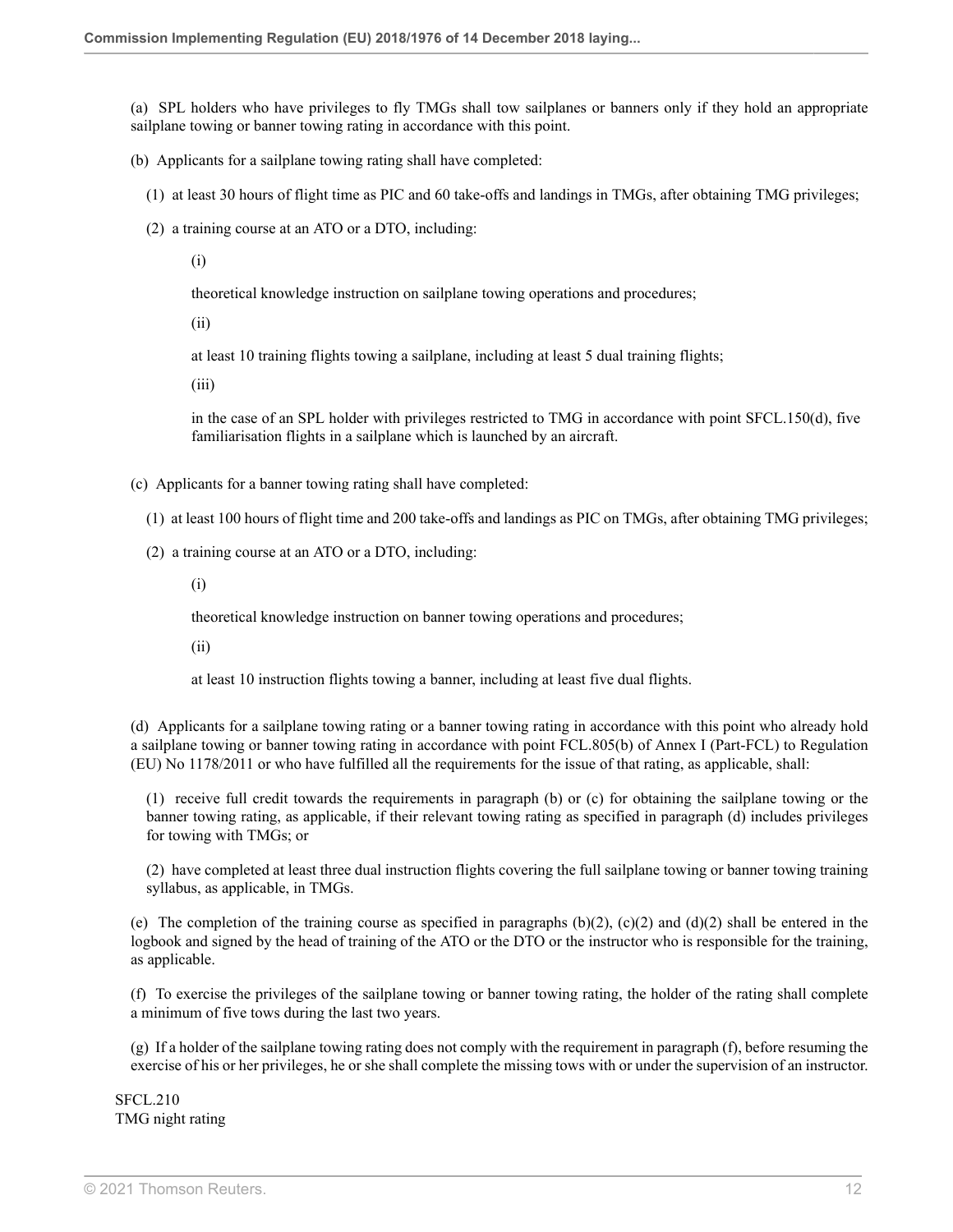(a) SPL holders with privileges to fly TMGs shall only exercise their TMG privileges in VFR conditions at night if they hold a TMG night rating in accordance with this point.

(b) Applicants for a TMG night rating shall first complete a training course at an ATO or a DTO. The course shall comprise:

(1) theoretical knowledge instruction in flying in visual flight rules (VFR) conditions at night;

(2) at least five hours of flight time in TMGs at night, including at least three hours of dual instruction, including at least:

(i)

One hour of cross-country navigation with at least 1 dual cross-country flight of at least 50 km (27 NM);

(ii)

Five solo take-offs; and

(iii)

Five solo full-stop landings.

(c) To complete the training at night, an SPL holder shall first complete the basic instrument flight training necessary for the issue of a private pilot licence (PPL) in accordance with the provisions of Annex I (Part-FCL) to Regulation (EU) No 1178/2011.

(d) Applicants for a TMG night rating in accordance with this point shall receive full credit towards the requirements of paragraphs (b) and (c) if they hold a night rating in accordance with point FCL.810 of Annex I (Part-FCL) to Regulation (EU) No 1178/2011 or if they have fulfilled all the requirements for the issue of that rating.

SFCL.215 Sailplane cloud flying privileges

(a) SPL holders shall operate a sailplane within cloud only if:

- (1) any engine is stopped; and
- (2) they have sailplane cloud flying privileges in accordance with this point.

(b) The privileges of an SPL shall include sailplane cloud flying privileges if a pilot has completed at least:

- (1) 30 hours as PIC in sailplanes after the issue of the licence;
- (2) a training course at an ATO or a DTO, including:

(i)

theoretical knowledge instruction;

(ii)

at least two hours of dual flight instruction in sailplanes with any engine stopped, controlling the aircraft solely by reference to instruments. However, a maximum of 50 % of the dual flight instruction may be completed in TMGs flown with engine power, provided that these training flights are conducted in VMC.

(c) In order to obtain sailplane cloud flying privileges, an SPL holder who also holds a basic instrument rating (BIR) or an IR(A) in accordance with Annex I (Part-FCL) to Regulation (EU) No 1178/2011 or who has fulfilled all the requirements for the issue of one of these ratings, shall: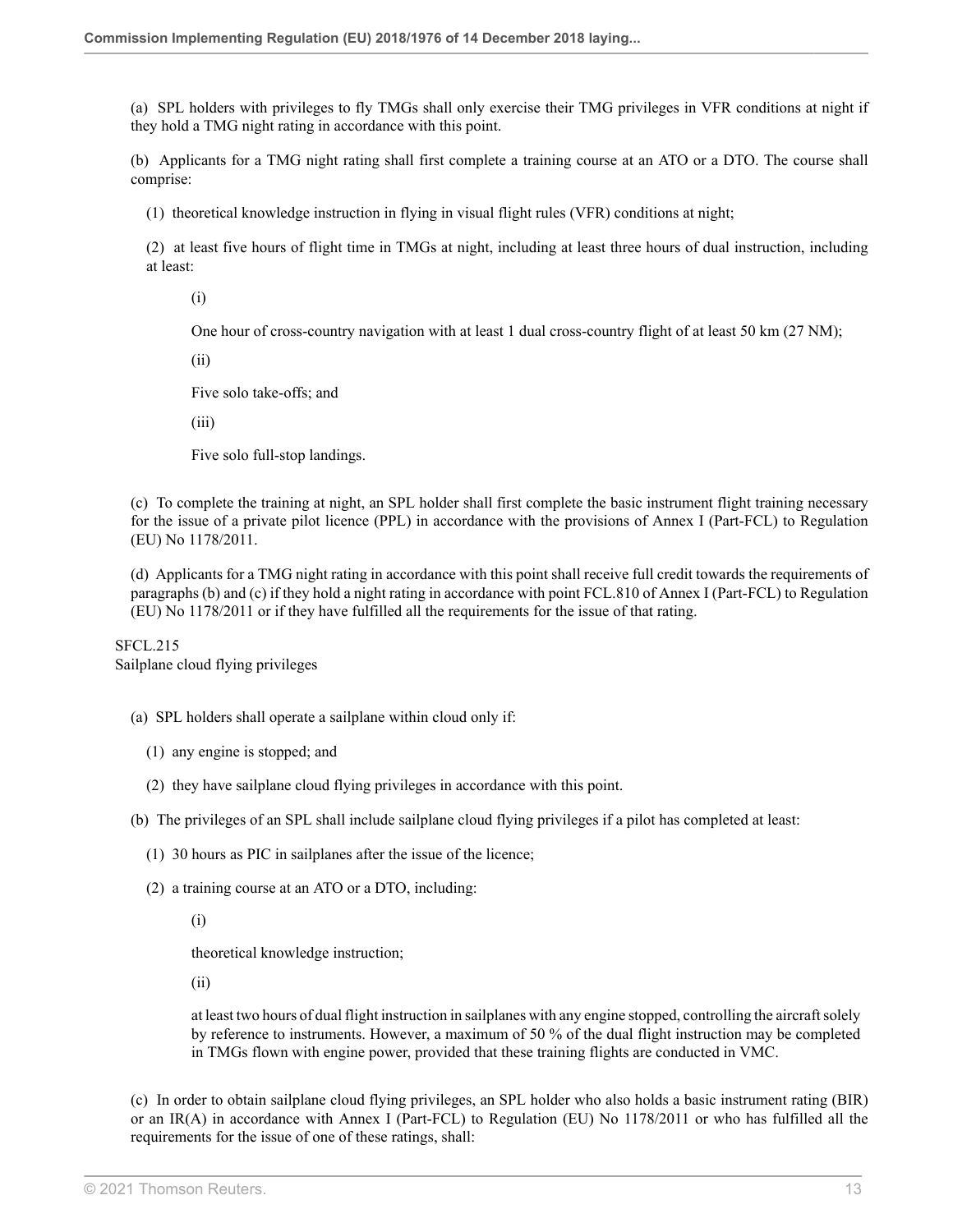(1) be credited towards the requirement of paragraph  $(b)(2)(i)$ ;

(2) by way of derogation from paragraph  $(b)(2)(ii)$ , complete at least one hour of dual flight instruction in a sailplane, controlling it solely by reference to instruments.

(d) The completion of the training course as specified in paragraphs  $(b)(2)$  or  $(c)(2)$ , as applicable, shall be entered in the logbook and signed by the head of training of the ATO or the DTO that is responsible for the training.

(e) SPL holders shall exercise their sailplane cloud flying privileges only if in the last two years before the planned cloud flight they have completed at least one hour of flight time, or five flights, as PIC exercising cloud flying privileges in sailplanes.

(f) If SPL holders with sailplane cloud flying privileges do not comply with the requirements in paragraph (e) and they wish to resume the exercise of their sailplane cloud flying privileges they shall:

(1) pass a proficiency check with an FE(S); or

(2) perform the additional flight time or flights required in paragraph (e) with an FI(S).

(g) SPL holders with sailplane cloud flying privileges who also hold a BIR or an IR(A) in accordance with Annex I (Part-FCL) to Regulation (EU) No 1178/2011 shall be fully credited towards the requirements of paragraph (e).

SUBPART FI FLIGHT INSTRUCTORS

Section 1 General requirements

> SFCL.300 Flight instructor certificate

(a) General An instructor shall only carry out flight instruction in a sailplane if he or she:

(1)

holds:

(i)

an SPL including the privileges, ratings and certificates for which flight instruction is to be provided;

(ii)

<span id="page-45-2"></span><span id="page-45-0"></span>a sailplane flight instructor (FI(S)) certificate appropriate to the instruction carried out, and issued in accordance with this Subpart;

(2)

is entitled to act as PIC in the sailplane during flight instruction.

(b) Instruction provided outside the [United Kingdom]<sup>[16](#page-56-15)</sup>

(1)

<span id="page-45-1"></span>By way of derogation from paragraph (a)(1), in the case of flight instruction provided during a training course approved in accordance with this Annex (Part-SFCL) outside the [United Kingdom] $^{17}$  $^{17}$  $^{17}$ , the [CAA] $^{18}$  $^{18}$  $^{18}$  shall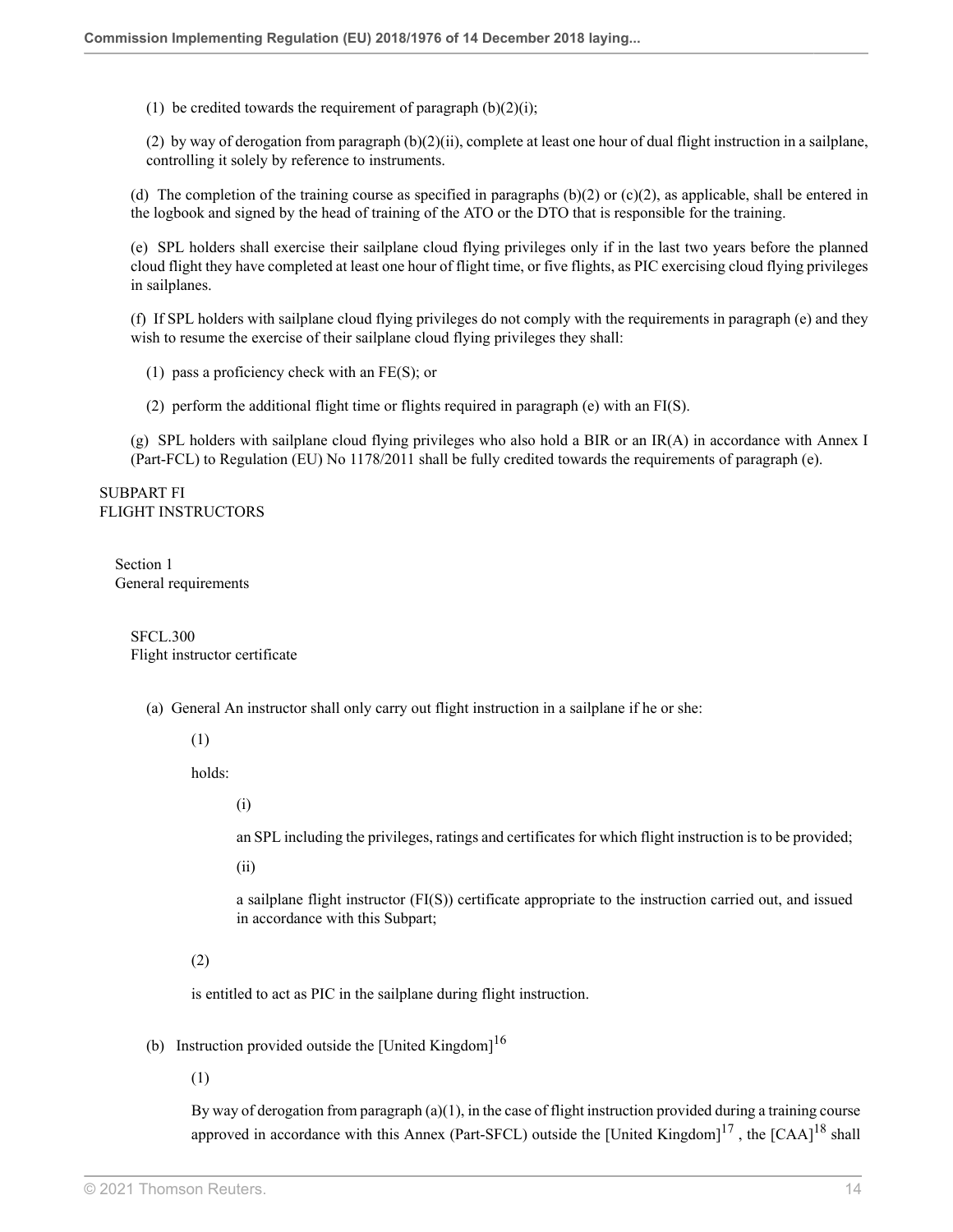issue a flight instructor certificate to an applicant who holds a sailplane pilot licence that is compliant with Annex 1 to the Chicago Convention, provided that the applicant:

(i)

holds at least a licence including, where relevant, privileges, ratings or certificates equivalent to those for which he or she is authorised to instruct;

(ii)

complies with the requirements established in this Subpart for the issue of the FI(S) certificate with the relevant instructional privileges;

(iii)

<span id="page-46-0"></span>demonstrates to the [CAA]<sup>[18](#page-56-17)</sup> an adequate level of knowledge of [United Kingdom]<sup>[19](#page-56-18)</sup> aviation safety rules to be able to exercise his or her instructional privileges in accordance with this Annex.

(2)

The certificate shall be limited to the provision of flight instruction:

(i)

<span id="page-46-1"></span>outside the [United Kingdom] $^{20}$  $^{20}$  $^{20}$ ;

(ii)

to a student pilot who has sufficient knowledge of the language in which flight instruction is provided.

Section 2 Flight instructor certificate for sailplanes  $-FI(S)$ 

SFCL.315 FI(S) certificate – Privileges and conditions

(a) Subject to compliance of the applicants with point SFCL.320 and with the following conditions, an FI(S) certificate shall be issued with privileges to conduct flight instruction for:

(1)

an SPL;

(2)

additional sailplane privileges in accordance with point SFCL.150(e);

(3)

launching methods in accordance with point SFCL.155, provided that the applicant has completed as PIC:

(i)

in the case of aerotow launch, at least 30 launches; or

(ii)

in the case of winch launch, at least 50 launches;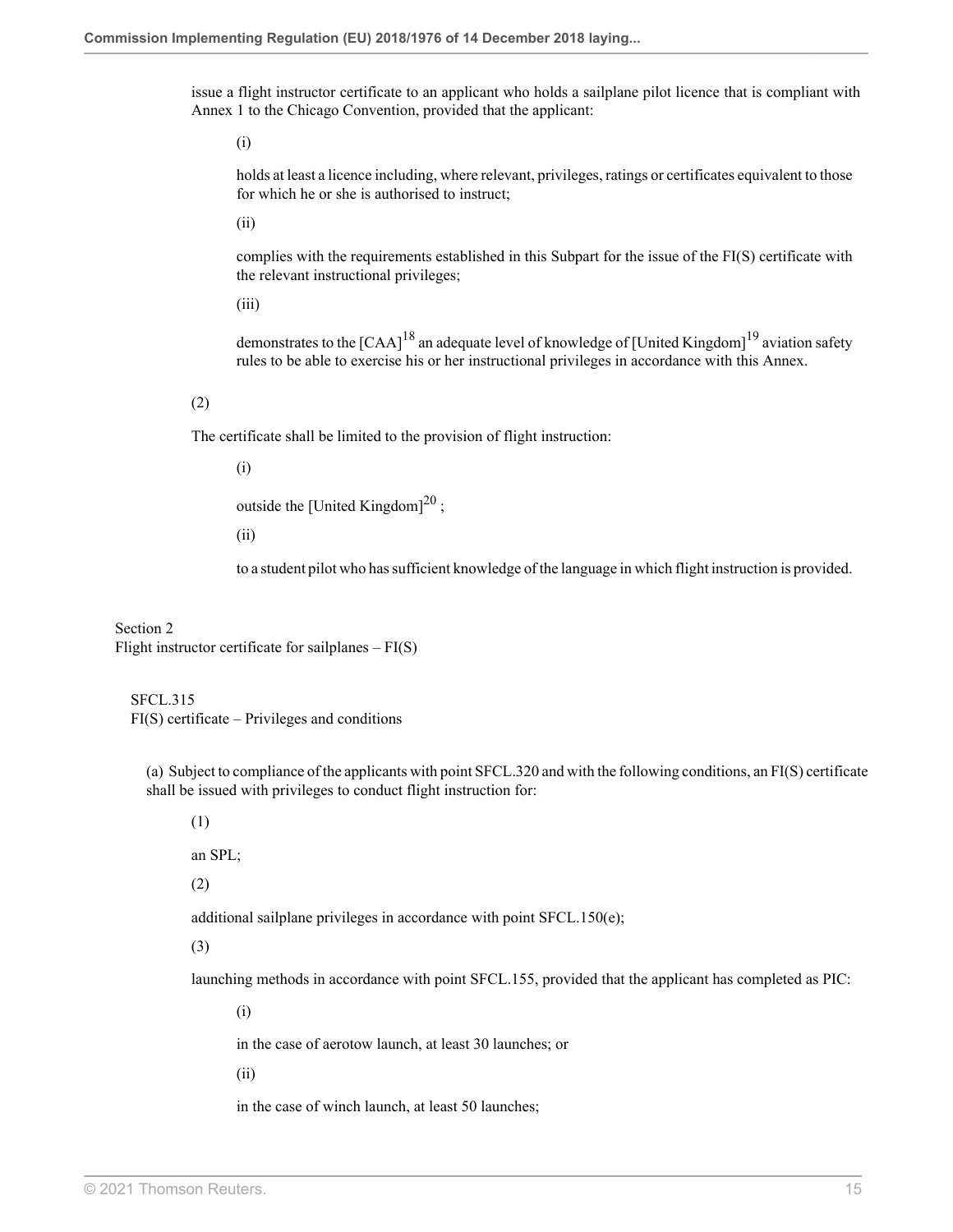#### (4)

additional TMG privileges in accordance with point SFCL.150(b), provided that the applicant has:

(i)

completed at least 30 hours of flight time as PIC on TMGs;

(ii)

completed the training as specified in point SFCL.330(b)(2);

(iii)

demonstrated the ability to instruct on TMGs to an FI(S) who is qualified in accordance with paragraph (7) and nominated by the head of training of the ATO or the DTO;

#### (5)

basic aerobatic, advanced aerobatic or sailplane cloud flying privileges or the sailplane towing or the banner towing rating, provided that the applicant:

(i)

in the case of instruction for basic aerobatic or advanced aerobatic privileges, holds advanced aerobatic privileges in accordance with point SFCL.200(c);

(ii)

has demonstrated the ability to instruct for the relevant privileges or rating to an FI(S) who is qualified in accordance with paragraph  $(a)(7)$  and nominated by the head of training of an ATO or a DTO;

#### (6)

TMG flight at night, provided that the applicant:

(i)

complies with the night experience requirement in point SFCL.160(e)(2);

(ii)

has demonstrated the ability to instruct on TMGs at night to an FI(S) who is qualified in accordance with paragraph (7) and nominated by the head of training of an ATO or a DTO;

#### (7)

an FI(S) certificate, provided that the applicant has:

#### (i)

completed at least 50 hours or 150 launches of flight instruction in sailplanes;

(ii)

<span id="page-47-0"></span>in accordance with the procedures established for that purpose by the  $[{\rm CAA}]^{21}$  $[{\rm CAA}]^{21}$  $[{\rm CAA}]^{21}$ , demonstrated the ability to instruct for the FI(S) certificate to an FI(S) who is qualified in accordance with this paragraph and nominated by the head of training of an ATO or a DTO.

(b) The privileges listed in paragraph (a) shall include the privileges to conduct flight instruction for: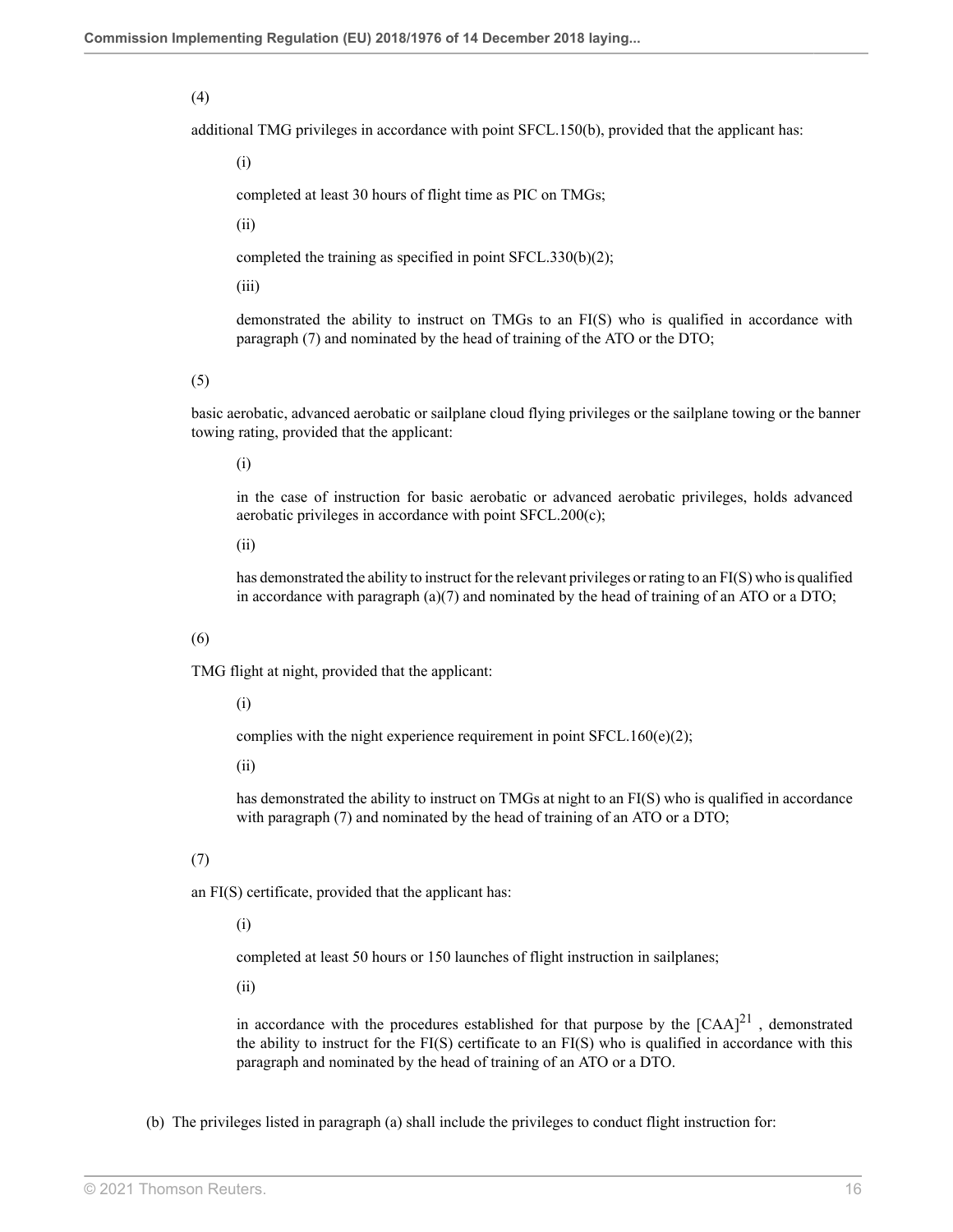(1)

the issue of the relevant licence, privileges, ratings or certificate; and

(2)

the revalidation, renewal or compliance with the relevant recency requirements of this Annex, as applicable.

#### SFCL.320

FI(S) certificate – Prerequisites and requirements Applicants for an FI(S) certificate shall:

- (a) be at least 18 years of age;
- (b) comply with the requirements of point  $(a)(1)(i)$  and paragraph (2) of point SFCL.300;
- (c) have completed 100 hours of flight time and 200 launches as PIC on sailplanes;
- (d) have completed an instructor training course in accordance with point SFCL.330 at an ATO or a DTO; and
- (e) have passed an assessment of competence in accordance with point SFCL.345.

#### SFCL.325

FI(S) competencies and assessment

Applicants for an FI(S) certificate shall be trained to achieve the following competencies:

- (a) prepare resources;
- (b) create a climate conducive to learning;
- (c) present knowledge;
- (d) integrate threat and error management (TEM) and crew resource management (CRM);
- (e) manage time to achieve training objectives;
- (f) facilitate learning;
- (g) assess trainee performance;
- (h) monitor and review progress;
- (i) evaluate training sessions; and
- (j) report outcome.

SFCL.330  $FI(S)$  – Training course

> (a) Applicants for an FI(S) certificate shall first pass a specific pre-entry assessment at an ATO or a DTO, which shall take place within the 12 months preceding the start of the training course, to assess their ability to undertake the course.

- (b) The FI(S) training course shall include:
	- (1)

on sailplanes, excluding TMGs: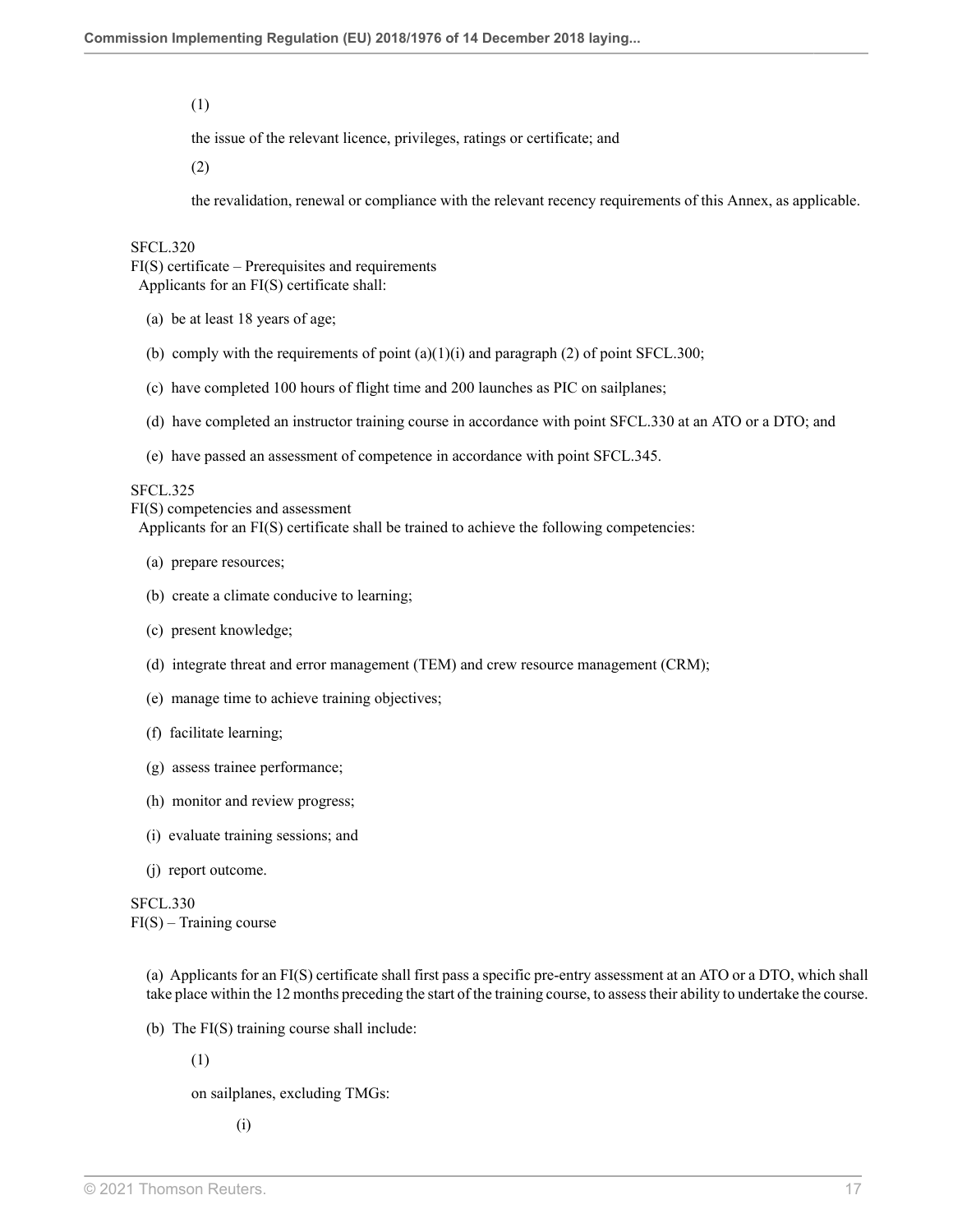the elements specified in point SFCL.325;

(ii)

25 hours of teaching and learning;

(iii)

30 hours of theoretical knowledge instruction, including progress tests;

(iv)

at least six hours, of which a maximum of three hours may be completed in TMGs, or 20 launches of flight instruction;

(2)

additionally, if the privileges of the FI(S) certificate will include the privileges as specified in point SFCL.315(a)(4) and (a)(6), at least six hours of dual flight instruction on TMGs.

(c) Applicants who already hold an instructor certificate in accordance with Annex III (Part-BFCL) to Regulation (EU) 2018/395 or with Annex I (Part-FCL) to Regulation (EU) No 1178/2011 shall be fully credited towards the requirement in paragraph  $(b)(1)(ii)$ .

(d) When applying for an FI(S) certificate, a pilot who holds or has held an FI(A), (H) or (As) shall be credited with 18 hours towards the requirements in paragraph  $(b)(1)(iii)$ .

SFCL.345 FI(S) – Assessment of competence

(a) Applicants for the issue of an FI(S) certificate shall pass an assessment of competence to demonstrate to an examiner qualified in accordance with point SFCL.415(c) the ability to instruct a student pilot to the level required for the issue of an SPL.

(b) The assessment shall include:

(1)

the demonstration of the competencies described in point SFCL.325, during pre-flight, post-flight and theoretical knowledge instruction;

(2)

oral theoretical examinations on the ground, pre-flight and post-flight briefings, and in-flight demonstrations in sailplanes;

(3)

exercises adequate to evaluate the instructor's competencies.

(c) The assessment of competence for the initial issue of an FI(S) certificate shall be conducted in sailplanes, excluding TMGs.

SFCL.350 FI(S) – Restricted privileges

(a) An FI(S) shall have his or her privileges limited to conducting flight instruction under the supervision of an unrestricted FI(S) nominated by the ATO or the DTO for this purpose, in the following cases: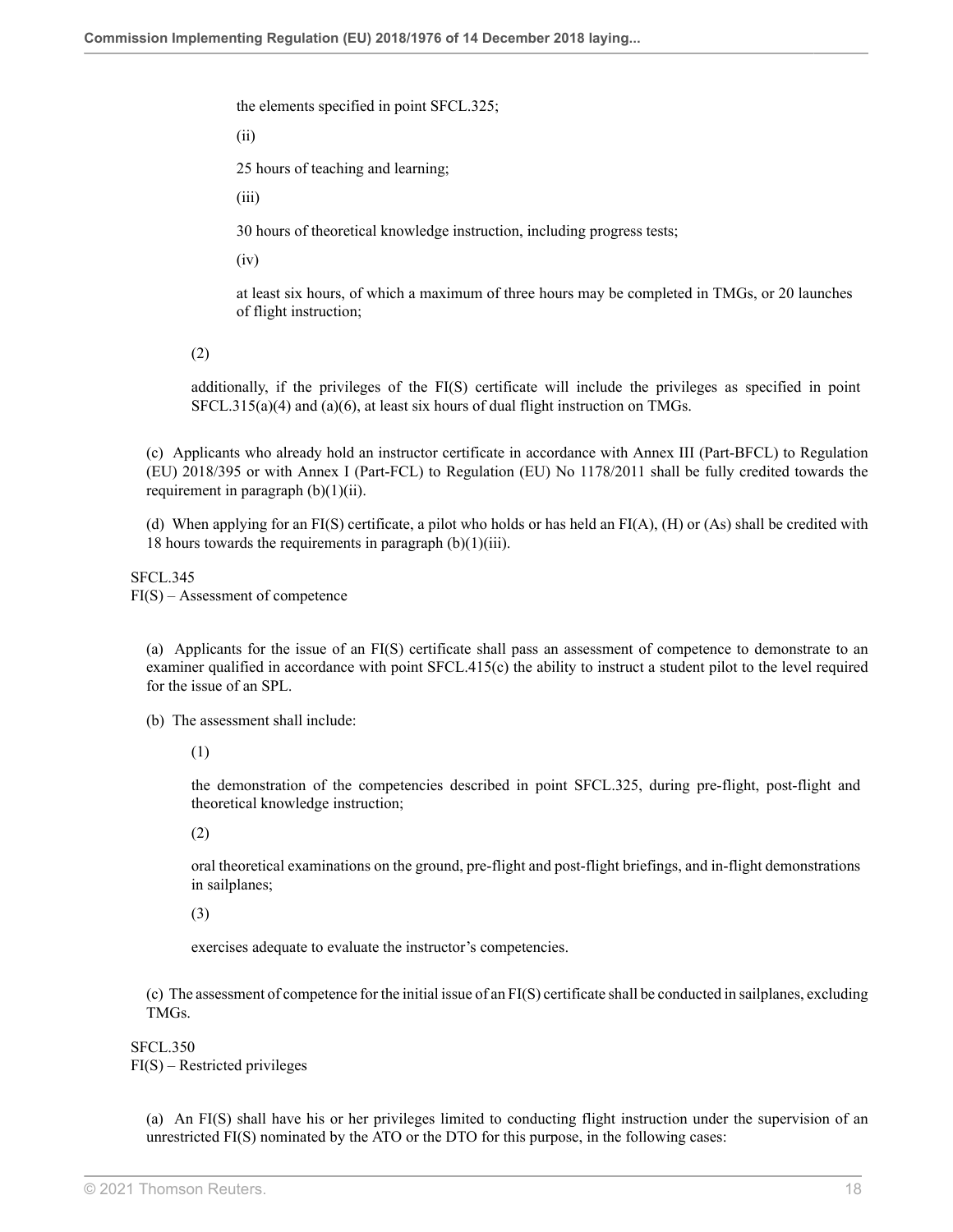#### (1)

for the issue of an SPL;

(2)

for extending the privileges of an SPL to additional sailplane or TMG privileges in accordance with point SFCL.150;

(3)

for extending the privileges of an SPL to additional launching methods in accordance with point SFCL.155; and

(4)

for basic aerobatic, advanced aerobatic or sailplane cloud flying privileges or for the sailplane towing or banner towing rating.

(b) Whilst conducting training under supervision, in accordance with paragraph (a), the FI(S) shall not have the privilege to authorise a student pilot to conduct his or her first solo flight or first solo cross-country flight.

(c) The limitations in (a) and (b) shall be removed from the FI(S) certificate after the FI(S) has completed at least 15 hours or 50 launches of flight instruction covering all phases of a sailplane flight. In the case of a restricted FI(S) who complied with point SFCL.330(b)(2), 5 out of those 15 hours may be completed in TMGs, and 15 out of those 50 launches may be replaced by take-offs and landings in TMGs.

SFCL.360 FI(S) certificate – Recency requirements

(a) An FI(S) certificate holder shall only exercise the privileges of his or her certificate if before the planned exercise of those privileges he or she has:

(1)

within the last three years, completed:

(i)

instructor refresher training at an ATO, a DTO, or [the CAA] $^{22}$  $^{22}$  $^{22}$  during which the holder shall receive theoretical knowledge instruction for refreshing and updating the knowledge relevant for sailplane instructors; and

(ii)

when providing flight instruction as FI(S), at least:

<span id="page-50-0"></span>(A)

30 hours; or

(B)

60 launches or take-offs and landings; and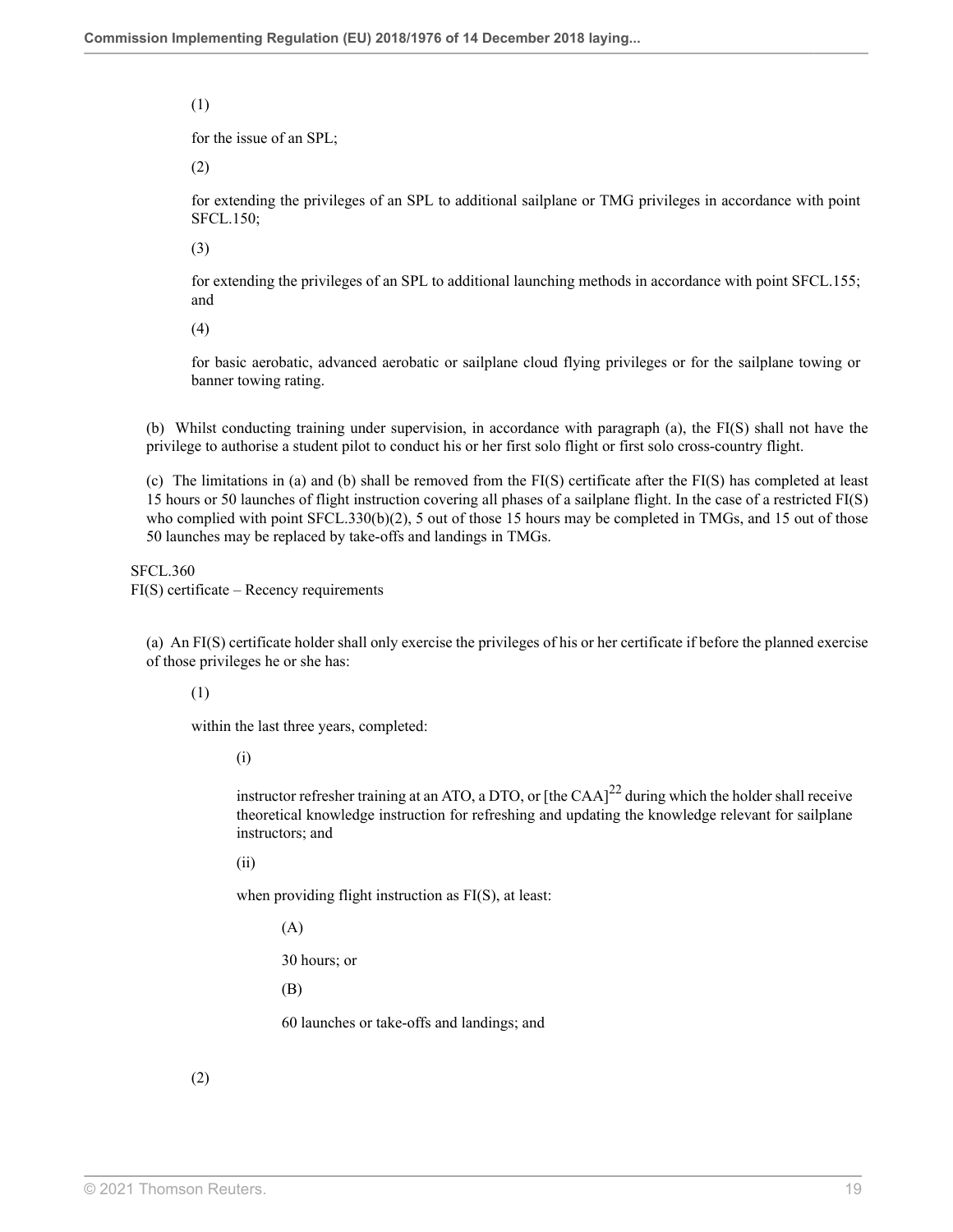<span id="page-51-0"></span>within the last nine years and in accordance with the procedures established for that purpose by the  $[{\rm CAA}]^{23}$  $[{\rm CAA}]^{23}$  $[{\rm CAA}]^{23}$ , demonstrated the ability to instruct on sailplanes to an FI(S) who is qualified in accordance with point SFCL.315(a)(7) and nominated by the head of training of an ATO or a DTO.

(b) The hours flown as an FE(S) during skill tests, proficiency checks and assessments of competence shall be fully credited towards the requirement in paragraph  $(a)(1)(ii)$ .

(c) If the FI(S) certificate holder has failed to complete the instruction flight under supervision to the satisfaction of the FI(S) in accordance with paragraph (a)(2), he or she shall not exercise the privileges of the FI(S) certificate until he or she has successfully completed an assessment of competence in accordance with point SFCL.345.

(d) To resume the exercise of the privileges of the FI(S) certificate, an FI(S) certificate holder who does not comply with all the requirements in paragraph (a) shall comply with the requirements of paragraph  $(a)(1)(i)$  and of point SFCL.345.

SUBPART FE FLIGHT EXAMINERS

> Section 1 General requirements

#### SFCL.400 Sailplane flight examiner certificates

(a) General An examiner shall only carry out skill tests, proficiency checks or assessments of competence in accordance with this Annex if he or she:

(1)

holds:

(i)

an SPL including privileges, ratings and certificates for which he or she is authorised to conduct skill tests, proficiency checks or assessments of competence, and the privileges to instruct for them;

(ii)

<span id="page-51-1"></span>an FE(S) certificate including privileges appropriate to the skill test, proficiency check or assessment of competence conducted, issued in accordance with this Subpart;

(2)

is entitled to act as PIC in a sailplane during the skill test, proficiency check or assessment of competence.

(b) Examinations conducted outside the territory of the [United Kingdom] $^{24}$  $^{24}$  $^{24}$ 

(1)

By way of derogation from paragraph (a)(1), in the case of skills tests and proficiency checks performed outside the [United Kingdom]<sup>[25](#page-57-1)</sup>, the [CAA]<sup>[26](#page-57-2)</sup> shall issue an examiner certificate to an applicant who holds a sailplane pilot licence that is compliant with Annex 1 to the Chicago Convention, provided that the applicant:

<span id="page-51-3"></span><span id="page-51-2"></span>(i)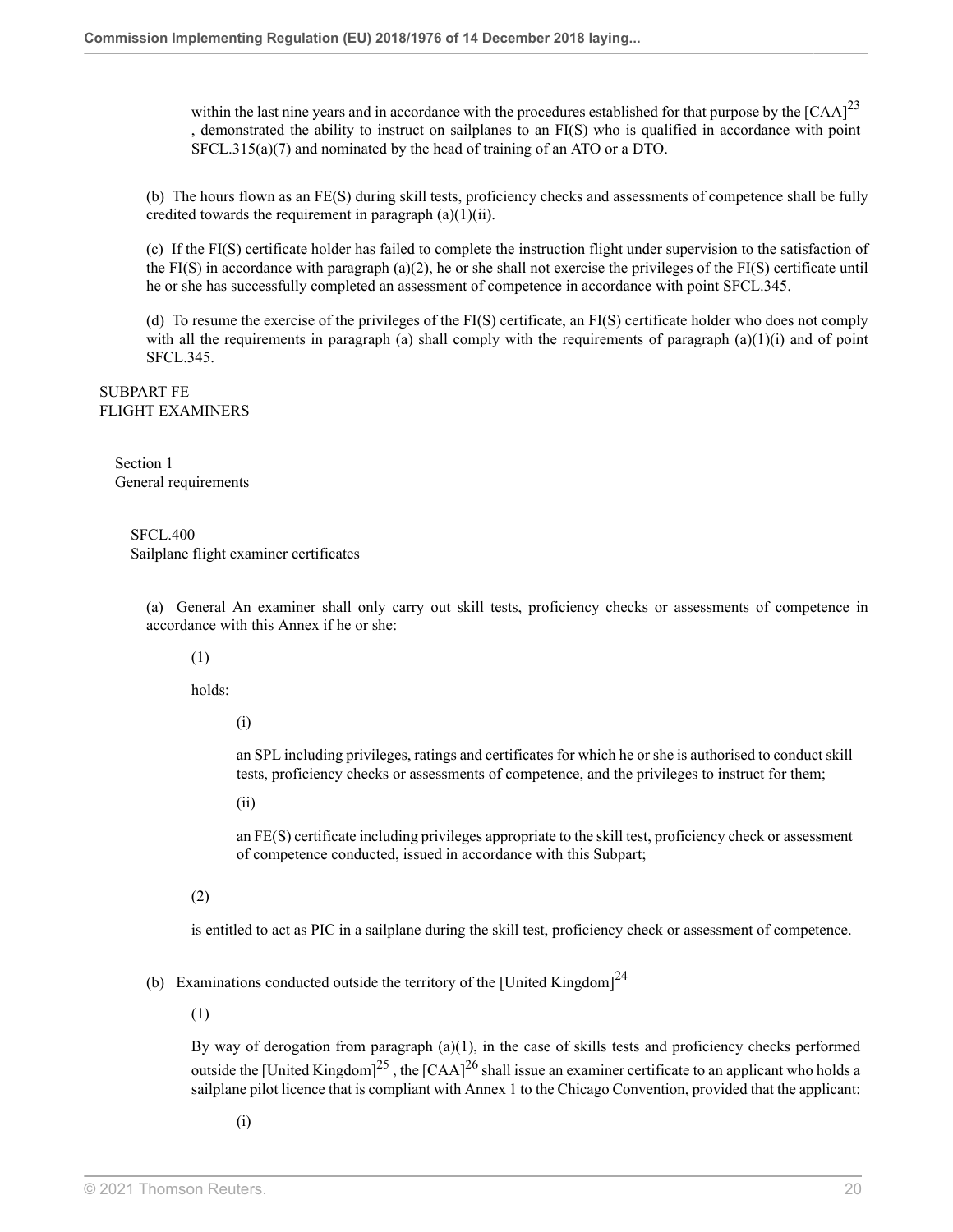holds at least a licence including, where relevant, privileges, ratings or certificates equivalent to those for which he or she is authorised to conduct skill tests or proficiency checks;

(ii)

complies with the requirements established in this Subpart for the issue of the relevant examiner certificate;

(iii)

<span id="page-52-0"></span>demonstrates to the [CAA]<sup>[26](#page-57-2)</sup> an adequate level of knowledge of [United Kingdom]<sup>[27](#page-57-3)</sup> aviation safety rules to be able to exercise the examiner privileges in accordance with this Annex.

(2)

The certificate referred to in paragraph (1) shall be limited to performing skill tests and proficiency checks:

(i)

<span id="page-52-1"></span>outside the [United Kingdom] $^{28}$  $^{28}$  $^{28}$ ; and

(ii)

to a pilot who has sufficient knowledge of the language in which the test/check is provided.

#### SFCL.405

Limitation of privileges in case of vested interests A sailplane examiner shall not conduct:

(a) a skill test or assessment of competence of an applicant for the issue of a licence, rating or certificate to whom he or she has provided more than 50 % of the required flight instruction for the licence, rating or certificate for which the skill test or assessment of competence is taken; or

(b) a skill test, proficiency check or assessment of competence whenever he or she feels that his or her objectivity may be affected.

SFCL.410

Conduct of skill tests, proficiency checks and assessments of competence

(a) When conducting skill tests, proficiency checks and assessments of competence, a sailplane examiner shall do all of the following:

(1)

ensure that communication with the applicant can be established without language barriers;

(2)

verify that the applicant complies with all the qualification, training and experience requirements of this Annex for the issue, revalidation or renewal of the licence, privileges, rating or certificate for which the skill test, proficiency check or assessment of competence is taken;

(3)

make the applicant aware of the consequences of providing incomplete, inaccurate or false information related to his or her training and flight experience.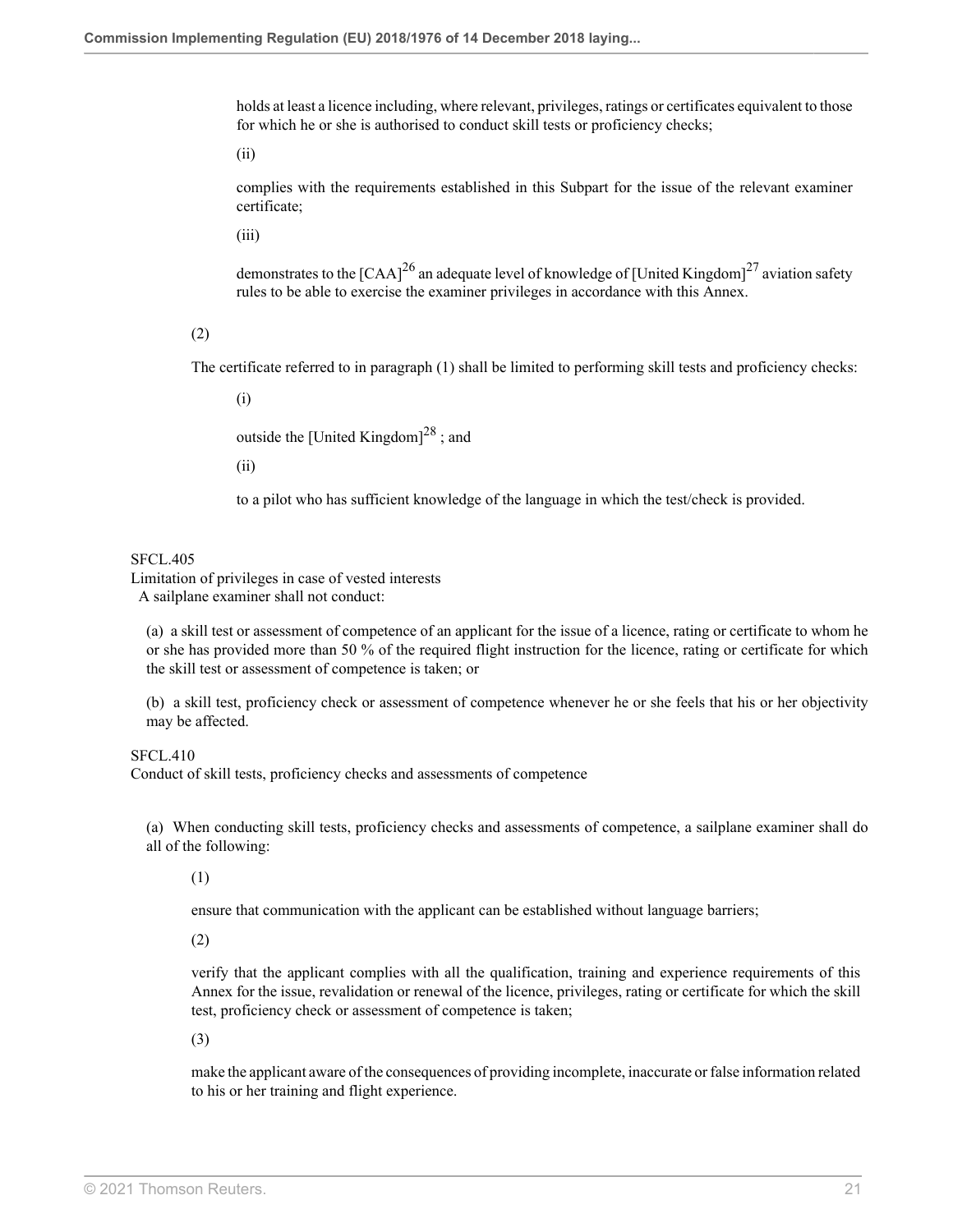(b) After completion of the skill test, proficiency check or assessment of competence, the sailplane examiner shall:

(1)

inform the applicant of the results of the skill test, proficiency check or assessment of competence;

(2)

in the event of a pass in an assessment of competence for the revalidation or renewal, endorse the new expiry date on the applicant's licence or certificate, if specifically authorised for that purpose by the  $[{\rm CAA}]^{29}$  $[{\rm CAA}]^{29}$  $[{\rm CAA}]^{29}$ ;

(3)

provide the applicant with a signed report of the skill test, proficiency check or assessment of competence and submit without undue delay copies of the report to the  $[{\rm CAA}]^{30}$  $[{\rm CAA}]^{30}$  $[{\rm CAA}]^{30}$  . The report shall include:

<span id="page-53-1"></span><span id="page-53-0"></span>(i)

a declaration that the sailplane examiner has received information from the applicant regarding his or her experience and instruction, and found that experience and instruction comply with the applicable requirements of this Annex;

(ii)

confirmation that all the required manoeuvres and exercises have been completed, as well as information on the verbal theoretical knowledge examination, when applicable. If an item of those categories has been failed, the examiner shall record the reasons for this assessment;

(iii)

<span id="page-53-2"></span>the result of the skill test, proficiency check or assessment of competence  $[.]^{31}$  $[.]^{31}$  $[.]^{31}$ 

<span id="page-53-3"></span> $[...]^{31}$  $[...]^{31}$  $[...]^{31}$ 

(c) The sailplane examiner shall maintain the records for five years with details of all skill tests, proficiency checks and assessments of competence performed and their results.

(d) Upon request by the  $[CAA]^{32}$  $[CAA]^{32}$  $[CAA]^{32}$ , the sailplane examiner shall submit all records and reports, and any other information, as required, for oversight activities.

#### Section 2

Flight examiner certificate for sailplanes  $-FE(S)$ 

#### SFCL.415

FE(S) certificate – Privileges and conditions

 Subject to compliance of the applicant with point SFCL.420 and with the following conditions, an FE(S) certificate shall be issued upon application with privileges to conduct:

(a) skill tests and proficiency checks for the SPL, provided that the applicant has completed, on sailplanes, excluding TMGs, 300 hours of flight time as a pilot, including 150 hours or 300 launches of flight instruction;

(b) skill tests for the extension of the SPL privileges to TMG in accordance with point SFCL.150(e), provided that the applicant has completed 300 hours of flight time on sailplanes, including 50 hours of flight instruction in TMGs;

(c) assessments of competence for the issue of FI(S) certificates on sailplanes, provided that the applicant has: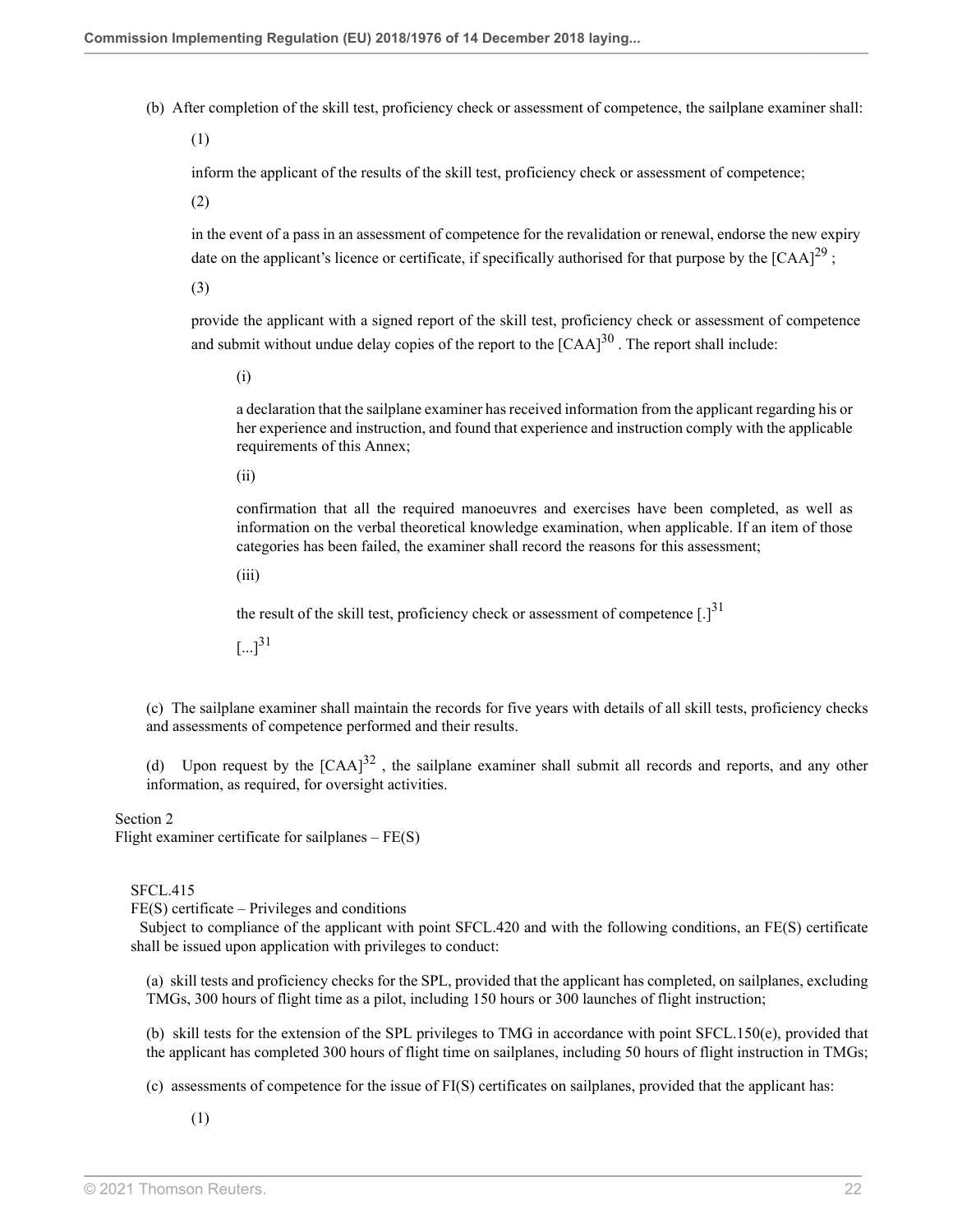completed at least 500 hours of flight time as pilot on sailplanes, including, if the privileges of the FE(S) certificate will be exercised in:

(i)

sailplanes, excluding TMGs, at least 10 hours or 30 launches instructing the applicant for an FI(S) certificate in sailplanes, excluding TMGs;

(ii)

TMGs, at least 10 hours or 30 take-offs and landings instructing the applicant for an FI(S) certificate in TMGs;

(2)

received specific training during an examiner standardisation course in accordance with point SFCL.430.

SFCL.420

FE(S) certificate – Prerequisites and requirements Applicants for an FE(S) certificate shall:

(a) comply with the requirements of point  $(a)(1)(i)$  and paragraph  $(a)(2)$  of point SFCL.400;

(b) have completed the FE(S) standardisation course in accordance with point SFCL.430;

(c) have completed an assessment of competence in accordance with point SFCL.445;

(d) demonstrate relevant background related to the privileges of the FE(S) certificate; and

(e) demonstrate that they have not been subject to any sanctions, including the suspension, limitation or revocation of any of his or her licences, ratings or certificates issued in accordance with this Annex, with Annex I (Part-FCL) to Regulation (EU) No 1178/2011, or with Annex III (Part-BFCL) to Regulation (EC) No 2018/395, for non-compliance with Regulation (EU) 2018/1139 and its delegated and implementing acts during the last three years.

SFCL.430 FE(S) certificate – Standardisation course

(a) Applicants for an FE(S) certificate shall take a standardisation course which is provided either by [the CAA] $^{33}$  $^{33}$  $^{33}$ or by an ATO or a DTO and approved by  $[the\,CAA]^{34}$  $[the\,CAA]^{34}$  $[the\,CAA]^{34}$ .

(b) The standardisation course shall be tailored to the sailplane flight examiner privileges sought and shall consist of theoretical and practical instruction, including, at least:

<span id="page-54-1"></span><span id="page-54-0"></span>(1)

the conduct of two skill tests, proficiency checks or assessments of competence for the SPL or associated ratings or certificates;

(2)

instruction on the applicable requirements of this Annex and the applicable air operations requirements, the conduct of skill tests, proficiency checks and assessments of competence, and their documentation and reporting;

(3)

a briefing on the following: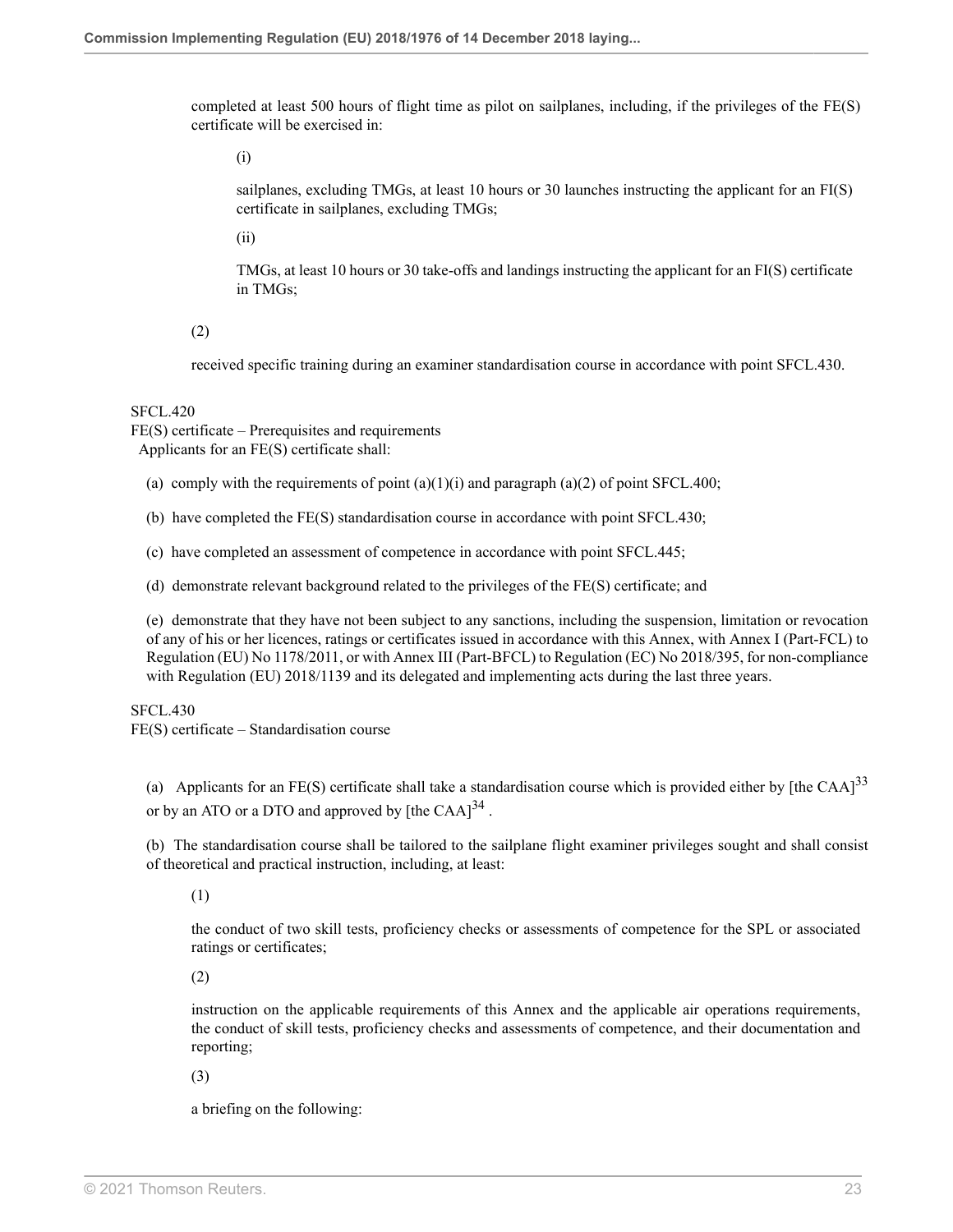(i)

national administrative procedures;

(ii)

requirements for the protection of personal data;

(iii)

examiner's liability;

(iv)

<span id="page-55-0"></span>examiner's accident insurance;[ and]<sup>[35](#page-57-11)</sup>

(v)

<span id="page-55-2"></span><span id="page-55-1"></span>national fees  $[.]^{36}$  $[.]^{36}$  $[.]^{36}$  $[...]^{37}$  $[...]^{37}$  $[...]^{37}$ 

<span id="page-55-5"></span> $\lbrack ... \rbrack^{36}$  $\lbrack ... \rbrack^{36}$  $\lbrack ... \rbrack^{36}$ 

<span id="page-55-3"></span> $[...]^{38}$  $[...]^{38}$  $[...]^{38}$ 

SFCL.445

FE(S) certificate – Assessment of competence

<span id="page-55-4"></span> An applicant for the initial issue of an FE(S) certificate shall demonstrate his or her competence as an FE(S), to an inspector from the [CAA]<sup>[39](#page-57-15)</sup> or to a senior examiner specifically authorised to do so by the [CAA]<sup>39</sup>[...]<sup>[40](#page-57-16)</sup>. During the assessment of competence, the applicant shall conduct a skill test, proficiency check or assessment of competence, including briefing, conduct of the skill test, proficiency check or assessment of competence, and assessment of the person to whom the test, check or assessment is given, debriefing and recording documentation.

SFCL.460

FE(S) certificate – Validity, revalidation and renewal

(b) An FE(S) certificate shall be revalidated if its holder has:

(1)

<span id="page-55-7"></span><span id="page-55-6"></span>during the validity period of the FE(S) certificate, completed an examiner refresher course which is provided either by [the CAA]<sup>[41](#page-57-17)</sup> or by an ATO or a DTO and approved by [the CAA]<sup>[42](#page-57-18)</sup>, during which the holder shall receive theoretical knowledge instruction for refreshing and updating the knowledge relevant for sailplane examiners;

(2)

<span id="page-55-10"></span><span id="page-55-9"></span><span id="page-55-8"></span>within the last 24 months preceding the end of the validity period of the certificate, demonstrated the ability to conduct skill tests, proficiency checks or assessments of competence to an inspector from the  $[{\rm CAA}]^{43}$  $[{\rm CAA}]^{43}$  $[{\rm CAA}]^{43}$  or an examiner specifically authorised to do so by the  $[{\rm CAA}]^{44}$  $[{\rm CAA}]^{44}$  $[{\rm CAA}]^{44}$ .

(c) An FE(S) certificate holder who also holds one or more examiner certificates for other aircraft categories in accordance with Annex I (Part-FCL) to Regulation (EU) No 1178/2011 or with Annex III (Part-BFCL) to Regulation (EU) 2018/395 may achieve combined revalidation of all examiner certificates held, in agreement with the [CAA]<sup>[45](#page-57-21)</sup>.

<sup>(</sup>a) An FE(S) certificate shall be valid for five years.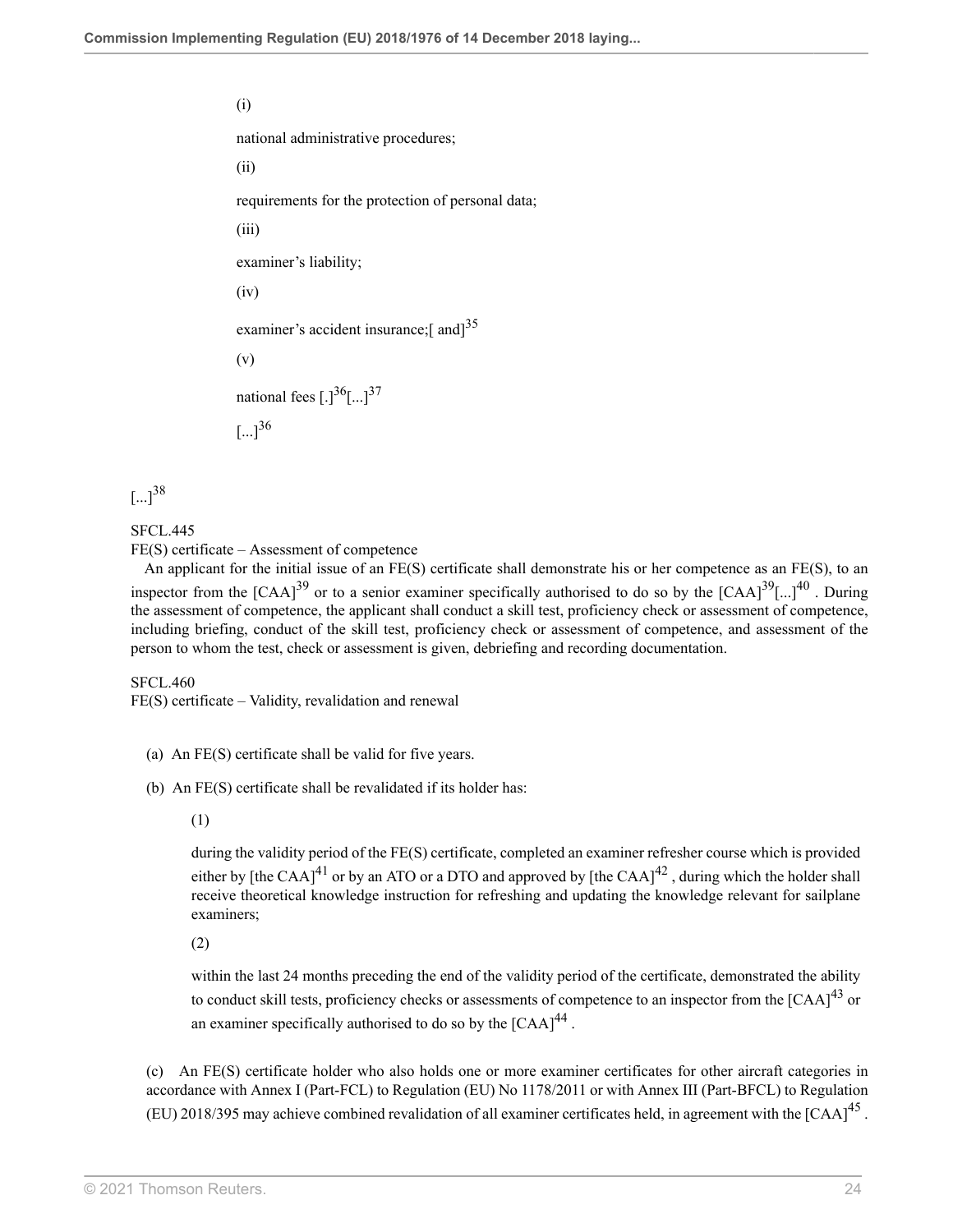(d) If an FE(S) certificate has expired, its holder shall comply with the requirements of paragraph (b)(1) and of point SFCL.445 before he or she can resume the exercise of the privileges of the FE(S) certificate.

(e) An FE(S) certificate shall only be revalidated or renewed if the applicant demonstrates continued compliance with the requirements of point SFCL.410 as well as with the requirements of point SFCL.420(d) and (e).

### **Notes**

- <span id="page-56-0"></span>[1](#page-32-0) Subpart GEN, point SFCL.005 is repealed by Aviation Safety (Amendment) (EU Exit) Regulations 2020/1116 [Pt 4\(6\)](http://uk.westlaw.com/Document/I2AF73DC00E9E11EBA7DFEE51C635DBBB/View/FullText.html?originationContext=document&transitionType=DocumentItem&vr=3.0&rs=PLUK1.0&contextData=(sc.Search)) [reg.91\(2\)\(a\)](http://uk.westlaw.com/Document/I2AF73DC00E9E11EBA7DFEE51C635DBBB/View/FullText.html?originationContext=document&transitionType=DocumentItem&vr=3.0&rs=PLUK1.0&contextData=(sc.Search)) (December 31, 2020: shall come into force on IP completion day)
- <span id="page-56-1"></span>[2](#page-32-1) Words substituted in subpart GEN, point SFCL.015(a) by Aviation Safety (Amendment) (EU Exit) Regulations  $2020/1116$  Pt  $4(6)$  reg. $91(2)(b)(i)(aa)$  (December 31, 2020: shall come into force on IP completion day)
- <span id="page-56-2"></span>[3](#page-32-2) Words substituted in subpart GEN, point SFCL.015(a) by Aviation Safety (Amendment) (EU Exit) Regulations 2020/1116 [Pt 4\(6\) reg.91\(2\)\(b\)\(i\)\(bb\)](http://uk.westlaw.com/Document/I2AF73DC00E9E11EBA7DFEE51C635DBBB/View/FullText.html?originationContext=document&transitionType=DocumentItem&vr=3.0&rs=PLUK1.0&contextData=(sc.Search)) (December 31, 2020: shall come into force on IP completion day)
- <span id="page-56-3"></span>[4](#page-32-3) Words substituted in subpart GEN, point SFCL.015(a)(2) by Aviation Safety (Amendment) (EU Exit) Regulations  $2020/1116$  Pt  $4(6)$  reg. $91(2)(b)(i)(cc)$  (December 31, 2020: shall come into force on IP completion day)
- <span id="page-56-4"></span>[5](#page-33-0) Words substituted in subpart GEN, point SFCL.015(c) by Aviation Safety (Amendment) (EU Exit) Regulations 2020/1116 [Pt 4\(6\) reg.91\(2\)\(b\)\(ii\)](http://uk.westlaw.com/Document/I2AF73DC00E9E11EBA7DFEE51C635DBBB/View/FullText.html?originationContext=document&transitionType=DocumentItem&vr=3.0&rs=PLUK1.0&contextData=(sc.Search)) (December 31, 2020: shall come into force on IP completion day)
- <span id="page-56-5"></span>[6](#page-33-1) Subpart GEN, points SFCL.015(e) and (f) are repealed by Aviation Safety (Amendment) (EU Exit) Regulations 2020/1116 [Pt 4\(6\) reg.91\(2\)\(b\)\(iii\)](http://uk.westlaw.com/Document/I2AF73DC00E9E11EBA7DFEE51C635DBBB/View/FullText.html?originationContext=document&transitionType=DocumentItem&vr=3.0&rs=PLUK1.0&contextData=(sc.Search)) (December 31, 2020: shall come into force on IP completion day)
- <span id="page-56-6"></span>[7](#page-33-2) Words inserted by Aviation Safety (Amendment) Regulations 2021/10 [reg.6\(3\)\(a\)](http://uk.westlaw.com/Document/IB05168A0523D11EBB02597D7573F1600/View/FullText.html?originationContext=document&transitionType=DocumentItem&vr=3.0&rs=PLUK1.0&contextData=(sc.Search)) (January 28, 2021)
- <span id="page-56-7"></span>[8](#page-33-3) Words substituted in subpart GEN, point SFCL.045(c) by Aviation Safety (Amendment) (EU Exit) Regulations 2020/1116 [Pt 4\(6\) reg.91\(2\)\(c\)](http://uk.westlaw.com/Document/I2AF73DC00E9E11EBA7DFEE51C635DBBB/View/FullText.html?originationContext=document&transitionType=DocumentItem&vr=3.0&rs=PLUK1.0&contextData=(sc.Search)) (December 31, 2020: shall come into force on IP completion day)
- <span id="page-56-8"></span>[9](#page-33-4) Words substituted in subpart GEN, point SFCL.045(d)(2) by Aviation Safety (Amendment) (EU Exit) Regulations 2020/1116 [Pt 4\(6\) reg.91\(2\)\(c\)](http://uk.westlaw.com/Document/I2AF73DC00E9E11EBA7DFEE51C635DBBB/View/FullText.html?originationContext=document&transitionType=DocumentItem&vr=3.0&rs=PLUK1.0&contextData=(sc.Search)) (December 31, 2020: shall come into force on IP completion day)
- <span id="page-56-9"></span>[10](#page-34-0) Words substituted in subpart GEN, point SFCL.050 by Aviation Safety (Amendment) (EU Exit) Regulations 2020/1116 [Pt 4\(6\) reg.91\(2\)\(c\)](http://uk.westlaw.com/Document/I2AF73DC00E9E11EBA7DFEE51C635DBBB/View/FullText.html?originationContext=document&transitionType=DocumentItem&vr=3.0&rs=PLUK1.0&contextData=(sc.Search)) (December 31, 2020: shall come into force on IP completion day)
- <span id="page-56-10"></span>[11](#page-34-1) Words substituted in subpart GEN, point SFCL.070(a) by Aviation Safety (Amendment) (EU Exit) Regulations  $2020/1116$  Pt  $4(6)$  reg. $91(2)(c)$  (December 31, 2020: shall come into force on IP completion day)
- <span id="page-56-11"></span>[12](#page-34-2) Words substituted in subpart GEN, point SFCL.070(b) by Aviation Safety (Amendment) (EU Exit) Regulations 2020/1116 [Pt 4\(6\) reg.91\(2\)\(c\)](http://uk.westlaw.com/Document/I2AF73DC00E9E11EBA7DFEE51C635DBBB/View/FullText.html?originationContext=document&transitionType=DocumentItem&vr=3.0&rs=PLUK1.0&contextData=(sc.Search)) (December 31, 2020: shall come into force on IP completion day)
- <span id="page-56-12"></span>[13](#page-35-0) Words inserted by Aviation Safety (Amendment) Regulations 2021/10 [reg.6\(3\)\(b\)](http://uk.westlaw.com/Document/IB05168A0523D11EBB02597D7573F1600/View/FullText.html?originationContext=document&transitionType=DocumentItem&vr=3.0&rs=PLUK1.0&contextData=(sc.Search)) (January 28, 2021)
- <span id="page-56-13"></span>[14](#page-37-0) Subpart SPL, point SFCL.135(b)(1) is repealed by Aviation Safety (Amendment) (EU Exit) Regulations 2020/1116 [Pt](http://uk.westlaw.com/Document/I2AF73DC00E9E11EBA7DFEE51C635DBBB/View/FullText.html?originationContext=document&transitionType=DocumentItem&vr=3.0&rs=PLUK1.0&contextData=(sc.Search)) [4\(6\) reg.91\(3\)\(a\)](http://uk.westlaw.com/Document/I2AF73DC00E9E11EBA7DFEE51C635DBBB/View/FullText.html?originationContext=document&transitionType=DocumentItem&vr=3.0&rs=PLUK1.0&contextData=(sc.Search)) (December 31, 2020: shall come into force on IP completion day)
- <span id="page-56-14"></span>[15](#page-40-0) Words substituted in subpart SPL, point SFCL.155(a)(4) by Aviation Safety (Amendment) (EU Exit) Regulations 2020/1116 [Pt 4\(6\) reg.91\(3\)\(b\)](http://uk.westlaw.com/Document/I2AF73DC00E9E11EBA7DFEE51C635DBBB/View/FullText.html?originationContext=document&transitionType=DocumentItem&vr=3.0&rs=PLUK1.0&contextData=(sc.Search)) (December 31, 2020: shall come into force on IP completion day)
- <span id="page-56-15"></span>[16](#page-45-0) Words substituted in subpart FI, s.1, point SFCL.300(b) by Aviation Safety (Amendment) (EU Exit) Regulations  $2020/1116$  Pt  $4(6)$  reg. $91(4)(a)(i)$  (December 31, 2020: shall come into force on IP completion day)
- <span id="page-56-16"></span>[17](#page-45-1) Words substituted in subpart FI, s.1, point SFCL.300(b)(1) by Aviation Safety (Amendment) (EU Exit) Regulations 2020/1116 [Pt 4\(6\) reg.91\(4\)\(a\)\(ii\)\(aa\)](http://uk.westlaw.com/Document/I2AF73DC00E9E11EBA7DFEE51C635DBBB/View/FullText.html?originationContext=document&transitionType=DocumentItem&vr=3.0&rs=PLUK1.0&contextData=(sc.Search)) (December 31, 2020: shall come into force on IP completion day)
- <span id="page-56-17"></span>[18](#page-45-2) Words substituted in subpart FI, s.1, point SFCL.300(b)(1) by Aviation Safety (Amendment) (EU Exit) Regulations 2020/1116 [Pt 4\(6\) reg.91\(4\)\(a\)\(ii\)\(bb\)](http://uk.westlaw.com/Document/I2AF73DC00E9E11EBA7DFEE51C635DBBB/View/FullText.html?originationContext=document&transitionType=DocumentItem&vr=3.0&rs=PLUK1.0&contextData=(sc.Search)) (December 31, 2020: shall come into force on IP completion day)
- <span id="page-56-18"></span>[19](#page-46-0) Word substituted in subpart FI, s.1, point SFCL.300(b)(1)(iii) by Aviation Safety (Amendment) (EU Exit) Regulations 2020/1116 [Pt 4\(6\) reg.91\(4\)\(a\)\(ii\)\(cc\)](http://uk.westlaw.com/Document/I2AF73DC00E9E11EBA7DFEE51C635DBBB/View/FullText.html?originationContext=document&transitionType=DocumentItem&vr=3.0&rs=PLUK1.0&contextData=(sc.Search)) (December 31, 2020: shall come into force on IP completion day)
- <span id="page-56-19"></span>[20](#page-46-1) Words substituted in subpart FI, s.1, point SFCL.300(b)(2)(i) by Aviation Safety (Amendment) (EU Exit) Regulations 2020/1116 [Pt 4\(6\) reg.91\(4\)\(a\)\(iii\)](http://uk.westlaw.com/Document/I2AF73DC00E9E11EBA7DFEE51C635DBBB/View/FullText.html?originationContext=document&transitionType=DocumentItem&vr=3.0&rs=PLUK1.0&contextData=(sc.Search)) (December 31, 2020: shall come into force on IP completion day)
- <span id="page-56-20"></span>[21](#page-47-0) Words substituted in subpart FI, s.2, point SFCL.315(a)(7)(ii) by Aviation Safety (Amendment) (EU Exit) Regulations 2020/1116 [Pt 4\(6\) reg.91\(4\)\(b\)](http://uk.westlaw.com/Document/I2AF73DC00E9E11EBA7DFEE51C635DBBB/View/FullText.html?originationContext=document&transitionType=DocumentItem&vr=3.0&rs=PLUK1.0&contextData=(sc.Search)) (December 31, 2020: shall come into force on IP completion day)
- <span id="page-56-21"></span>[22](#page-50-0) Words substituted in subpart FI, s.2, point SFCL.360(a)(1)(i) by Aviation Safety (Amendment) (EU Exit) Regulations  $2020/1116$  Pt  $4(6)$  reg. $91(4)(c)(i)$  (December 31, 2020: shall come into force on IP completion day)
- <span id="page-56-22"></span>[23](#page-51-0) Words substituted in subpart FI, s.2, point SFCL.360(a)(2) by Aviation Safety (Amendment) (EU Exit) Regulations 2020/1116 [Pt 4\(6\) reg.91\(4\)\(c\)\(ii\)](http://uk.westlaw.com/Document/I2AF73DC00E9E11EBA7DFEE51C635DBBB/View/FullText.html?originationContext=document&transitionType=DocumentItem&vr=3.0&rs=PLUK1.0&contextData=(sc.Search)) (December 31, 2020: shall come into force on IP completion day)